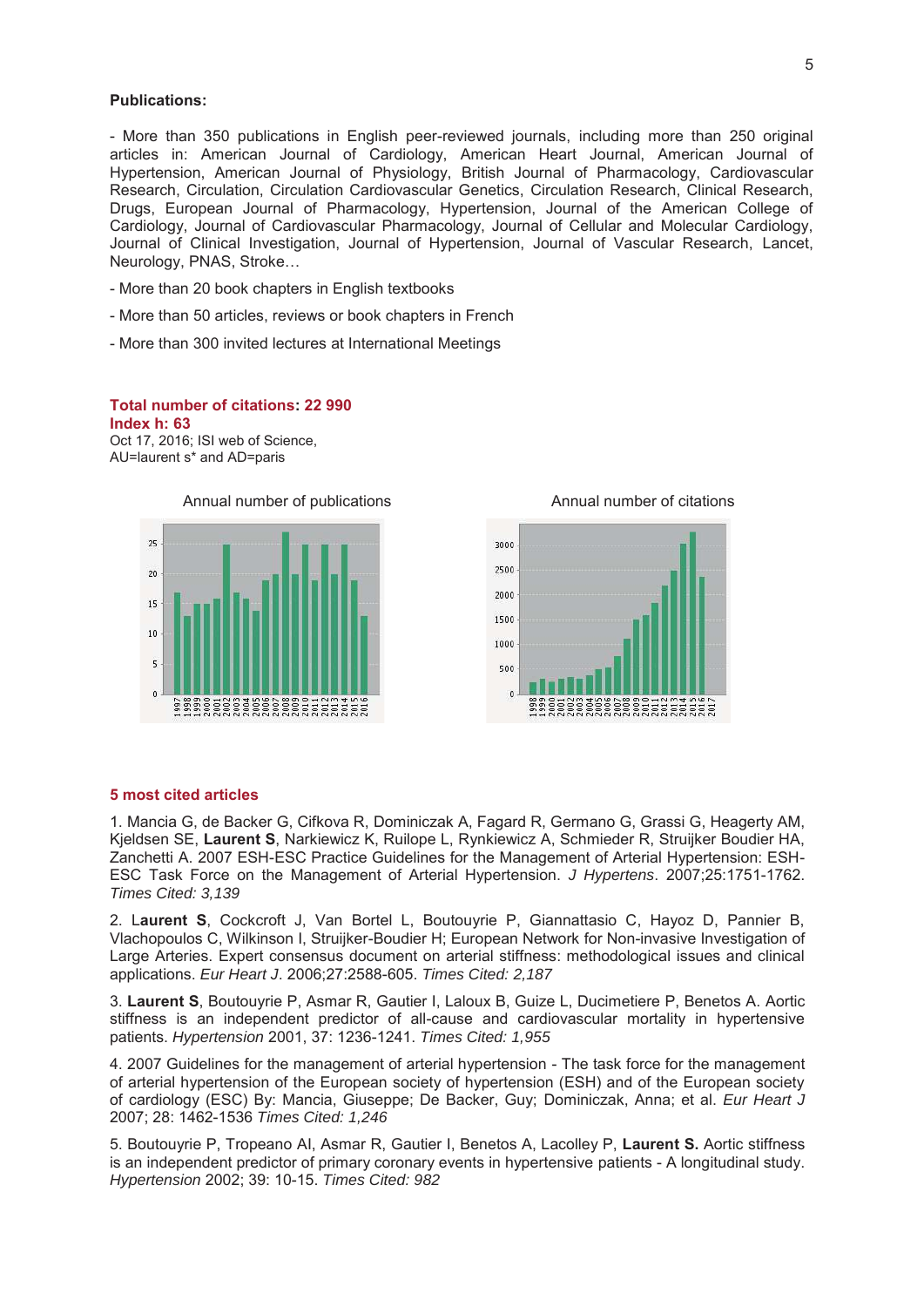# **Teaching activities**

# **National activities**

- 1987-now Teaching courses on cardiovascular pharmacology at Paris-Descartes University
- 2004-now Teaching courses on clinical pharmacology, drug development and methodology of clinical trials at Paris Descartes Medical School, School of Pharmacy and University of Sciences
- 2004-now Master courses on the pharmacology of the arterial system at
	- Paris-Descartes University, Schools of Medicine and Pharmacy
		- Paris XIII University, School of Pharmacy
		- Paris Diderot University, School of Medicine

#### **International activities**

- 2005-2015 Master courses on "Arterial hypertension and cardiovascular risk factors", organized by the European Society of Hypertension – ESH, during both Winter Schools and Summer Schools, in several countries, including France.
- 2012-2016 Annual Master Course on « Early Vascular Aging », organized by Porf. Pedro Cunha, Minho University, Portugal
- 2013-2015 Annual Master Course on « Arterial structure and function », organized par Prof. Michael Olsen, University of Southern Denmark – USD
- 2008-2015 Intensive Master Course on Hypertension, organized in Paris (2008), Prague (2009), Krakow (2009), Valencia (2010), Prague (2014) and Gdansk (2015)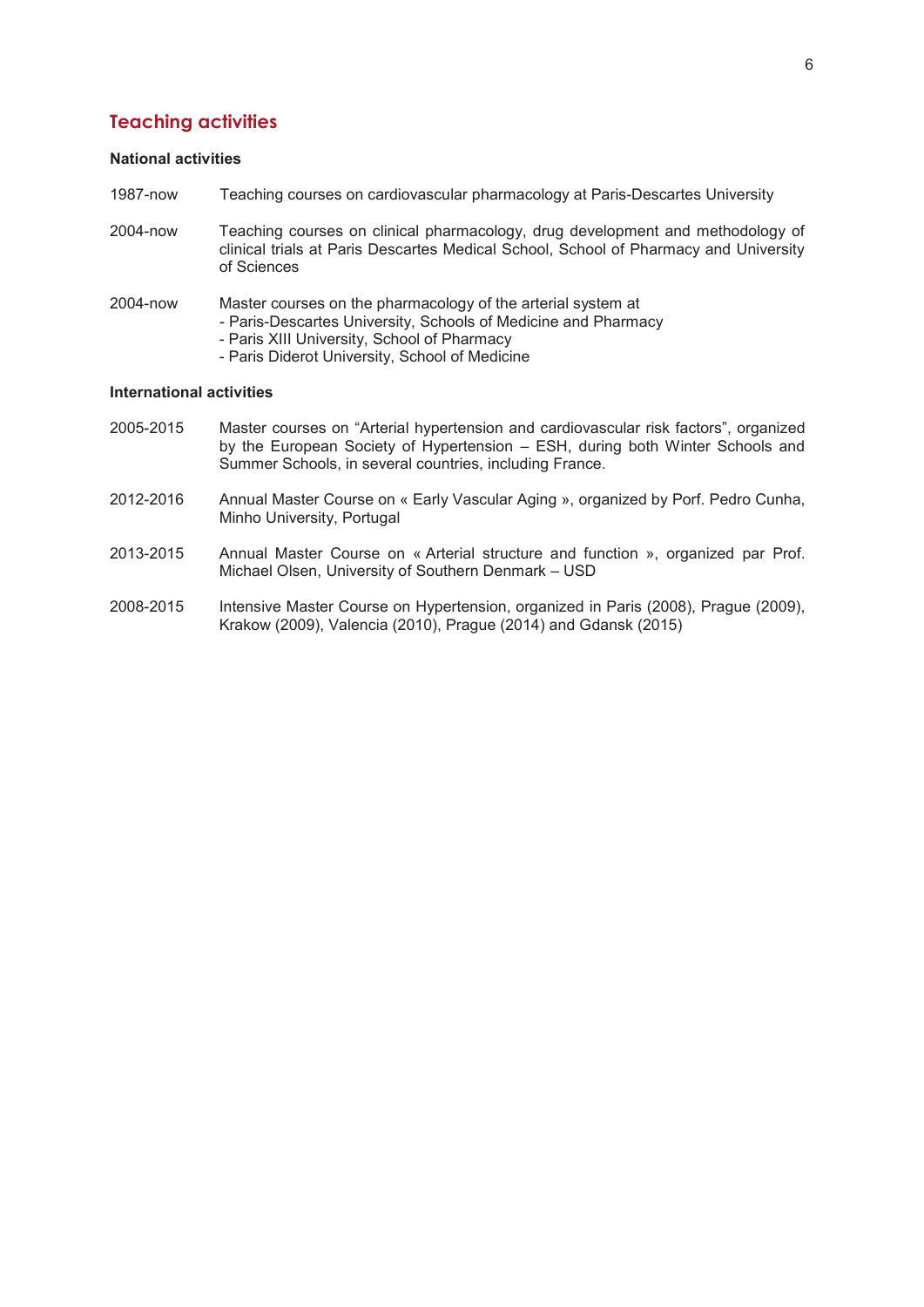# **General framework of the research work**

During the last 25 years, my group has worked in the field of arterial disease and their pharmacological treatments. Our general aim was to provide novel pharmacological treatment for preventing the complications of polygenic or monogenic arterial disease. This was based on a precise description of the arterial phenotype, leading to a better understanding of the pathogenesis of the arterial disease, thus suggesting novel cellular and molecular targets. It initially required a multidisciplinary approach, from basic research to epidemiology and large clinical trials, with a special input on technological development. Four years ago, in order to maintain our leadership in a rapidly expanding field, we decided to focus mainly on clinical studies.

Our clinical approach of the pathogenesis and pharmacology of arterial disease followed the usual steps of translational research:

- 1. *The technological development of "high-tech" apparatus*, using either high sensitivity pressure and flow sensors, high resolution ultrasounds, and recently MRI, capable of measuring noninvasively *in vivo* in humans, with a very high precision, the geometrical and functional properties of large arteries, at different levels of the arterial tree. We worked in collaboration with engineers and acted as expert consultant for several manufacturers. We assessed several of these apparatus, made recommendations for improvement, and validated them against reference methods.
- 2. *The selection of noninvasive, precise, and reproducible arterial parameters*, for pharmacological studies in humans. These parameters measured either arterial function (i.e. arterial stiffness, central blood pressure) or remodeling (i.e. arterial wall thickness and enlargement). This selection was oriented by…
	- 3. …*basic research in animals and pathophysiological studies in animal models* of hypertension or monogenic disease in order to better understand the mechanics of the arterial wall, its cellular and molecular determinants, and better select appropriate drugs for preventing arterial complications.
	- 4. …*pharmacodynamic studies in animal models* of hypertension or monogenic disease, providing the proof of concept that a drug acting on a specific pharmacological target could modify the arterial phenotype and ultimately prevent complications
- 5. *The physiological study of normal arterial ageing, and the pathophysiological study* of a variety of monogenic disease (including Marfan, Ehlers-Danlos, and Williams syndromes) and polygenic arterial disease (including hypertension, chronic kidney disease - CKD, and diabetes). These studies allowed showing which parameters could be considered as characteristic of the disease, and their complications: arteriosclerosis (increased arterial stiffness and central BP), atherothrombosis (increased carotid wall thickness and plaque), arterial rupture and dissection (high circumferential wall stress), obstruction by nonatherosclerotic inward remodeling and ischemia (wall thickening and low circumferential wall stress).
- 6. *Reference values were established,* in order to determine the normal distribution of a given arterial parameter (aortic stiffness, carotid IMT, central BP) in a healthy population, according to age and gender, and their variations depending on CV risk factors.
- 7. *Epidemiological studies* showed the predictive value of selected parameters (arterial stiffness, central BP, carotid remodeling) for cardiovascular (CV) event (including CV mortality, myocardial infarction and stroke) and renal event (decline in glomerular filtration rate - GFR, dialysis)
- 8. *Pharmacodynamic studies* followed gold standard methodology of *r*andomized clinical trials (RCTs), in order to compare the effects of a given molecule on a selected arterial parameter, with those of either a placebo or a reference drug.
- *9. Ultimately*, *large RCTs were performed to demonstrate that a given molecule*, selected on its ability to modify a given parameter of arterial structure and function, *was able to prevent arterial complications*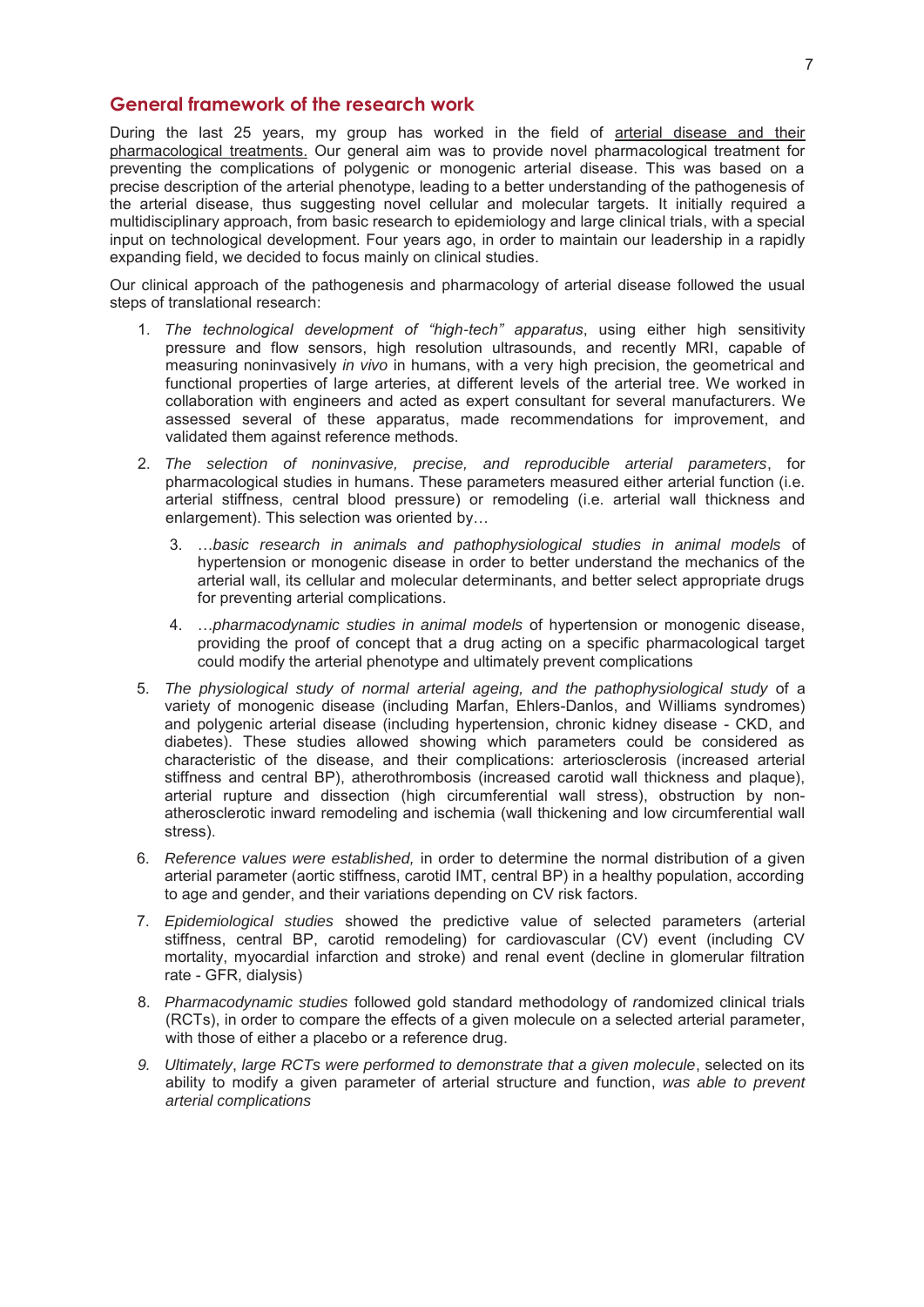# **International leadership**

**I.** My research group was the first to demonstrate that **arterial stiffness was a strong, independent risk factor,** first in end-stage renal disease patients (1999) then in hypertensives (2001-2003). Following these pioneer studies, more than 19 international studies, involving >20 000 patients with various conditions, confirmed our original findings.

The leadership of my research group in this domain is attested by the following:

- 1. One of our paper (*Laurent et al. Hypertension 2001*) was classified by the JAMA among the 120 publications of clinical medicine (among 30 cardiovascular publications) the most cited during the 2 months following publication.
- 2. Two of our papers (*Laurent et al. Hypertension 2001; Boutouyrie et al. Hypertension 2002*) are among the 20 most cited papers in the journal *Hypertension* (Impact Factor 6.87), respectively at rank 2 and 11 (See http://hyper.ahajournals.org/reports/mfc all 10.dtl). The total of citations of these two papers is above 2,892. These papers are ranked  $15<sup>th</sup>$  and  $49<sup>th</sup>$  among the top 100 scientific reports focused on hypertension research during the last century (Oh and Galis, Hypertension 2014;63-641-647).
- 3. The total of citations of these 2 papers and a third one (Laurent et al. *Stroke* 2003), all on the predictive value of arterial stiffness for CV events, is larger than 3,600.

**II.** With the *Working Group on Arterial Structure and Function* of the European Society of Hypertension and the *European Network for Non Invasive Investigation of Large Arteries* (ENN-2i-LA) which I lead since 2004, I co-authored **several guidelines aiming at better standardizing the measurement of arterial stiffness and central blood pressure**. The leadership is attested by the following:

- 1. The « Expert consensus document on arterial stiffness » (*Laurent et al. Eur Heart J 2006*) is the fourth most often cited paper published in *European Heart Journal* (Impact Factor 14.71). http://eurheartj.oxfordjournals.org. This paper has been cited already 2,187 times.
- 2. The "Expert consensus document on the measurement of aortic stiffness in daily practice using carotid-femoral pulse wave velocity" (*Van Bortel L, Laurent S et al. J Hypertens 2012*), which updated the 2006 Guidelines, has already been cited 280 times.

**III**. With the "*Collaboration for arterial parameter measurements*" which I lead since 2008, we established the **reference values for several arterial parameters**, in large collaborative cohorts, including up to 91 588 subjects. I co-authored the following papers on the reference values of

- 1. pulse wave velocity (*Boutouyrie et al. Eur Heart J 2010*). This paper has been cited 322 times.
- 2. carotid IMT using echotracking system (*Engelen et al. Eur Heart J 2013*)
- 3. central blood pressure (*Herbert A et al. Eur Heart J 2014*)
- 4. carotid stiffness (*Engelen et al. J Hypertens 2015*)
- 5. femoral stiffness (*Bossuyt et al. J Hypertens 2015*)

**IV. In clinical pharmacology**, my research group was the first to demonstrate that (a) **arterial stiffness and thickness were reduced in parallel by antihypertensive treatment,** but without causal relationship; (b) **arterial stiffness could be reduced independently of blood pressure**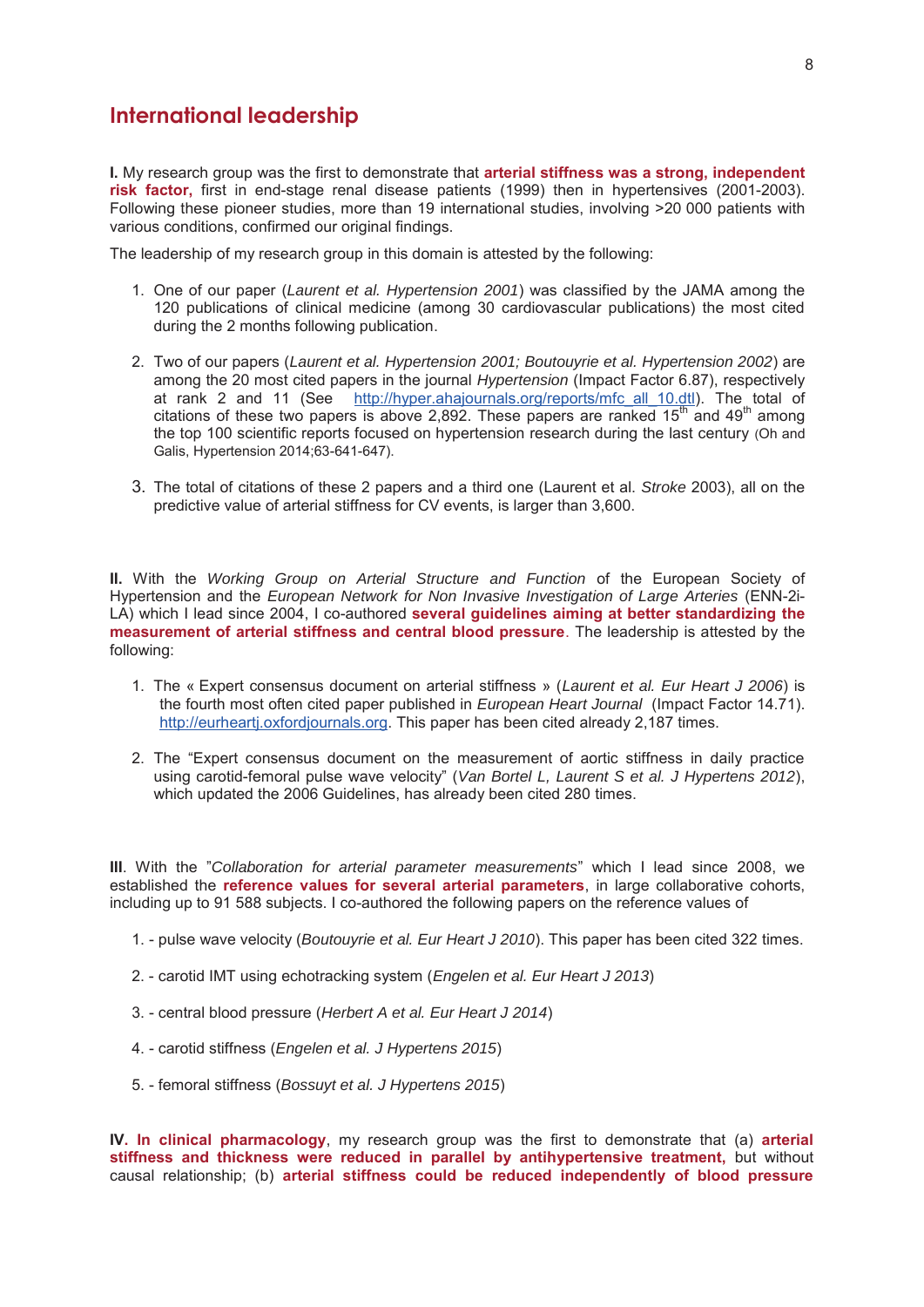**lowering, in response to blockers of the renin-angiotensin system (ACEIs and ARBs)** through a dose-dependent direct effect; (c) **beta-blockers** had deleterious effects on central blood pressure and could induce arterial wall stiffening on the long term, surpassing the favorable destiffening effect expected from BP reduction. These demonstrations were achieved through several RCTs, regularly cited:

- the PERICLES study was published in *JACC* (Girerd et al. 1998) and cited 97 times
- the CELIMENE study was published in *Circulation* (Boutouyrie et al 2000) and cited 132 times
- the DAPHNET study was published in *Hypertension* (Tropeano et al. 2006) and cited 80 times
- the BBEST study was published in the *Lancet* (Ong et al. 2010) and cited 66 times
- the EXPLOR study was published in *Hypertension* (Boutouyrie et al. 2010) and cited 79 times
- the *Vascular Mechanisms Study* was published in *Hypertension* (Laurent et al. 2014)

**V.** This amount of scientific evidence on both the predictive value of arterial stiffness for CV events and the pharmacologic effects of antihypertensive agents has urged the writing group of the "2007 ESH/ESC Guidelines for the Management of Hypertension" to **include arterial stiffness in the evaluation of global CV risk. Arterial stiffness measurement was also listed among the various target organs** to be investigated in order to improve the management of elderly hypertensives and high risk patients. These recommendations were reinforced in the 2013 ESH/ESC Guidelines for the Management of Hypertension. I participated to the Guidelines writing committees of 2007, 2009 and 2013. Particularly, I was in charge of drafting the "arterial system" part of the Guidelines.

**VI.** My group played an important role in the **development of a new scientific society, named "ARTERY"** - Association for Research into Arterial Structure and Physiology (I was vice – President, then President), and a **new scientific peer reviewed journal, named "Artery Research**". ARTERY Society organizes annual meeting, with 200-400 attendees

For the above reasons, my group acted as a "**reference research group"** in the field of pathophysiology, pharmacology and imaging of the arterial wall. This explains the large number of:

- citations of papers originating from my group or collaborations
- invited lectures at international meetings
- and visiting scientists.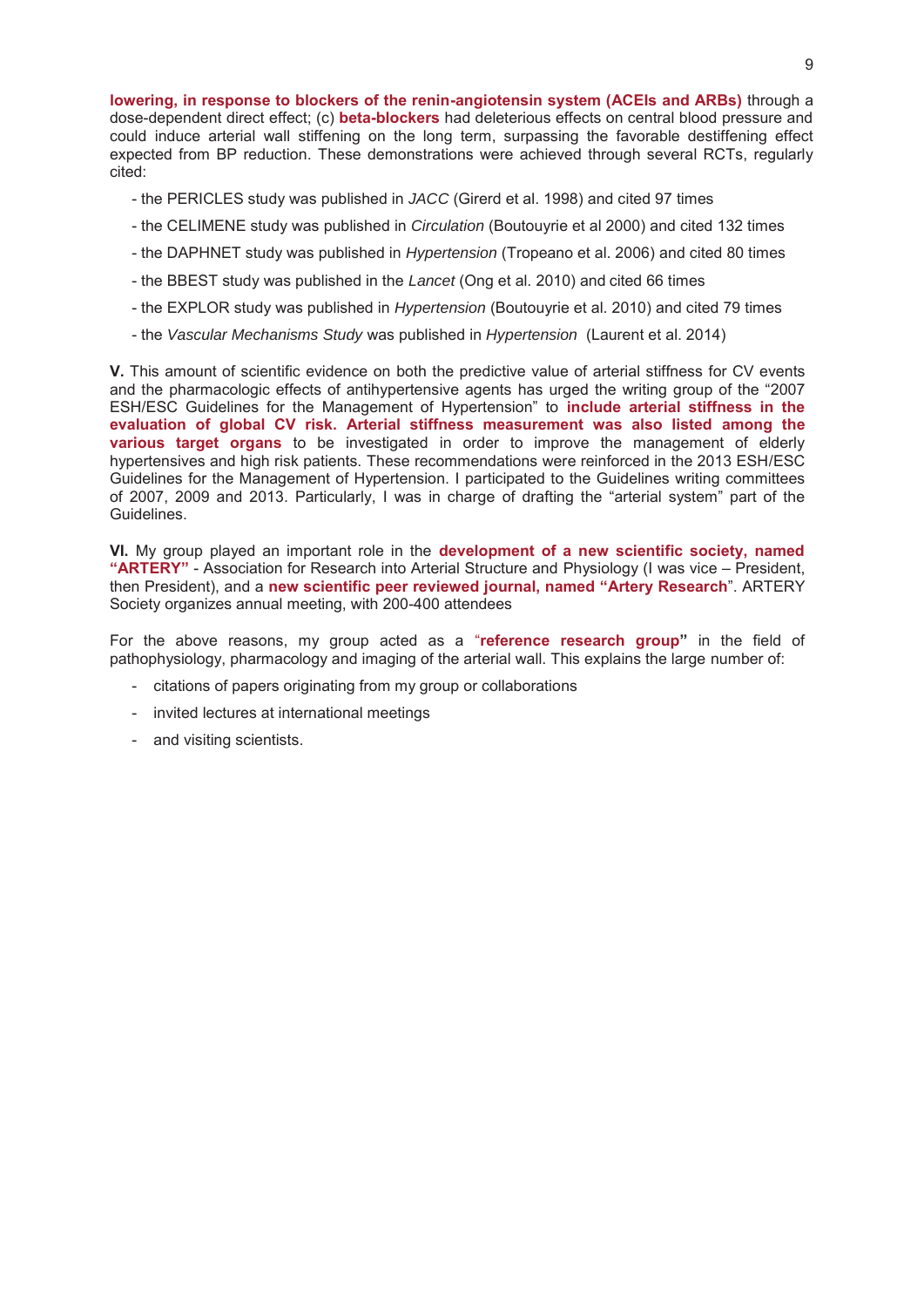# **Main scientific results**

Our research work concerned arterial disease and their pharmacological treatments. It was enclosed in the general framework of a multidisciplinary research, and it was focused on the pathogenesis and pharmacology of arterial diseases. Our general aim was to provide novel pharmacological treatment for preventing the complications of polygenic or monogenic arterial disease.

We focused on large artery mechanics for several reasons. First, large artery stiffness plays a key role by relaying heart contraction during diastole using elastic energy storage through distension of large proximal arteries, and releasing this energy during diastole. This helps to maintain diastolic blood flow, limits the rise in systolic blood pressure and increases diastolic perfusion of coronary arteries. By maintaining an impedance mismatch between central and peripheral circulations, it favours pressure wave reflection and protects target circulations, such as brain and kidney.

Second, thanks to recent developments in pressure and flow sensors, high resolution ultrasounds techniques, and MRI, it has been possible to describe precisely the phenotype of the arterial tree at various levels: ascending aorta, aortic arch, descending aorta, abdominal aorta, common carotid, brachial, radial, and common femoral arteries. Arterial phenotype can be determined non-invasively, for both arterial function (arterial stiffness, endothelial dysfunction) and remodeling (arterial wall thickness and enlargement), Third, the precise description of the arterial phenotype allows a better understanding of the pathogenesis of the arterial disease, which suggests novel cellular and molecular targets.

# **I. "High-tech" developments in the non-invasive measurement of arterial parameters**

We contributed to the technological development of "high-tech" apparatus, using either high sensitivity pressure and flow sensors, high resolution ultrasounds, and recently MRI, capable of measuring noninvasively in vivo in humans, with a very high precision, the geometrical and functional properties of large arteries, at different levels of the arterial tree. We worked in collaboration with engineers and acted as expert consultant for several manufacturers. We assessed several of these apparatus, made recommendations for improvement, and validated them against reference methods.

Before describing our main scientific results, we believe appropriate to briefly describe the main methods. Our work, and an "Expert consensus statement" on the measurement of arterial stiffness and central BP (*Laurent et al. Eur Heart J 2006*) contributed to popularize these methods and bring them to research centers, and ultimately to the routine clinical ward. Arterial stiffness can be measured at the systemic, regional and local level. We favoured the two later measurements, since they do not require any model of the circulation. Arterial remodeling, by definition, is measured at the local level.

**Regional arterial stiffness:** Although the theory of measurement of the pulse wave velocity is known for near a century, high precision was obtained only with the development of domestic computers, and largely benefited from the extraordinary development of software for videogames, which largely increased the speed of signal processing. Briefly, carotid-femoral pulse wave velocity (PWV) is accepted as gold standard for directly determining aortic stiffness. cfPWV is usually measured using the foot-to-foot velocity method from various waveforms. These are usually obtained, transcutaneously at the right common carotid artery and the right femoral artery (i.e. "carotid-femoral" PWV), and the time delay ( $\Delta t$ , or transit time) measured between the feet of the two waveforms. A variety of different waveforms can be used including pressure, distension and Doppler. The distance (D) covered by the waves is usually assimilated to the surface distance between the two recording sites. PWV is calculated as PWV = D (meters) / $\Delta t$  (seconds). As shown in the table at the end of this document, there was recently an important development of novel apparatus, bringing innovation in algorithms and signal process, increasing precision and repeatability.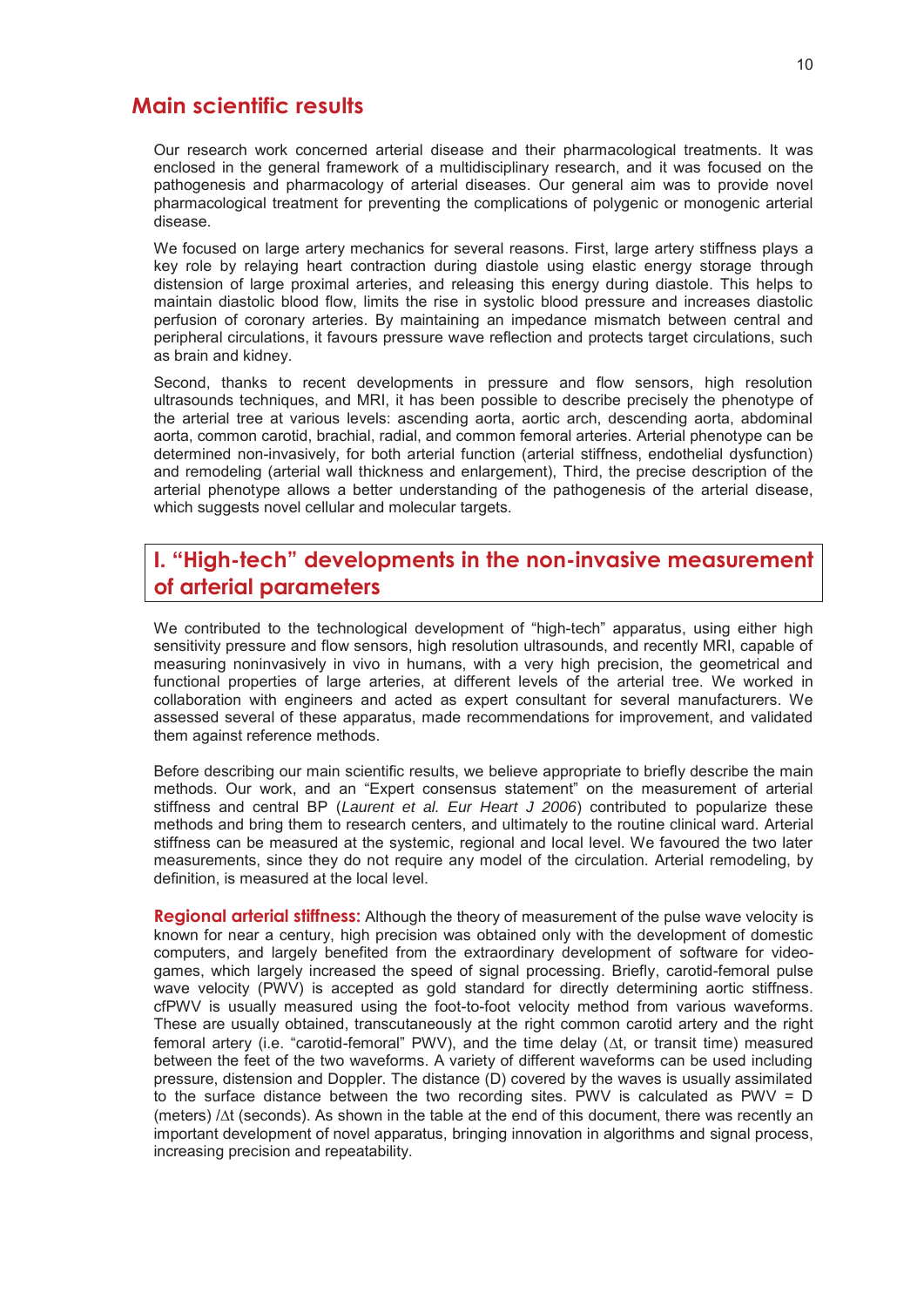**Local stiffness and arterial remodelling:** High-resolution echotracking systems made a "revolution" in ultrasound apparatus, allowing the measurement of arterial diameter of superficial arteries and their pulsatile changes, with a degree of precision which has not been reached until then. Briefly, these apparatus use the radio-frequency (RF) signal to obtain a precision 6 to 10 time higher than with video-image systems, which are limited by the spatial resolution of pixel analysis. Indeed, the precision in determining stroke change in diameter is as low as 1 micron for echotracking systems, whereas it is around 150 microns (i.e. the size of the pixel) with videoimage analysers. For absolute distance measurement, the standard deviation extends from 9 to 25 microns for echotracking systems, and from 54 to 60 microns with video-image analysers. Several indices are used to describe the structural and functional properties of blood vessels, non-invasively obtained with ultrasound measurements. The remodeling of the artery is characterized by intima-media thickness (IMT), lumen diameter (D), wall-to-lumen ratio, wall cross-sectional area (WCSA), and circumferential wall stress (calculated as  $\sigma\theta$ =MBPxD/IMT). The elastic properties of the artery as a hollow structure are assessed through arterial distensibility, determined from the systolic-diastolic variations in arterial lumen cross-sectional area ( $\Delta A$ ) and local pulse pressure ( $\Delta P$ ), as DC= $\Delta A/A$ .  $\Delta P$ . The elastic properties of the arterial wall material are estimated by the Young's incremental elastic modulus (Einc), which takes into account the thickness of the arterial wall, as  $Einc = [3(1 + A / WCSA)]/DC$ , (kPa). Calculation of Young's modulus from IMT assumes that the wall is homogeneous and load-bearing.

# **II. Arterial mechanics in monogenic arterial diseases: predictive value for arterial complications, and pharmacological prevention**

We applied the concepts of mechanotransduction and fatigue of biomaterials to vascular tissues, and characterized the phenotype of large arteries in monogenic diseases or the arterial wall in order

- to better understand their pathogenesis,

- to determine the arterial parameters which can be used for monitoring the progression of the disease in patients and predict CV events and mortality, and

- to test the efficacy of cardiovascular drugs, selected for their effects on central pressure and arterial stiffness.

# **II.1. A major finding is that circumferential wall stress is implied in the pathogenesis of arterial complications in arterial monogenic disease**

We could show in patients with vascular Ehlers Danlos (EDSv) and Marfan syndrome (both associated with arterial fragility) that both static and cyclic circumferential stresses were elevated (EDSv), and could contribute to aortic dilatation (Marfan) and arterial dissection and rupture (EDSv). Opposite to these findings, we found that patients with Williams syndrome, pseudoxanthoma elasticum (PXE) and Fabry disease (associated with either obstruction by non-atherosclerotic inward remodeling and ischemia, or stenosis and early atherosclerosis) had decreased levels of circumferential wall stress. We thus hypothesized that an either deficient (EDSv, Marfan) or overactive (Williams, PXE, Fabry) mechanotransduction across the arterial wall could lead to inappropriate changes in arterial thickness and diameter, explaining the type of complications observed in those disease. Defects in mechanotransduction is an important finding, since it restrains the field of research to molecular and

# **II.2. Vascular Ehlers Danlos syndrome (EDSv)**

Patients with EDSv die early from arterial dissection and rupture. We have identified in those patients a specific arterial phenotype associating hypotrophic remodelling with marginally decreased arterial distensibility *(Boutouyrie et al. Circulation 2004).* We set up a multicenter "PROBE" trial, the BBEST study (PHRC 2001, NCT00190411), in which we tested the hypothesis that beta-blocking with celiprolol, a beta-1 antagonist with beta-2 agonist properties, shown to decrease pulse pressure and arterial stiffness in hypertensives (*Boutouyrie et al. Circulation 2000),* could prevent arterial dissection and rupture in this disease (*Boutouyrie et al. Circulation 2004).* Our hypothesis is that the reduction in pulse pressure and heart rate by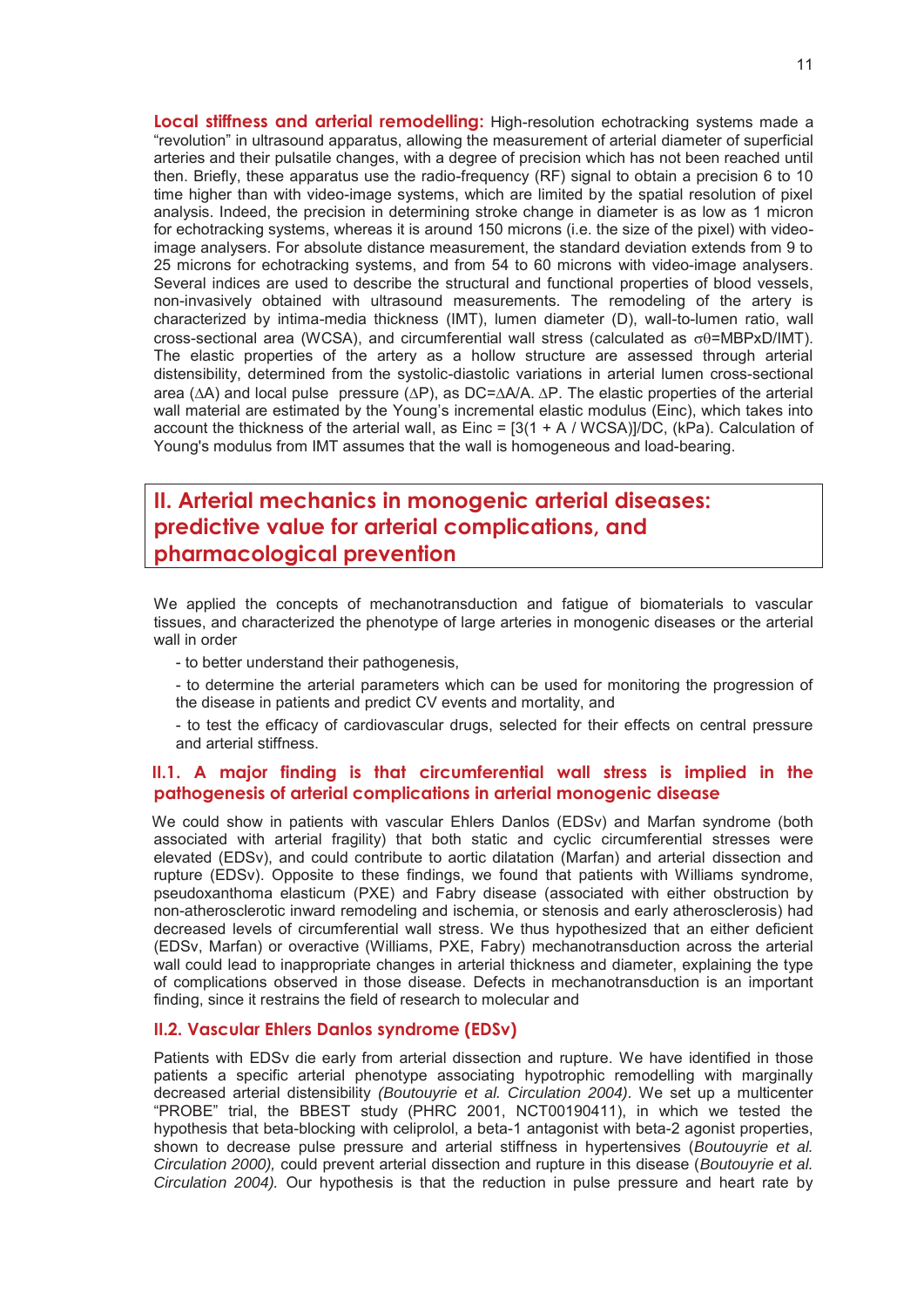celiprolol should decrease the fatigue of deficient collagen III within the wall, thus decrease the likelihood of rupture. This trial has included 53 patients in France and Belgium, with a mean follow-up of 47 months. The primary endpoints (rupture or dissection fatal or not) were reached by five (20%) in the celiprolol group and by 14 (50%) controls (hazard ratio [HR] 0.36; 95% CI 0.15–0.88; p=0.040) (*Ong et al. Lancet 2010*). Celiprolol thus might be the treatment of choice for physicians aiming to prevent major complications in patients with vascular Ehlers-Danlos syndrome.

This study shows that a novel pharmacodynamic approach, based on "high tech" measurement of the arterial system although using a "classical" drug, can lead to the discovery of a very effective protective treatment in patients at high risk of vascular dissection and rupture. Ongoing research focuses on the predictive value of carotid wall stress for vEDS mutation. Although we showed that celiprolol was very effective at preventing cardiovascular events, the mechanism was different from the one expected. Indeed, carotid wall thickness, which was measured every year during the study, proved to increase in the celiprolol group, whereas it did not change in the placebo group, suggesting a profibrotic effect of celiprolol on the arterial wall, likely mediated by stimulation of beta-2 receptors and/or unopposed baroreflex induced alpha-receptor stimulation, involving  $TGF- $\beta$  activation.$ 

**II.3. Fabry disease:** Fabry disease is linked to a deficit in alpha-galactosidase leading to an accumulation of uncleaved glycosphingolipids (GSL) in tissues, mostly nervous system, kidney, heart and arteries. These patients die early of kidney failure and heart failure, because of arterial obstruction and concomitant tissue ischemia. Enzyme replacement therapy (ERT) is available since 2001. Although the reduction in tissue deposit of GSL has been demonstrated. the clinical benefit of ERT is more difficult to prove. Indeed, some precursors and metabolites of GSL may still exert trophic effects despite the reduction in GSL deposit. Our hypothesis was dissociation between the clearance of GSL and regression of target organ damage. We studied the effects of ERT (agalsidase beta, 1 mg/kg/14 days) on arterial and cardiac structure and function during a longitudinal study beginning in 1999, with 4.5±0.4 years follow-up (4 visits) in 30 patients (age: 33±12 years). In addition, we studied 16 untreated Fabry patients during 2.6±1.6 years (2 visits). A sustained reduction in aortic stiffness (-0.56±0.13 m/s/yr, P=0.0002) and left ventricular hypertrophy (LVM measured using MRI: -7.8±2.3 g/m2/yr, P<0.005) and a limited radial artery wall thickening were observed after long-term enzyme replacement therapy (*Collin C et al. Eur J Cardiovasc Prevention and Rehabil 2010*). There was no significant benefit of treatment on carotid hypertrophy. Ongoing research relates to the relationships between (1) aortic root dilation and LVH, measured with MRI, during long term follow-up, and (2) aortic and carotid structure and function.

**II.4. Fibromuscular dysplasia:** We showed that fibromuscular dysplasia is accompanied by a specific echotracking aspect of the arterial wall, which we named "triple line pattern" (*Boutouyrie et al. J Hypertens 2003*). This demonstrates that abnormalities of the arterial wall could be detected with a high frequency on asymptomatic arteries, although the expression of the disease is focal, targeting mainly renal and cervical arteries. We demonstrated that this trait was transmitted according to an autosomic dominant pattern (Perdu et al. J Hypertens 2007). Ongoing research is now testing the screening value of the triple signal for the positive diagnosis of fibromuscular dysplasia, by comparison with CT scan-angio in a large prospective trial (the PROFILE Study).

**II.5. - STAT3 deficiency** is responsible for autosomal dominant hyper-IgE syndrome characterized by recurrent bacterial and fungal infections, connective tissue abnormalities, hyper-IgE and Th17 lymphopenia. The prevalence, characteristics and etiology of vascular abnormalities were not described. In collaboration with Necker Enfants Malades (A. Fischer), the radiology team of HEGP (E. Mousseaux, A. Azarine) and the PARCC-INSERM U970 (Z. Mallat), we prospectively screened 21 adults STAT3-deficient patients (median age: 26 years; range 17 - 44) for vascular abnormalities. They were explored with whole-body magnetic resonance imaging angiography, coronary multislice computed tomography and echotrackingbased imaging of the carotid arteries. Brain abnormalities (white matter hyperintensities, lacunar lesions suggestive of ischemic infarcts, atrophy) were found in 95% of patients. Peripheral and brain artery abnormalities were reported in 84% of patients, whereas coronary artery abnormalities were detected in 50%. The most frequent vascular abnormalities were ectasia and aneurysm. The carotid intima-media thickness was markedly decreased, with a substantial increase in circumferential wall stress indicating the presence of hypotrophic arterial remodeling in this STAT3-deficient population, compared to age-sex matched controls. Systemic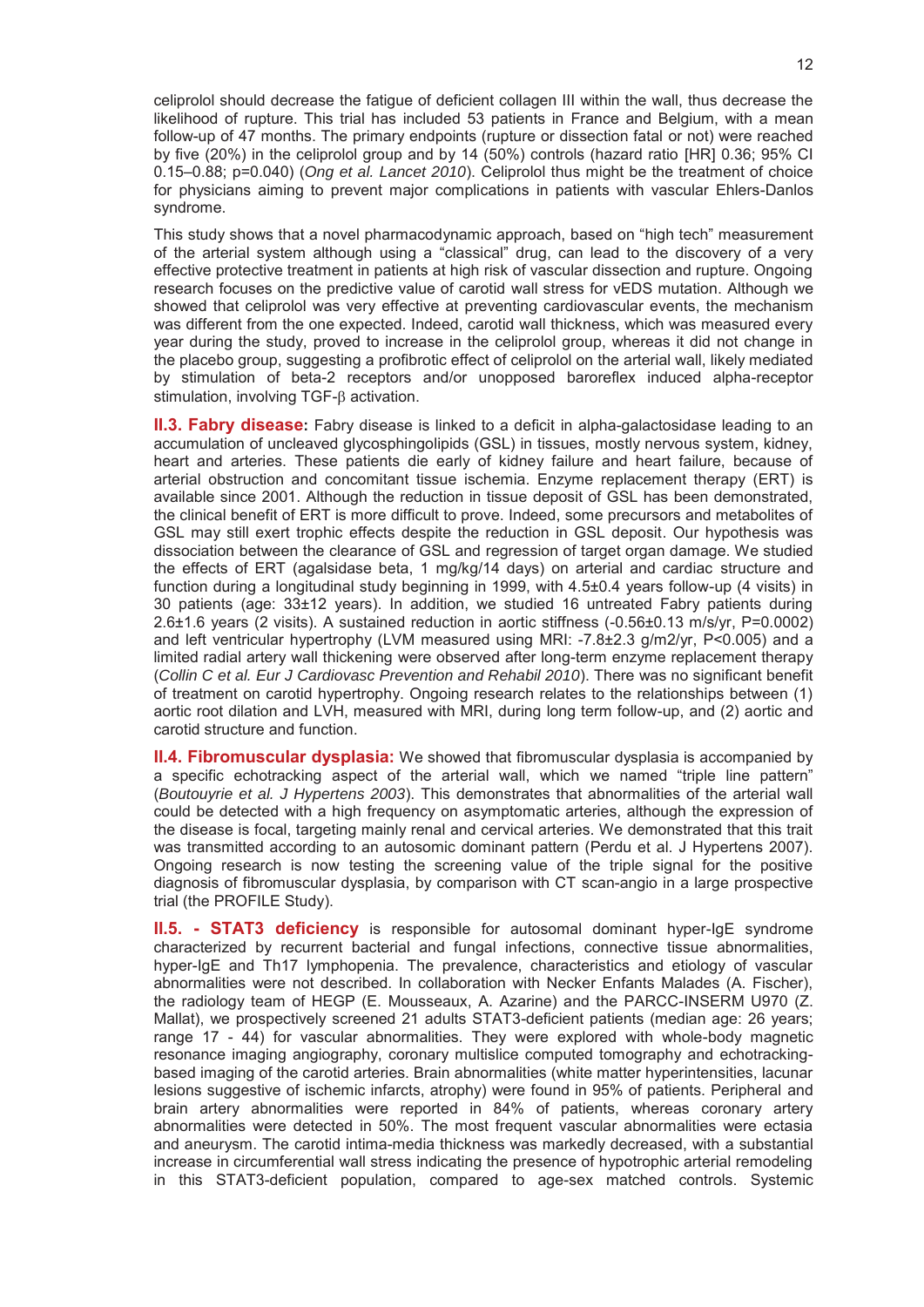inflammatory biomarker levels correlated poorly with the vascular phenotype, whereas there was a significant correlation between the extent of systemic vascular abnormalities with carotid remodelling. These data (*Chandesris et al. Circulation Cardiovascular Genetics 2011*) suggest that the defect in tensile stress-mediated mechanotransduction translates into a subsequent propensity for arterial dilation and tortuosity in many arterial sites.

# **III. Arterial mechanics in polygenic arterial disease: predictive value for cardiovascular events and pharmacology of their prevention**

The understanding of the pathogenesis of rare vascular disease helped us to generate new hypotheses regarding the pathogenesis of arterial complications occurring in various conditions such as hypertension, diabetes mellitus, dyslipidemia, and chronic kidney disease

# **III.1. Novel concepts in arterial mechanics**

Our group has been at the origin of (or significantly contributed to) several important concepts in arterial mechanics, which are summarized below.

#### **III.1.1. Arterial stiffness is an independent marker of cardiovascular risk**

We were the first to demonstrate that arterial stiffness was a strong and independent CV risk factor in hypertensives (see above; *Laurent et l. Hypertension 2001; Boutouyrie et al. Hypertension 2002; Laurent et al. Stroke 2003*). Following these pioneer studies, more than 19 international studies, involving >20 000 patients with various conditions, confirmed our original findings, and showed the predictive value of aortic stiffness for fatal and non-fatal CV events in various populations having different levels of CV risk: general population, hypertensive patients, elderly subjects, type 2 diabetic patients and patients with end-stage renal disease. Seventeen longitudinal studies totalizing 15,877 subjects with a mean follow-up of 7.7 yrs were included in a recent meta-analysis (*Vlachopoulos et al. JACC 2010*) which showed, for one standard deviation (SD) increase in pulse wave velocity, a risk ratio of 1.47 [1.31-1.64] for total mortality, 1.47 [1.29-1.66] for CV mortality, and 1.42 [1.29-1.58] for all-cause mortality.

# **III.1.2. Arterial stiffness is an "imaging" biomarker**

Among "imaging" biomarkers, arterial stiffness in general and aortic stiffness in particular can be considered as a measure of the cumulative influence of CV risk factors with aging on the arterial tree, having limited acute variability (mainly depending on blood pressure) and enough inertia to reflect the integrated damage of the arterial wall (*Laurent et al. Hypertension 2012*).

## **III.1.3. Pulse pressure is a stronger determinant of arterial remodelling than mean blood pressure**

We demonstrated (*Boutouyrie et al. Circulation 1999, Boutouyrie et al. Circulation 2000*) that central pulse pressure was a strong determinant of arterial dilatation and thickening, independent of mean pressure, and that regression of central pulse pressure was accompanied by a parallel improvement of lumen diameter and wall thickness.

## **III.1.4. Arterial stiffness contributes to the "large/small artery cross talk"**

In addition to the damaging effect of local PP on large arteries (see above), elevated PP can stimulate hypertrophy, remodelling (increased media-to-lumen ratio), or rarefaction in the microcirculation, leading to increased resistance to mean flow. In recent studies, our group and others showed a close relationship between microvascular damage in the heart, brain, retina and kidney and either PP or arterial stiffness. Indeed, we showed significant relationships between central PP and either glomerular filtration rate (GFR), microalbuminuria, or white matter lesions; between arterial stiffness and either GFR, urinary albumin, and white matter lesions; and between carotid stiffness and GFR. Although not all these relationships are independent of confounding factors, there is a large amount of evidence for linking the pulsatility of BP to target organ damage.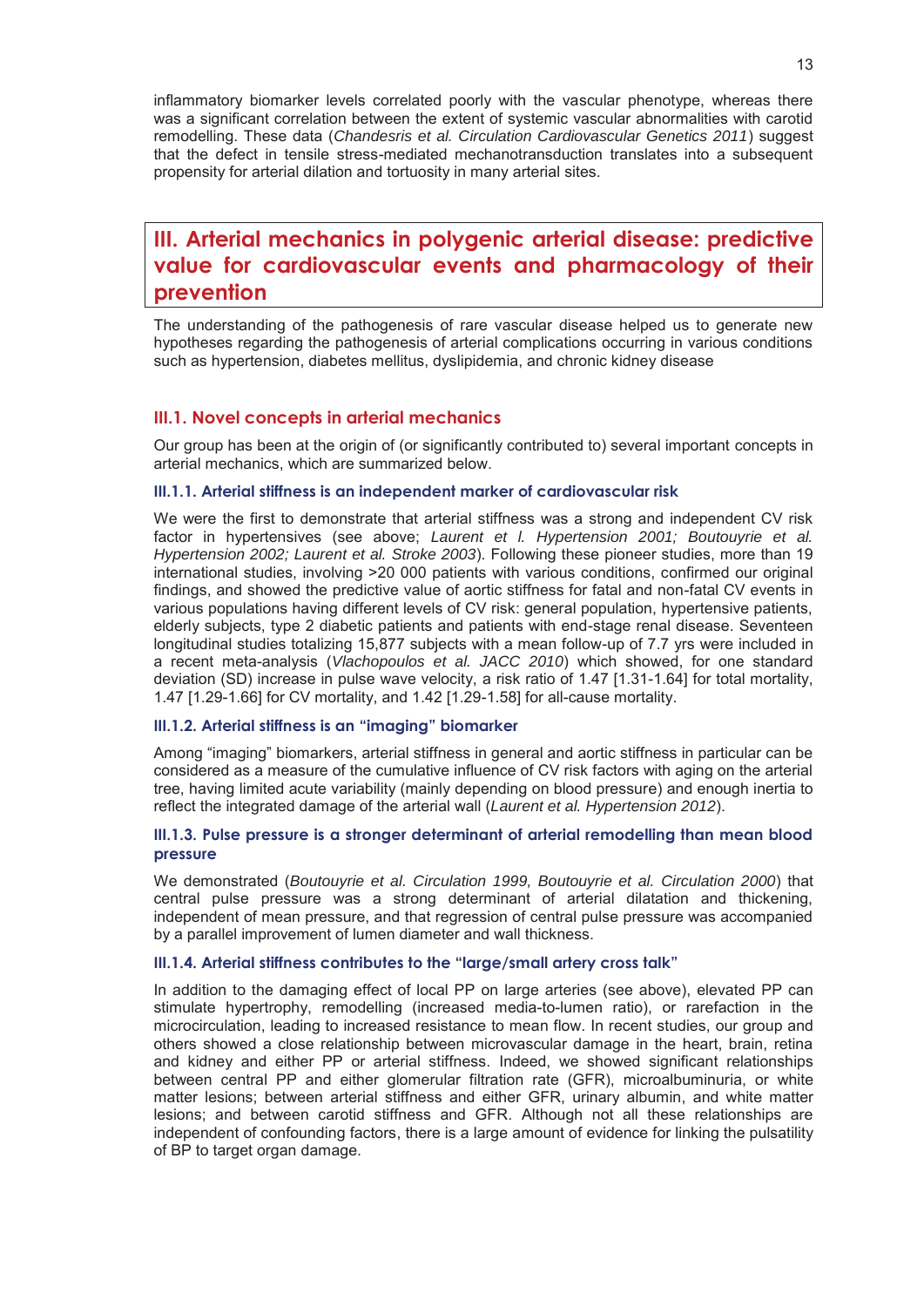We raised the concept of "large/small artery cross-talk" (*Laurent et al. Hypertension 2009; Laurent and Boutouyrie, Circ Res 2015*), to explain the vicious circle between small and large artery damage. This mutually reinforcing arterial damaging can be exemplified by the following sequence: (a) increased wall-to-lumen ratio and rarefaction of small arteries are major factors for an increase in mean BP; (b) the higher mean BP in turn increases large artery stiffness, through the loading of stiff components of the arterial wall at high BP levels; (c) the increased large artery stiffness is a major determinant of the increased PP, which in turn damages small arteries in the heart, brain, retina and the kidney, as seen above, and favours the development of left ventricular hypertrophy, carotid intima-media thickening and plaque rupture. These various types of target organ damage have been shown to be related with CV events. Thus, the cross-talk between small and large artery exaggerates arterial damage, following a vicious circle. Antihypertensive treatment, by acting both on small and large arteries, could reverse this vicious circle into a "virtuous" circle: the pharmacological arterial remodelling at both levels should be able to reduce central PP, thus target organ damage and CV events. As we will see below, not all pharmacological classes are equal in this respect.

# **III.1.5. Early vascular aging can be detected by "imaging" biomarkers, such as arterial stiffness and remodelling**

As aging is a common denominator to many chronic disease manifestations, such as CV disease, type-2 diabetes or cancer, we proposed, with Peter Nilsson (Malmo, Sweden) that early vascular aging (EVA) could be a useful concept to better guide clinical investigations in subjects at increased CV risk (*Nilsson et al. Hypertension 2008; Nilsson et al. J Hypertens 2013*). This could be the case in individuals with marginally elevation of classical risk factors or with a strong family history of early CVD manifestations. There might also be a special link between adverse growth patterns in fetal or early post-natal life (the "mismatch" growth hypothesis) and the EVA syndrome, as recently summarized.

Vascular aging in general, and EVA more specifically, can be investigated non-invasively through the measurement of arterial stiffness, central blood pressure, carotid intima media thickness, and endothelial dysfunction. These parameters, which can be considered as "imaging" biomarkers, may be more predictive than "circulating" biomarkers, like hs-CRP, and show a better additional prediction when coupled to classical CV risk scores. We therefore proposed that clinical research should focus on the validation of "imaging" biomarkers as surrogate end-points for CV risk reduction in large clinical trials.

## **III.1.6. Surrogate value of arterial stiffness should be demonstrated in large clinical trials.**

Arterial stiffness is currently considered as a putative "surrogate" end-point for CV events, but it has not been proven. Although aortic stiffness has already met with various criteria, as recommended by the AHA (Hlatky MA et al. Circulation 2009), it has not yet been shown that the use of arterial stiffness measurement improves clinical outcomes, especially when tested in a randomized clinical trial. To answer to this question, we started a RCT, the SPARTE study, with financial support from PHRC (*Programme Hospitalier de Recherche Clinique 2011*). This RCT is described below (*Laurent et al. Hypertension 2012*).

# **III.1.7. In hypertensives, arterial wall hypertrophy is not accompanied by an increased arterial stiffness, and is rather an adaptive phenomenon aimed at limiting the passive increase in arterial stiffness with BP.**

For years, it was intuitively accepted that an increased stiffness of the arterial wall material explained the increased stiffness of large arteries in hypertensives. We could demonstrate that this was not the case. Arterial hypertrophy in hypertension was accompanied by normal (or even decreased) arterial wall stiffness, both in human and in animal models of hypertension (SHR). We raised the concept of an adaptive phenomenon aimed at limiting the passive increase in stiffness with blood pressure, and designed the following studies, in order to identify the molecular and cellular determinants of arterial stiffness *(Laurent et al. Hypertension 1995; Lacolley et al. Am J Phys 1995; Lacolley et al. Hypertension 1995; Lacolley et al. Br J Pharmacol 1995; Mourad et al. Hypertension 1998; Laurent et al. Hypertension 2005)*

**III.1.8. The cellular and molecular determinants of arterial stiffness are much more complex than elastin and collagen, and involve cell-matrix organisation and attachments**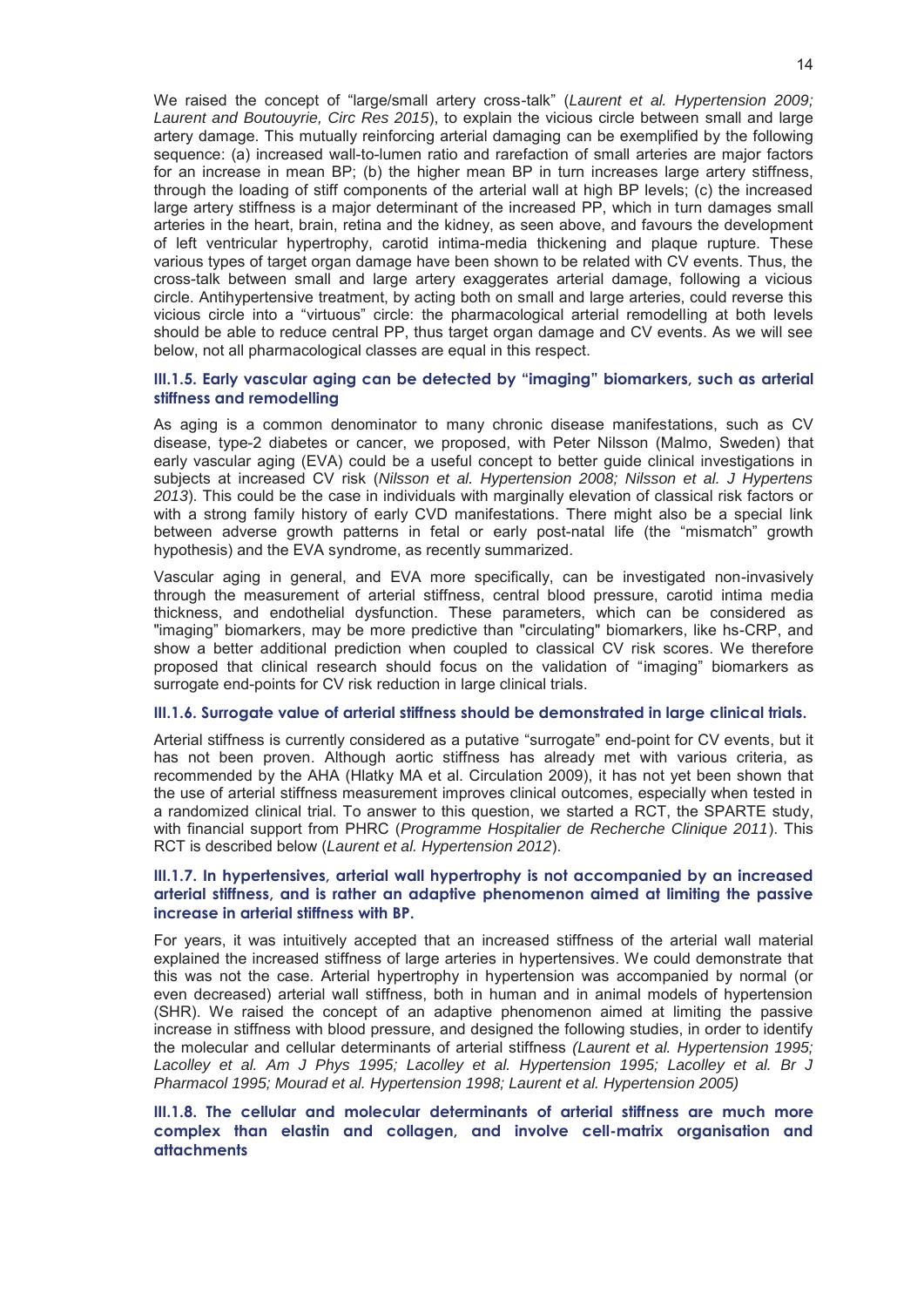We identified genes/proteins implied in large artery remodeling and stiffening, by using novel technologies along three research directions:

- First, thanks to novel echotracking devices, we studied in humans the arterial phenotype of monogenic diseases characterized by defect in components of large artery structure, mainly extracellular matrix components (see paragraphs II.1 to II.4)

- Second, we transferred these techniques in small animals invalidated for genes of the arterial wall (desmin, alpha-1 integrin, initiated in INSERM EMI107, then continued through collaboration with INSERM U684 – P Lacolley).

- Third, we used the novel DNA-chips technology (1999-2003) (Laboratory of Physiological Genomics, Harvard Medical School, Boston, Pr V. Dzau; and then Laboratoire de Physiologie Génomique - CNRS UMR 6097, Sofia-Antipolis, Dr P. Barbry, chips with 25 000 human genes), to establish the gene expression profile of aortic samples obtained during coronary bypass surgery, in patients with stiff or distensible aortas.

Our main findings are summarized below:

- **Circumferential wall stress is implied in the pathogenesis of arterial complications in arterial monogenic disease** (detailed in paragraph II.1)

#### - **Arterial wall stiffness is more dependent on qualitative changes of arterial wall components than quantitative modifications in absolute content or density.**

With Patrick Lacolley (now head of INSERM U684 unit), we have shown that the structural three-dimensional organization of the arterial wall components allowed the artery to maintain their mechanical properties, despite the elevated level of stress (*Laurent et al. Hypertension 2005 for review*). This new organization implies enhanced cell-cell and cell-matrix interactions through fibronectin, and a better repartition of stress around fenestrations into the elastic laminae *(Bezie et al. ATVB 1998; Bezie et al. Hypertension 1998; Boumaza et al. Hypertension 2001).* These results, initially considered as provocative, have been acknowledged by many international research teams.

# - **The gene expression profile of arterial tissues with contrasted stiffness levels (low vs high) may help to identify candidate genes and target proteins, and suggest new pharmacological approaches to reduce arterial stiffness independently of blood pressure reduction.**

We applied the "GeneChip Microarray" technology to aortic tissues originating from patients scheduled for coronary artery bypass graft. The gene expression profile of patients with high arterial stiffness was compared to patients with normal arterial stiffness, adjusted for confounding factors (age, BP, smoking, cholesterol, diabetes…). We demonstrated that genes differentially expressed between stiff and distensible aorta, belonged in 2 major functional categories: "cell structure/motility" and "signaling/communication with the extracellular matrix" (*Durier et al. Circulation 2003*), reinforcing our hypothesis raised above. Moreover, differentially expressed genes were involved in VSMC contraction and in extracellular matrix organization, including proteoglycans (decorin, ostéomoduline, dermatopontin).

A similar work was performed in patients with mild-to-moderate chronic kidney disease (CKD). We showed that differentially expressed genes were involved in the regulation of actin filaments (CAP1, CAPZA1, ARPC3, moesin), migration (APOD, ODC1) and organization of VSC (mainly lumican). Genes implicated in vascular calcifications were not differentially expressed between patients with and without CKD. The presence in the arterial wall of proteins encoded by most of differentially expressed genes was confirmed by immunohistochemistry (*Fassot et al. J Hypertens 2008*). These abnormalities are consistent with the arterial enlargement and stiffening reported in patients with CKD (*Briet et al. Kidney Int 2006*).

# **III.2. Recent findings in arterial mechanics in polygenic disease**

Consistently with our previous findings, we showed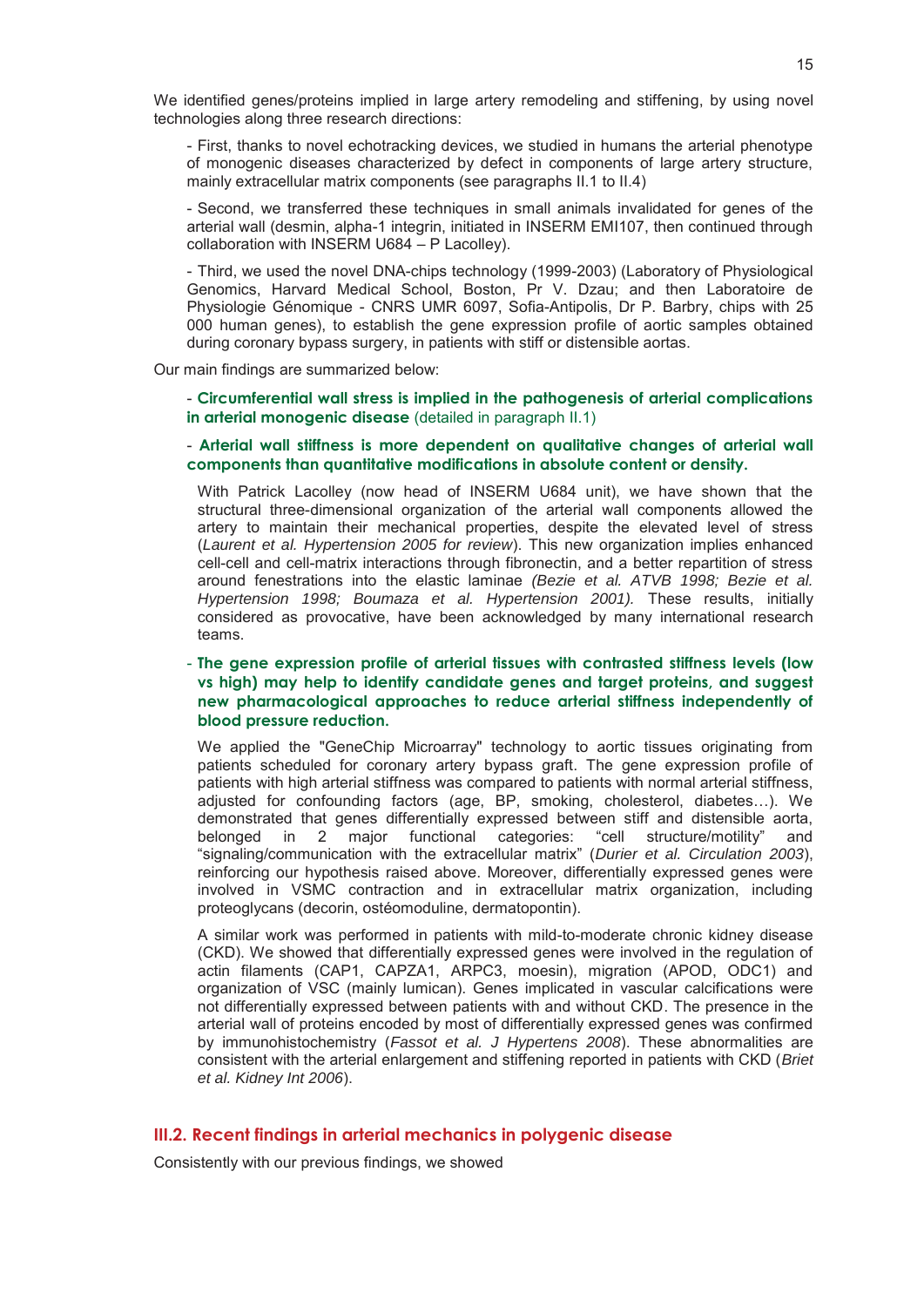#### - **The predictive value of aortic stiffness for the functional outcome after acute stroke.**

We showed that aortic stiffness, measured as carotid-femoral pulse wave velocity 7 days after an acute stroke, was predictive of the functional outcome at 90 days, independently of the classical NIHSS score on admission and presence of previous stroke (*Gasecki et al. Stroke 2012*). Similar results were observed for the functional outcome at discharge (*Gasecki et al. Atherosclerosis 2012*). Because of these studies and previous related ones from our lab, we have been invited to participate to an AHA/ASA statement for healthcare professionals (*Gorelick et al. Stroke 2011*).

# - **The predictive value of aortic stiffness for CV events in patients with mild-moderate CKD.**

We demonstrated that aortic stiffness (cfPWV) but not arterial remodelling had predictive value for CV events in patients with mild-moderate CKD (*Karras et al. Hypertension 2012*).

# - **The predictive value of arterial stiffness and remodelling for the decline in renal function and CV events in patients with chronic kidney disease - CKD**

We demonstrated for the first time the predictive value of arterial remodelling for the progression of renal dysfunction in patients with CKD before dialysis. A cohort of 170 patients with CKD, included in the NEPHROTEST study, was studied during a longitudinal follow-up of 4 years (PHRC 2003 and ANR 05-PCOD-027). We demonstrated (Briet et al. JASN 2011) that a maladaptive remodeling (reduced IMT and increased circumferential wall stress) and increased pulse pressure of the carotid artery predicted CKD progression and end stage renal disease (ESRD). Indeed, in multivariate logistic regression analyses, urinary albumin to creatinine ratio (UACR) and circumferential wall stress were independent determinants for CKD progression (OR 2.23 [1.29-3.83], P=0.03; 1.53 [1.05-2.25], P=0.02 respectively). Circumferential wall stress and carotid pulse pressure remained independent determinants of end stage renal disease (HR 1.40 [1.12-1.75]. One could hypothesize that maladaptive remodeling of large arteries could impact the transmission of pulse pressure with a stronger intensity further down the microcirculation. Excessive pulsatility could induce damage to the microcirculation such as capillary rarefaction and increased small arteries stiffness; these damages could be greater in patients with increased circumferential wall stress value.

We also demonstrated that aortic stiffness (cfPWV), but not arterial remodelling had predictive value for CV events (*Karras et al. Hypertension 2012*).

# - **The predictive value of arterial stiffness and remodelling for subclinical brain damage**

White matter lesions (WML) are considered good intermediate endpoints for stroke and cognitive decline. In the COVADIS study (Dijon, Christophe Tzourio (PI) and Carole Dufouil, INSERM U 708), we took advantage of an automated determination of WML at MRI to study the relationships between arterial stiffness and WML. In multivariable analyses adjusted for age, total brain volume, MBP, heart rate and diabetes, aortic stiffness was significantly related to higher periventricular WMLs volume only in males (odds ratio of being in 3rd tertile of WML volume [per 1 SD increase in PWV]: 1.48; 95% CI: 1.10 to 2.02; P<0.05) but not in females (OR: 1.04, P=0.71).

# - **The predictive value of arterial stiffness and remodelling for sudden death remains to be demonstrated.**

This hypothesis will be tested in the PPS3 study *(Paris Prospective Study 3),* which is a prospective study, initiated by Xavier Jouven (Inserm U970), including 10,000 subjects, aged >50 years, from the general working population. The objective is to identify the determinants of sudden death in a follow-up of 10 years. Patients had a complete clinical and biological workup, a 3 hour-long Holter ECG, and additional arterial investigations, under the responsibility of our team: echotracking analysis of the carotid geometry and function, and the neural component of carotid baroreflex, i.e. occurring "downstream" the carotid distension. The neural component of the baroreflex function (neural-BRS) can be determined non-invasively and with enough repeatability by recording simultaneous during 5 minutes both the distension waveforms of the carotid diameter (echotracking) and HR (RR interval). 10,000 subjects have already been investigated during the last 4 years, and the longitudinal analysis is planned in 6-10 years from now. In the meantime, we plan several cross-sectional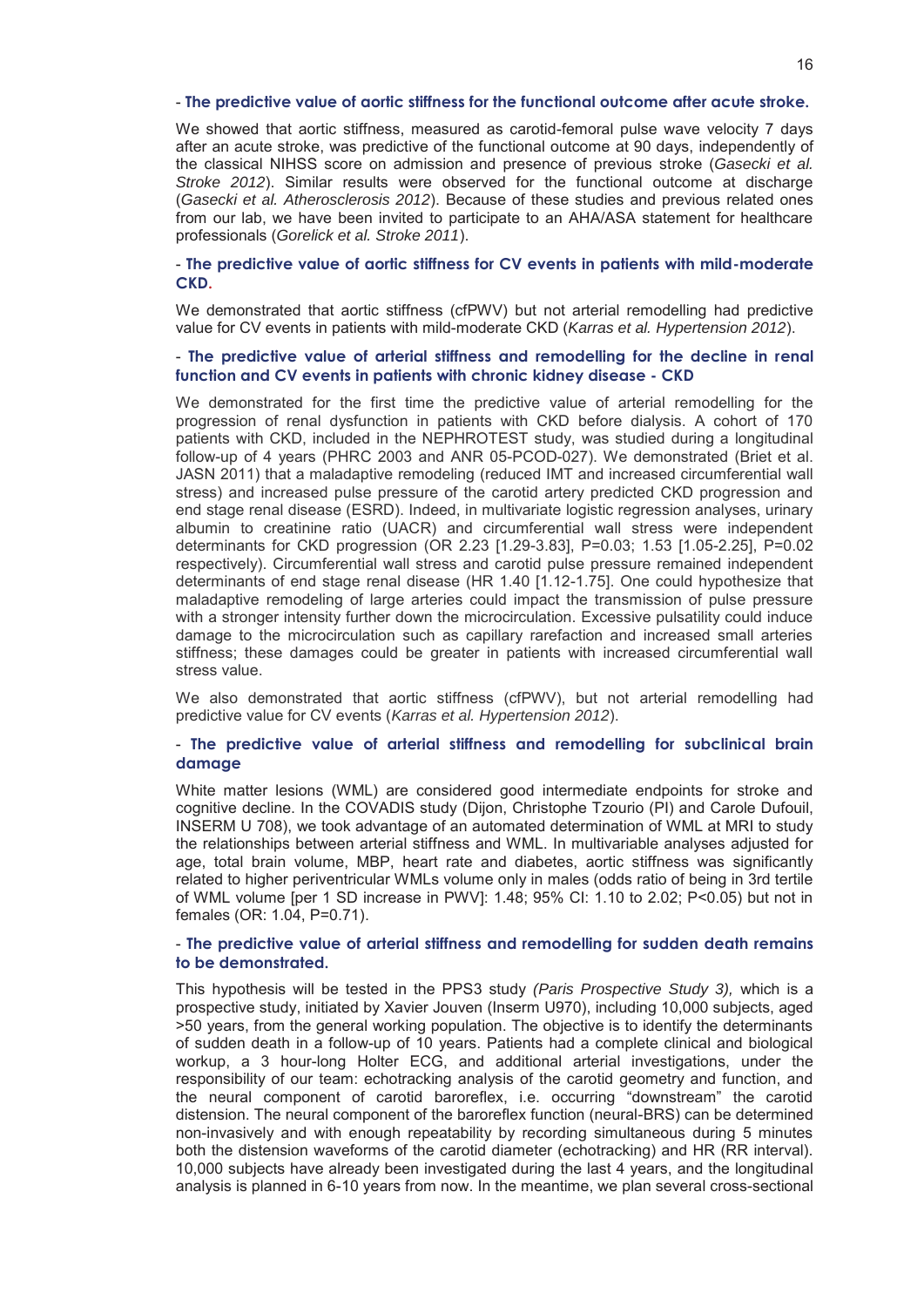analyses, (a) to determine the relationship between the mechanical properties of the common carotid artery (generally accepted to be similar to those of the carotid bulb) and neural-BRS, (b) to determine whether, in some population such as patients with chronic kidney disease (CKD) or type 2 diabetes (T2D), the lower baroreflex sensitivity is due to altered mechanical properties of the carotid artery, or altered neural component, and (c) to establish normal (i.e. no CV risk factor) and reference (i.e. CV risk factors, but no diabetes) values of neural-BRS (see above).The major longitudinal analyses will concern the predictive value of carotid parameters (mainly stiffness) and neural-BRS for sudden death.

# **III.3. Reference values for arterial parameters**

With the development of various techniques measuring arterial stiffness and remodeling under different physiological conditions and in various disease, it became urgent (a) to provide recommendations for gold standard measurement (**see above section I**), (b) equivalence between methods, and (c) reference values for interpreting the data.

**III.3.1. Reference values for arterial stiffness**. The measurement of arterial stiffness is listed among those recommended by the ESH Guidelines for the Management of Hypertension. A threshold of 12 m/s pulse wave velocity (PWV) has been proposed by these Guidelines, above which the risk is largely increased. However, this threshold may not apply similarly to a 30 and 70 years old patient. We thus established normal (i.e. no CV risk factor) and reference (i.e. CV risk factors, but no diabetes) values for arterial stiffness in 16,867 subjects originating from 13 different centres across eight European countries *(Boutouyrie et al. Eur Heart J 2010).* This study is the first to establish reference and normal values for PWV, combining a sizeable European population after standardizing results for different methods of PWV measurement. We took advantage of the constitution of the European Network for Non Invasive Investigation of Large Arteries (ENN-2i-LA), gathering data from 13 different centres across eight European countries, in which PWV and basic clinical parameters were measured. Of the 16 867 subjects, 11 092 individuals were free from overt CV disease, non-diabetic and untreated by either antihypertensive or lipid-lowering drugs and constituted the reference value population, of which the subset with optimal/normal blood pressures is the normal value population.

**III.3.2. Reference values for carotid IMT**. We also determined normal and reference values for common carotid (CCA) thickness (IMT) using the probably most accurate method at present, the echotracking technology. This study was made possible through collaborations between U970 and Maastricht (C. Stehouver and I. Ferrreira). CCA IMT data obtained by echotracking on 24,871 individuals originated from 24 research centres worldwide. Individuals without CVD, cardiovascular risk factors (CV-RFs) and BP-, lipid- and/or glucose-lowering medication constituted a healthy sub-population (n=4,234) used to establish sex-specific equations for percentiles of IMT across age. With these equations we generated IMT Z-scores in different reference sub-populations, thereby allowing for a standardized comparison between observed and predicted ('normal') values from individuals of the same age and sex (*Engelen L, et al. Eur Heart J 2013*). Ongoing research will use data of patients originating from the above cohort, coupling changes in diameter and local pulse pressure, allowing to calculate carotid stiffness [as 1/(distensibility)1/2] and Young's elastic modulus (i.e. taking into account IMT).

**III.3.3. Reference values for central blood pressure**. A similar approach was followed to establish normal and reference values for central BP. This study was made possible through collaborations between U970 and the London Imperial College (K. Cruickshank). Central SBP and PP values, obtained on 91,588 individuals (including 27,658 healthy individuals) by aplanation tonometry or related methods, and originating from 54 research centers worldwide, have been recently published (*Herbert et al. Eur Heart J 2014*). The next step will address the issue of the determinants of the discrepancies between brachial and central BP, in order to compare the role of classical CV risk factors and techniques.

**III.3.4. Reference values for carotid and femoral stiffness**. They have been published in *Journal of Hypertension*.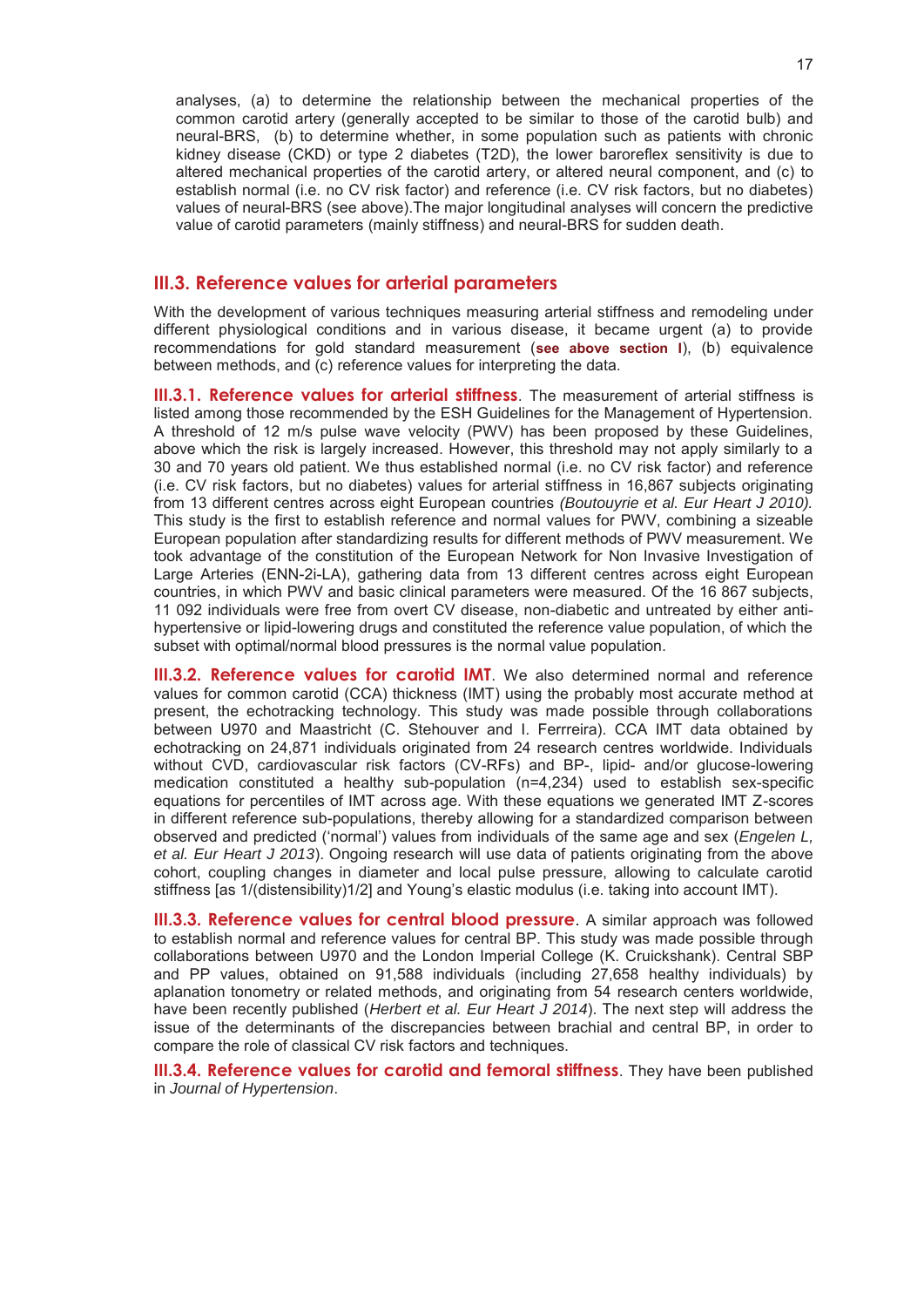# **IV. Pharmacology of the arterial wall: observational studies and randomized clinical trials**

We describe below the main finding of several RCTs, which have been designed to answer to issues raised by physiological and pathophysiological studies, described above. These RCTs have been gathered in this section, to better demonstrate how our pharmacological approach was a consequence of pathophysiological findings.

# **IV.1. PERICLES study: antihypertensive treatment is associated with a reduction in arterial wall hypertrophy and carotid stiffness.**

In the late 1990s, although novel high resolution apparatus allowed measuring arterial wall hypertrophy and stiffness, two consequences of hypertension on peripheral arteries, little pharmacodynamics studies had been done. The PERICLES study *(Girerd et al. JACC 1998)* tested whether a diuretic- or an ACEI–based treatment can reduce arterial wall hypertrophy of a distal muscular (i.e. conducting) medium-sized artery, the radial artery, and the stiffness of a proximal large elastic artery, the common carotid artery. We studied 77 elderly hypertensive patients, who were randomized to receive 9 months of double-blind treatment with perindopril (2 to 8 mg/day) or the diuretic combination of hydrochlorothiazide (12.5 to 50 mg/day) plus amiloride (1.25 to 5 mg/day) after a 1-month placebo washout period. During treatment, blood pressure and arterial variables changed to the same extent in both groups. We showed that, after a 9-month treatment, systolic, diastolic and pulse pressures and radial artery wall thickness, mass and thickness/radius ratio decreased significantly (p< 0.01), whereas carotid compliance increased (p <0.001). The improvement in carotid compliance was related to the reduction in mean arterial pressure (p < 0.01).

### **IV.2. CELIMENE study: The effect of PP lowering on IMT reduction was observed at the site of an elastic artery but not at the site of a muscular artery in hypertensives**

As detailed above, local pulse pressure (PP) is an independent determinant of arterial wall hypertrophy, stronger than mean blood pressure (MBP). The CELIMENE study was designed to assess whether a beta-blocker-based or an ACEI-based treatment was able to reduce carotid artery wall hypertrophy through a reduction in carotid PP rather than by lowering mean BP and whether the influence of local PP reduction could also be detected at the site of a muscular artery, the radial artery. 98 essential hypertensive patients were randomized to 9 months of double-blind treatment with either celiprolol or enalapril. After 9 months of treatment, mean BP, carotid PP, and intimal-medial thickness (IMT) decreased significantly, with no difference between the 2 groups. The reduction in carotid PP but not in MBP was a major independent determinant of the reduction in carotid IMT. Radial artery IMT and PP decreased significantly with both treatments. However, the reduction in radial artery IMT was not related to the changes in radial artery PP. Thus, the effect of PP lowering on IMT reduction was observed at the site of an elastic artery but not at the site of a muscular artery (*Boutouyrie et al. Circulation 2000*).

# **IV.3. DAPHNET and "VASCULAR MECHANISM" studies: blockers of the reninangiotensin system can reduce arterial stiffness independently of the decrease in blood pressure in hypertensives**

Whether ACEIs and ARBs can effectively remodel the arterial wall independently of BP reduction, through their antihypertrophic and antifibrotic effects, remains a matter of controversy.

In the **DAPHNET study** (*Tropeano et al. Hypertension 2006*), we demonstrated a direct dosedependent and BP-independent effect of angiotensin-converting enzyme inhibitors on arterial stiffness. In this mechanistic study, we used an experimental design in which patients responding to 1 month treatment with 4 mg perindopril were randomized double-blind to either 4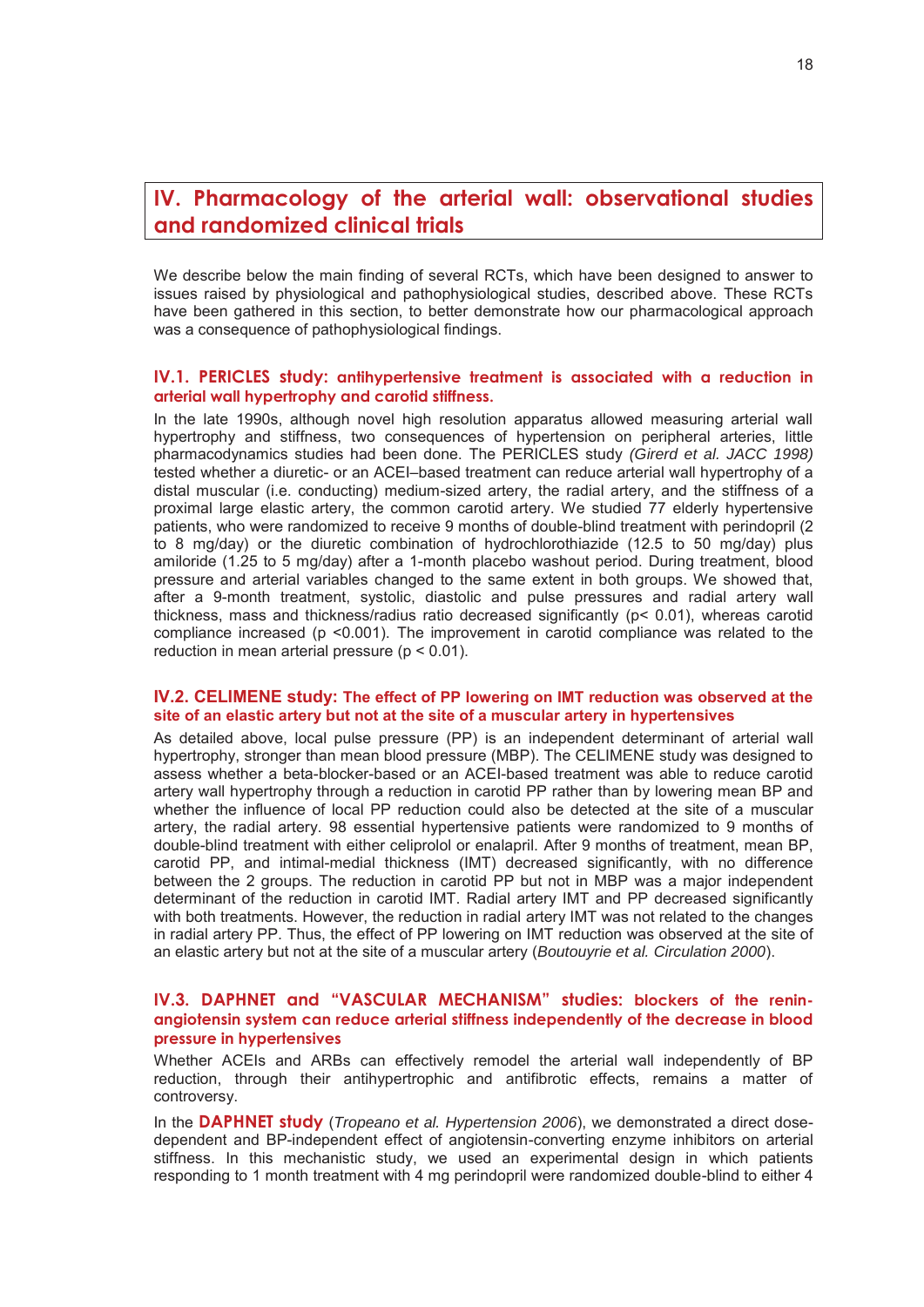mg perindopril or 8 mg perindopril for 6 months. We determined carotid distensibility with echotracking and applanation tonometry at baseline and after the 7-month treatment period in 57 essential hypertensive patients with type 2 diabetes. After 7 months treatment, 24hBP significantly decreased, with no significant difference between 4 mg and 8 mg perindopril. Carotid distensibility increased more after 8 mg perindopril compared with 4 mg perindopril. Carotid internal diameter and elastic modulus were significantly lower after 8 mg perindopril compared with 4 mg perindopril, independent of BP reduction. These results also suggest that long-term administration of high doses (8 mg) of perindopril is required to improve carotid structure and function in hypertensive patients with type 2 diabetes.

We further tested this hypothesis in the **"VASCULAR MECHANISM" study**, by using three doses of an angiotensin receptor blocker (ARB), olmesartan, in a phase 3, multi-centre, doubleblind, randomized, parallel-group study. 133 subjects with hypertension and metabolic syndrome were assigned to 3 treatment groups and received either OM 20 mg (n=44), OM 40 mg (n=42), or OM 80 mg (n=47) once a day according to a force-titration design during a 1 year period. PWV significantly decreased (P<0.001) with time in each group, with no significant timedose interaction, despite a tendency for a smaller effect of 20 mg, compared to 40 and 80 mg at W52. When the 40 and 80 mg doses were combined (40/80 mg vs 20 mg), there was a tendency (p=0.0685) for a time-dose interaction in PWV reduction. After adjustment to changes in 24hMBP, a significant BP-independent reduction in PWV was observed: PWV decreased by - 0.61 m/s at W52 (p=0.0066) after 40/80 mg, whereas the non-adjusted reduction was -1.33 m/s (p<0.0001). Most carotid parameters were improved along with BP reduction, and at W52 significant reductions were observed for carotid PP (-7.15 mmHg) and internal diameter (-0.217 mm), indicating a chronic inward arterial remodeling. Patients receiving the highest dose of OM (40 and 80 mg) were shifted towards both a low elastic modulus and a low wall stress, indicating an improvement in the intrinsic elastic properties of the arterial wall material. These data suggest that 40 and 80 mg Olmesartan are able to significantly remodel and destiffen the arterial wall during long-term treatment, partly independently of 24hMBP, compared to 20 mg (*Laurent et al. Hypertension 2014*)

These findings are consistent with an observational study (**SARGENT study**) showing, in 97 patients with treated essential hypertension under conditions of routine clinical practice, that PWV significantly decreased from 14.2+4.2 to 11.1+2.5 m/s (P<0.01), whereas MBP did not change significantly. In multivariate analysis, the reduction in PWV between the initial and final visits was dependent not only on baseline PWV value and the reduction in MBP, but also on the number of antihypertensive drugs and the follow-up duration (*Ait Oufella et al. J Hypertens 2010*).

**IV.4. EXPLOR study: The beta-blocker atenolol, even administered in combination with an ARB, is less effective than a calcium-channel blocker for reducing central BP in hypertensives.** The LIFE, ASCOT, and ACCOMPLISH studies strongly suggest that combination therapies should be best associated with a RAS blocker (either ACEI or ARB) and a calcium channel blocker. However, the effects of such combination on central BP are unknown. In addition, betablockers are less effective than other pharmacological classes of antihypertensive agents to reduce central BP, and prevent stroke (LIFE, ASCOT, and metaanalyses). We studied the reduction in central systolic BP in response to amlodipine/valsartan combination vs amplodipine/atenolol combination. This French multicenter randomized doubleblind trial, which started in January 2008, included 560 hypertensives, receiving either the amlodipine/valsartan combination or the amlodipine/atenolol combination for 6 months. We demonstrated (*Boutouyrie et al. Hypertension 2010*) that the amlodipine-valsartan combination decreased central blood pressure (SBP and PP) and AIx more than the amlodipine-atenolol combination. Altogether, the EXPLOR and BBEST studies, the LIFE and ASCOT studies, the meta-analyses on betablockers, and the pharmacodynamics studies in animals, suggest that beta-blockers exert a deleterious profibrotic effect on the arterial wall, limiting the reduction in arterial stiffness and central BP, and thus impairing the prevention of cerebrovascular complications.

**IV.5. BBEST study**: the findings of this multicenter "PROBE" trial, have been detailed above. Briefly, in patients with Ehlers-Danlos syndrome, and fragile arteries, the beta-blocker celiprolol is able to reduce the incidence of primary endpoints (rupture or dissection, fatal or not),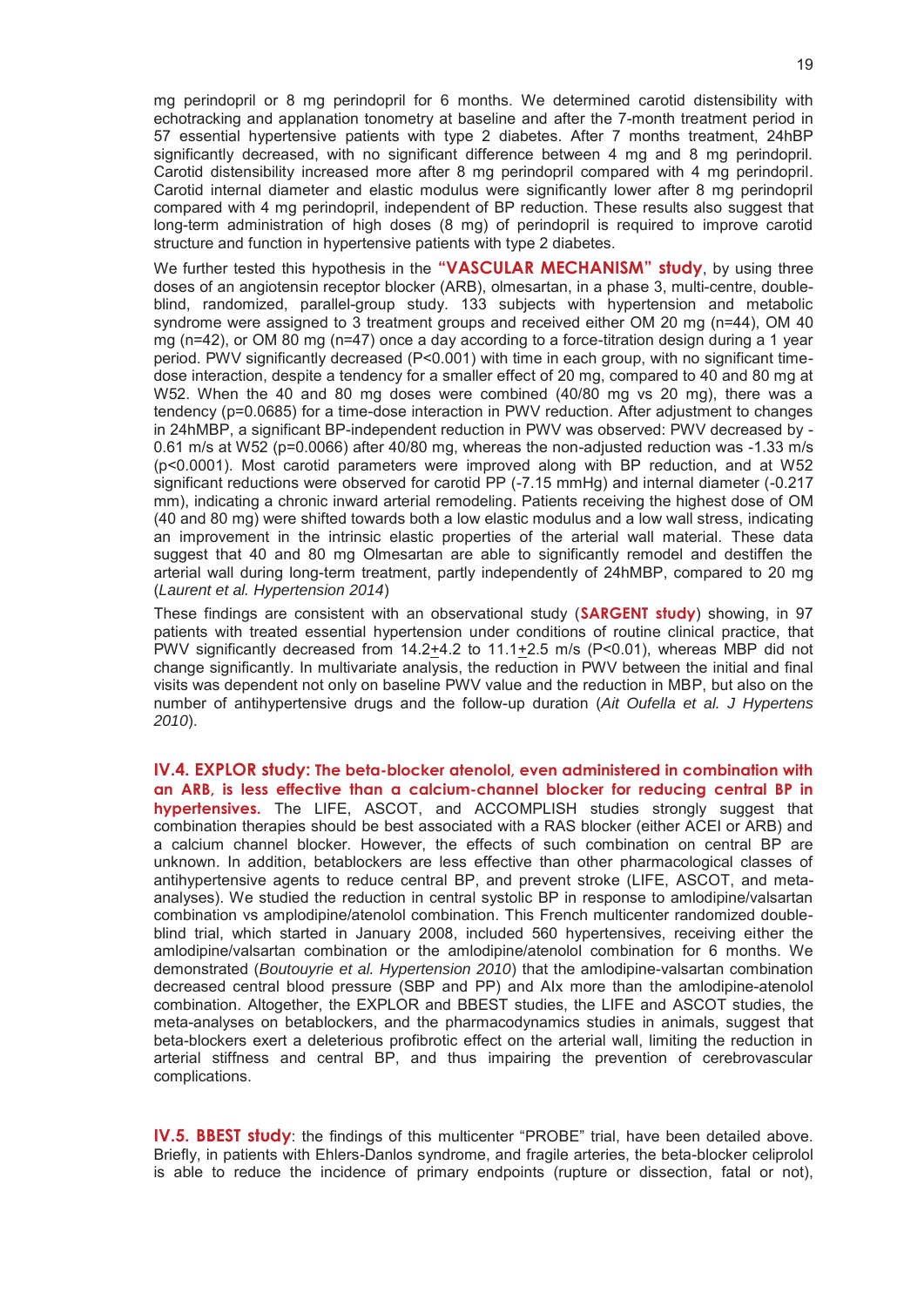compared to control treatment (hazard ratio [HR] 0.36; 95% CI 0.15–0.88; p=0.040) (*Ong et al. Lancet 2010*). Celiprolol thus might be the treatment of choice for physicians aiming to prevent major complications in patients with vascular Ehlers-Danlos syndrome.

# **IV.6. Conclusion of paragraphs IV.1 to IV.5:**

- Blockers of the renin-angiotensin system (either ACEI or ARB) are drugs of choice for reducing the arterial damage of hypertensive patients, i.e. arterial stiffening and wall thickening.
- The effects of ACEI and ARB are partly BP-independent.
- Betablockers should be avoided in hypertensives when there is no compelling indication (CHD, CHF, AF).

Our results, associated with important pharmacodynamic studies performed by other research groups, contributed to establish the "ranking" of antihypertensive drugs to be preferentially used in hypertension, in order to prevent arterial damage. We wrote several reviews and book chapters on this topic.

# **IV.7. SPARTE study: Improvement of clinical outcome by measuring aortic stiffness**

Arterial stiffness is currently considered as a putative surrogate end-point for CV events. A large number of studies showed that it indeed met with various criteria, as recommended by the AHA (*Hlatky MA et al. Circulation 2009*). However arterial stiffness has fulfilled only 4 of the 6 criteria. Particularly, it has not yet been shown that the use of arterial stiffness measurement improves clinical outcomes, especially when tested in a randomized clinical trial.

To answer to this question, we set up a French multicenter RCT, with financial support from PHRC (*Programme Hospitalier de Recherche Clinique 2011*) and *Fondation de la recherché en Hypertension Artérielle* (2011). The aim of the SPARTE study is to show that a therapeutic strategy targeting the implementation of international guidelines PLUS the normalisation of BP (BP < 140 and 90 mmHg) PLUS the normalisation of arterial stiffness (measured every 6 months) (PWV group) reduces CV and renal events to a significantly greater extent than the sole implementation of the Guidelines for the management of hypertension (conventional group, with PWV measurement at baseline and every 2 years).

The main criteria is a combined one including one among the following events, either fatal or non fatal: stroke (except TIA), coronary events (MI, angioplasty, coronary bypass), PAD (angioplasty, bypass, amputation), hospitalisation for CHF, aortic dissection, doubling of plasma creatinine, end-stage renal disease, sudden death.

The therapeutic strategy is derived from the various pharmacodynamic studies that we performed during the last 20 years (PERICLES, CELIMENE, DAPHNET, BBEST, EXPLOR, Vascular mechanism). It follows a sequential approach:

- Use maximal recommended doses of ACEIs or ARBs as first step treatment.
- In a second step, use combination therapy with CCBs.
- Use diuretics in combination therapy, either as an alternative to CCBs in second step or as triple therapy in third step.
- Use, as fourth step, vasodilating beta-blockers (VD-BB) or spironolactone
- In parallel, correct all CV risk factors according to ESH-ESC Guidelines, and reinforce treatment (hypolipidemic drugs, glucose lowering drugs, antiplatelets) if secondary prevention.

This RCT, which has been launched in September 2013, aims at including 1,500 hypertensives at medium/high/very high CV risk and no T2D, followed for 4 years according to a PROBE design (*Laurent et al. Hypertension 2012*).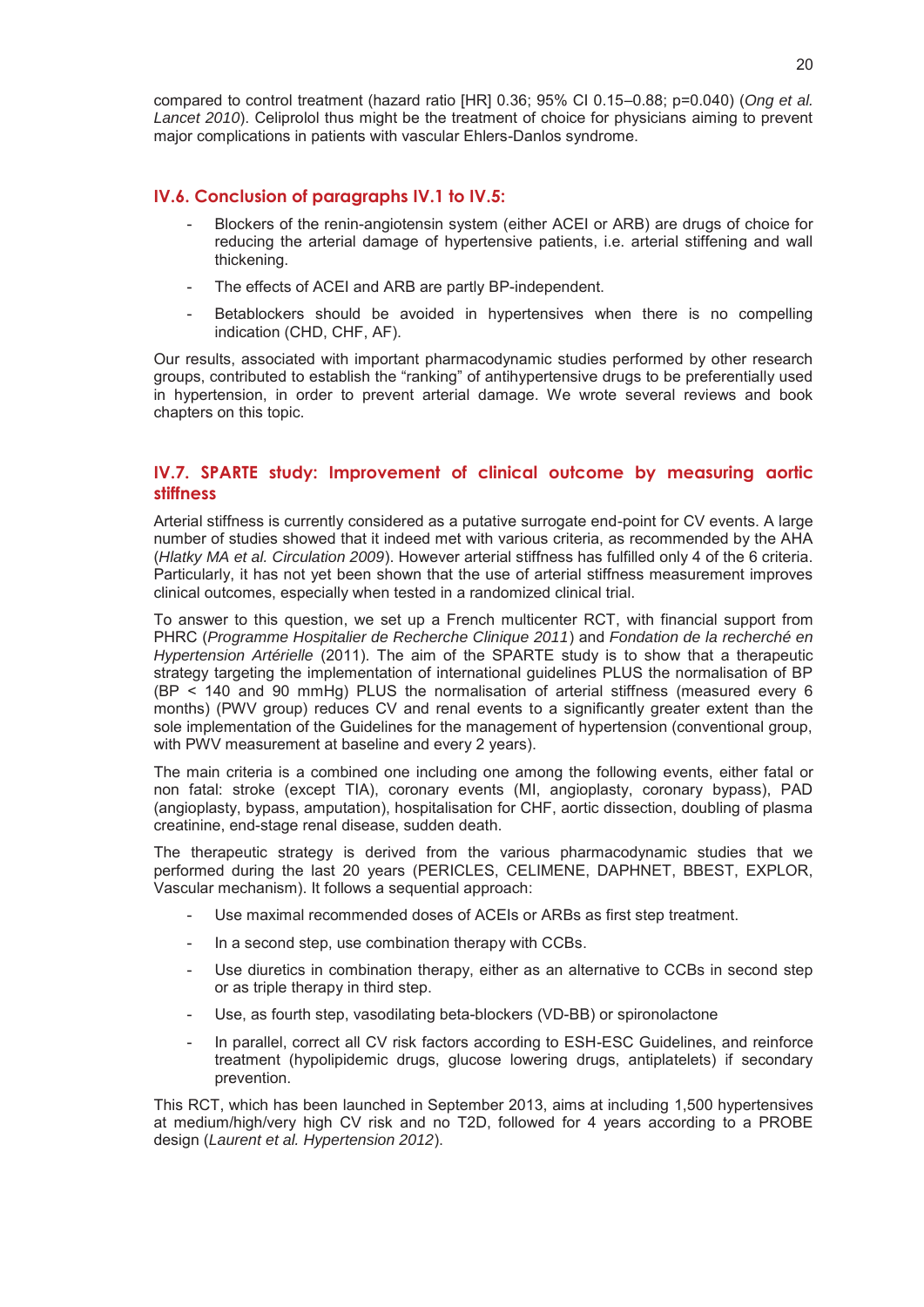# **V. Novel methods and developments in imaging technology of the arterial wall**

As detailed above, we contributed to the technological development of "high-tech" apparatus, using either high-sensitivity pressure and flow sensors, high-resolution ultrasounds, or recently MRI, capable of measuring noninvasively *in vivo*, with a very high precision, the geometrical and functional properties of large arteries, at different levels of the arterial tree. The studies, described below, were only possible because of the interface between skilled clinicians, arterial investigation experts (echotracking, MRI), industrial developers, and mostly experts of mechanics-physics (M Zidi and I Masson, Paris; P Segers, Gent), who could modelize and implement high end-physic models for non-linear, viscoelastic, and compressible materials in real geometry. Active collaborations among the "EUREKA Artmed" network and the "EUREKA CARUS" network, helped at improving both the hardware and software for investigation methods. Our research center has been clinical advisory and validation center for several new techniques.

# **V.I. Mechanics of plaque rupture and arterial wall dissection**

These studies focused on the mechanics of the carotid artery wall, for various reasons. The carotid is a privileged site for the development of atherosclerotic plaques. The common carotid artery is a superficial artery, accessible to non-invasive measurements on a large portion (4 cm length.). Its elastic behavior is close to that of the thoracic aorta, although the various determinants of carotid stiffening may be different from the determinants of aortic stiffening (*Paini et al. Hypertension 2007*).

Our main technological developments in biomechanics were the following:

**V.1.1. Measurement of compressibility**. The arterial wall is generally thought to be noncompressible. However, measurements with echotracking shows that this compression is not negligible, and may deeply influence the repartition of stress within the wall, exposing some zones to markedly increased stress (*Boumaza et al. Hypertension 2001*; *Boutouyrie et al. Hypertension 2001)*

**V.1.2. Determination of longitudinal bending stress.** The objective is to provide a detailed characterization of the mechanical parameters along the carotid plaque, including not only the circumferential forces, but also the longitudinal ones, in order to determine which type of carotid wall behaviour is at high risk of plaque rupture. Very recent methodological developments of echotracking technology (WallTrack system), including the use of a 128 RF lines multiarray, provided a novel system (ArtLab), which allowed us benefiting from both the advantages of the echotracking technology and those of classical B-mode ultrasound systems. It was thus now possible to determine, with high resolution (10 μm) and high reproducibility, the intima-media thickness of the carotid artery, its internal diameter, and the pulsatile changes in diameter and pressure, for any length of an arterial segment in the range of 0.1-4.0 cm, at the site of the common carotid artery. Using this technology, we observed (*Paini et al. Hypertension 2006; Paini et al. Stroke 2007*) two types of longitudinal gradients of distension, that we named pattern A (outward bending strain, i.e. a larger radial strain at the level of plaque than at the level of adjacent CCA) and pattern B (the opposite, i.e. an inward bending strain). Pattern B patients were more often dyslipidemic and type 2 diabetic than pattern A patients.

We then examined the relationship between the observed mechanical properties (ultrasounds) and the composition of plaque at high resolution MRI (HR-MRI). Complex plaques (i.e., American Heart Association [AHA] stages IV to VIII) at HR-MRI more often displayed a reduced strain than the simple plaques. HR-MRI verified complex plaques were associated with an outer remodeling upon echotracking, and had a lower distensibility than adjacent CCA. An outer remodeling was observed in plaques with a lipid core at HR-MRI and was more frequent in symptomatic carotids. These findings indicate that the longitudinal mechanics of "complex" plaques follows a specific pattern of reduced strain. They also suggest that reduced strain, associated with an outer remodeling, may be a feature of high-risk plaques *(Beaussier et al. JACC Cardiovasc Imaging 2011).* 

**V.1.3. Determination of media power.** Intima-media thickness (IMT) measured through ultrasound scanners is a popular marker of early atherosclerosis; however atherosclerosis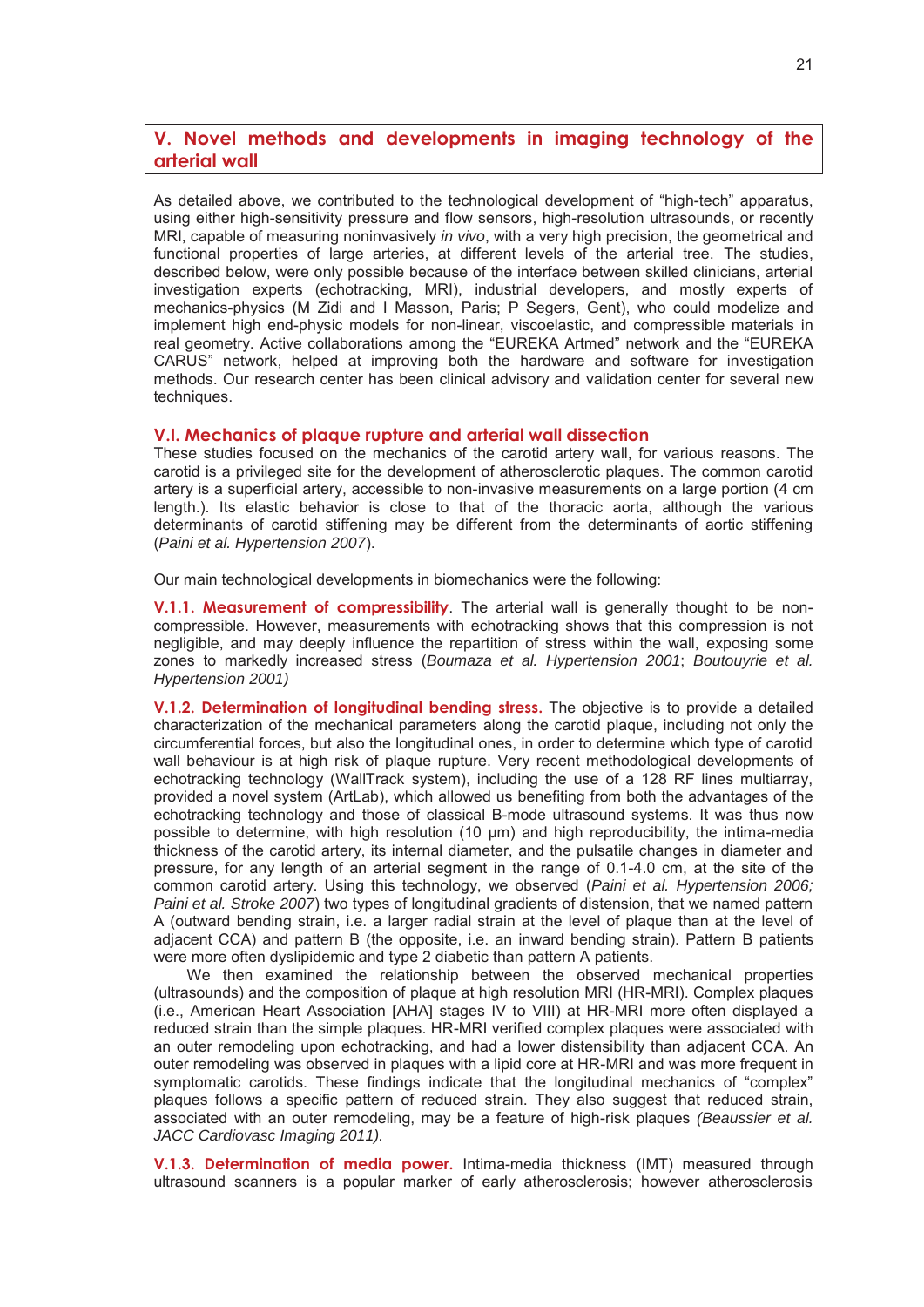primarily develops within the intima, not the media. Thus IMT might not always represent a true atherosclerosis load since increased thickness of the media might also contribute to its increase. Until now, it was considered impossible to discriminate between the intima and the media with percutaneous ultrasound scanners. Improvements in the treatment of information, quality of probes and new techniques such as echotracking have dramatically improved the quality of image and precision of measurements. Echotracking has divided by a factor 10 the resolution of ultrasound scanners, opening the possibility to measure intima thickness. In partnership with ESAOTE Netherlands, we developed a new software taking advantage of stored radiofrequency matrix of the common carotid artery obtaineed in 2,500 subjects, to study the media power. The media power is the ultrasound reflectivity within the media (the media is defined as the hyporeflective zone between blood intima interface and media adventitia interface). We showed that "intima thickness" is only dependent on carotid diameter, whereas media power is lower in obese subjects and higher in hypertensives patients. Ongoing research will extend feasibility to the whole cohort (10,000 subjects followed 10 years). The prognosis value of these parameters will be prospectively studied.

# **V.2. Novel development in high-frequency imaging: Ultrafast imaging of the arterial wall**

We developed a collaboration with ESPCI (Ecole Supérieure de Physique Chimie Industrielle de Paris; M. Fink, M. Pernot) in order to apply a novel method of ultrafast imaging to the arterial wall mechanics. The stiffness of the arterial wall can be determined directly, without any assumption concerning blood pressure, by measuring pulse wave velocity by ultrafast echo and wall thickness by high resolution echotracking. The radiation force of the ultrasonic beam, which is focused on the arterial wall, induces a transient shear wave (#10 ms) whose propagation is tracked by ultrafast imaging. The large and high-frequency content (100 to 1500 Hz) of the induced wave enables studying the wave dispersion, which is shown experimentally in vitro and numerically to be linked to arterial wall stiffness and geometry. By repeating the acquisition up to 10 times per second (theoretical maximal frame rate is #100 Hz), it is possible to assess in vivo the arterial wall elasticity dynamics. Ongoing research focus on the relationship between arterial wall hypertrophy and stiffness, "revisiting" our old findings with novel technology.

# **V.3. Study of heart-vessel coupling by combining Magnetic Resonance Imaging and echotracking**

The objective is to combine the expertise of Prof. Elie Mousseaux in the MRI assessment (patented software, Department of Cardiovascular imaging, Hopital Pompidou) of cardiac and aortic geometry and function, with our expertise in the measurement of arterial parameters, to assess heart-vessel coupling with a precision which has never been reached until now, and to incorporate additional parameters. MRI allows determining aortic arch geometry (length, diameters, height, width, and curvature), aortic arch function (local aortic distensibility and arch PWV), and LV volumes and mass. By combining radial tonometry and MRI, it is possible to determine the aortic pressure wave and flow, respectively, and calculate complex parameters of arterial geometry and mechanics, such as aortic impedance and inertance. The research group of E. Mousseaux has also done pioneering works using cine MRI, to estimate regional mean transition times and radial velocities, and thus detect of silent myocardial infarction and fibrosis, and LV diastolic function.

The objectives of this ongoing research are (a) to better differentiate the effects of aging on the aorta, peripheral arteries, and LV diastolic function, in healthy and disease populations (particularly patients with hypertension, metabolic syndrome and type 2 diabetes), (b) to detect silent myocardial infarction and fibrosis, and LV diastolic function in selected populations, and (c) to investigate the effects of classical and novel antihypertensive drugs on heart-vessel coupling.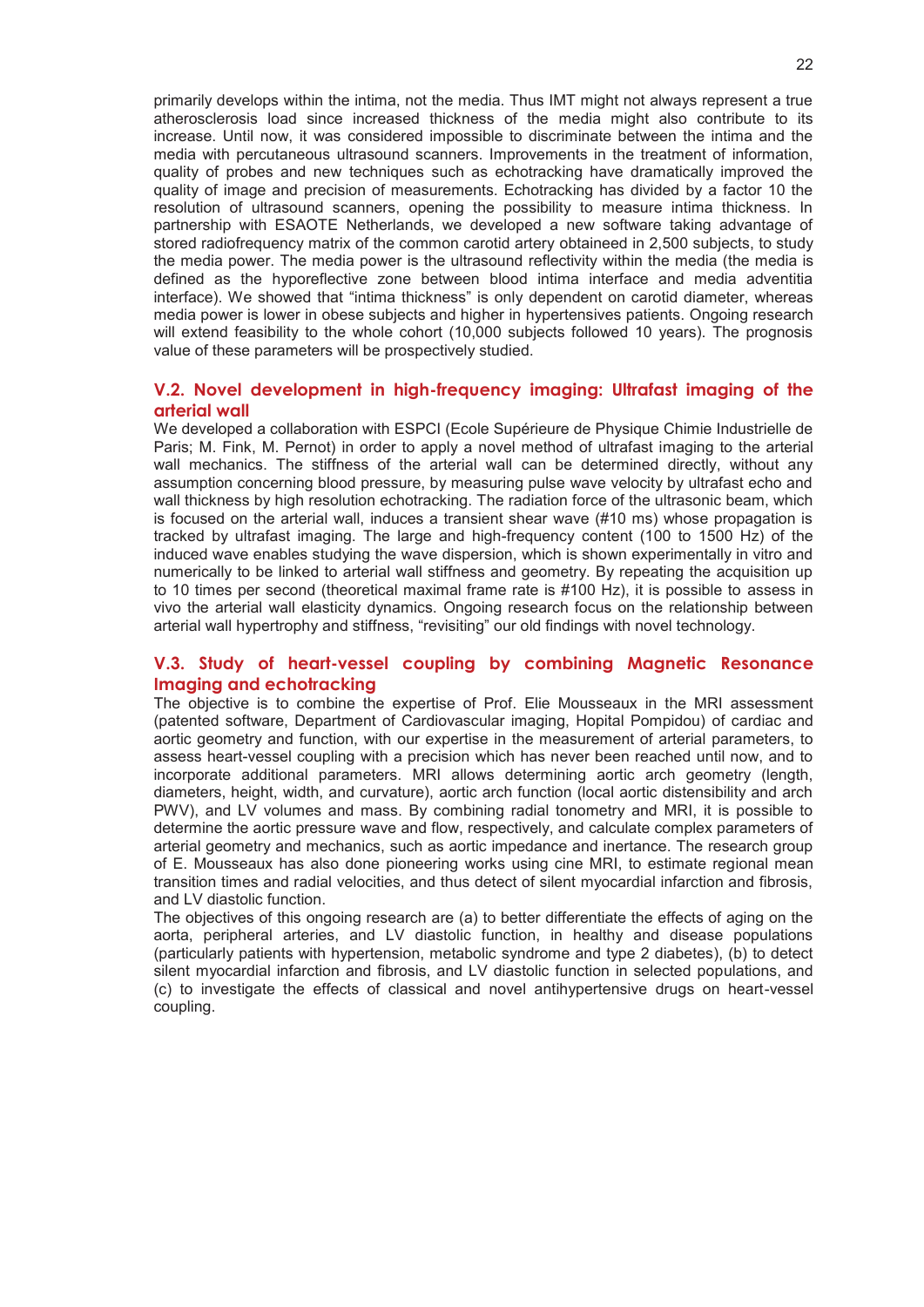## **List of publications. Peer reviewed papers**

## **1981**

1. Simmoneau G, Deanjan A, Raffestin B, Meyniard O, **Laurent S**, Meignan M, Harf A. Improved pulmonary gaz exchange caused by Almitrine in chronic airway obstruction ; stimulation of ventilation versus change in Va/Q ratios. *Am Rev Resp Disease*, 123, 88, 1981.

2. Simon AC, Levenson J, **Laurent S,** Safar M. Estimation of forearm arterial compliance in essential hypertension ; preliminary report. *Clinical Science* 63, S87, 1981.

#### **1983**

3.**Laurent S,** Schmitt H. Central cardiovascular effect of kappa agonists dynorphin and ethylketocyclazocine in the anaesthetized rat. *European Journal of Pharmacology,* 96, 165, 1983.

4.Simon AC, **Laurent S**, Levenson J, Bouthier J, Safar M. Estimation of forearm arterial compliance in normal and hypertensive men from simultaneous pressure and flow measurements in the brachial artery, using a pulsed Doppler device and a first-order arterial model during diastole. *Cardiovascular Research,* 17, 331-338, 1983.

5. Amar C, Vilkas E, **Laurent S**, Gautret B, Schmitt H. Synthesis and biological properties of a new enkephalin analog Trans-4-hydroxy-cinamol-glycyl-glycyl-phenylalanl-leucine. *International Journal of Peptides and Protein Research* 22, 434-436, 1983.

#### **1985**

6. **Laurent S,** Kim D, Smith TW, Marsch JD. Inotropic effect, binding properties and Ca flux effects of the calcium-channel agonist CGP 28392 in intact cultured embryonic chick ventricular cells. *Circulation Research*, 56, 676-682, 1985.

7. **Laurent S**, Smith TW, Marsh JD. Enkephalins have a direct positive inotropic effect on cultured cardiac myocytes. *Proceedings of the National Academy of Sciences (PNAS*), USA, 82, 5930-5934, 1985.

8. London GM, Guerin AP, **Laurent S**, London AM, Safar ME. Cardiopulmonary blood volume and plasma renin activity in man preliminary report. *Journal of Hypertension*, 3, S121-S123, 1985.

#### **1986**

9. **Laurent S**, Marsh JD, Smith TW. Enkephalins increase cyclic Adenosine monophosphate content, calcium uptake and contractile state in cultured chick embryo heart cells. *Journal of Clinical Investigation*, 77, 1436-1440, 1986.

10. **Laurent S**, London G, Safar M. Increased sensitivity of brachial artery to subpressor doses of norepinephrine in patients with essential hypertension : preliminary report. *Journal of Hypertension,* 4 (suppl 6) : S237-S239, 1986.

11. Safar ME, Laurent S, Bouthier JA, London GM. Comparative effects of Captopril and Isosorbide dinitrate on the arterial wall of hypertensive human brachial arteries. *Journal of Cardiovascular Pharmacology,* 8 : 1257-1261, 1986.

12. Safar ME, **Laurent S,** London GM, Bouthier JA, Mimram A. Effects of converting enzyme inhibitors on hypertensive large arteries in humans. *Journal of Hypertension,* 4 (suppl 5) : S285-S289, 1986.

13. Safar ME, Bouthier JA, **Laurent S,** Simon ACh. Captopril and common carotid blood flow in patients with essential hypertension : a review. *Post Graduate Medical Journal,* 62 (suppl 1) : 31-33, 1986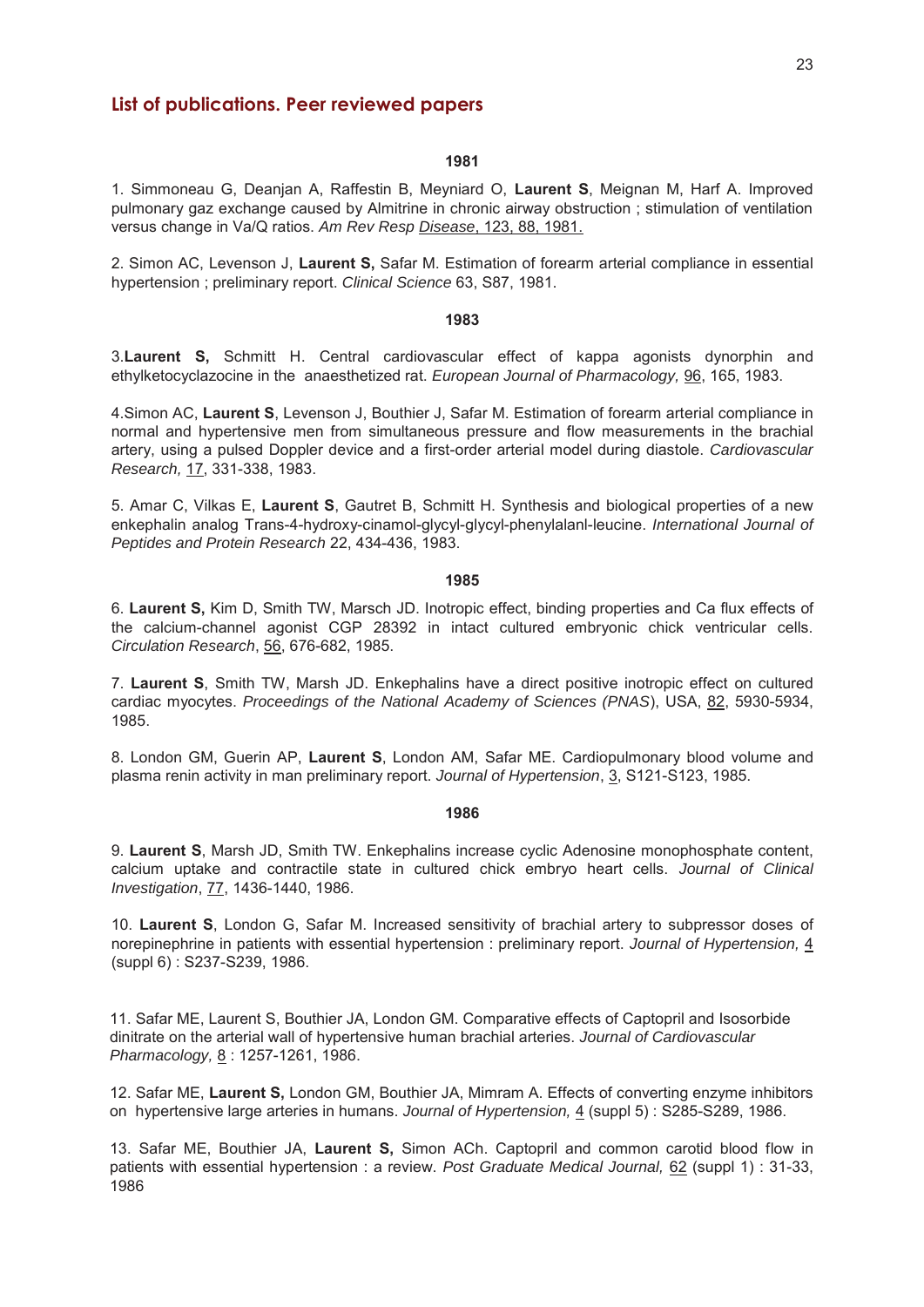14. Benetos A, Safar ME, **Laurent S,** Bouthier JA, Lagneau PLHugue C. Common carotid blood flow in patients with hypertension and stenosis of the internal carotid artery. *Journal of Clinical Hypertension*. 1, 44-54, 1986.

15. Safar M, London G, Bouthier JA, Hugue CJ, **Laurent S.** An indirectapproach for the study of the elastic modulus of the brachial artery in men with essential hypertension. *Cardiovascular Research,* 20, 563-567, 1986.

### **1987**

16. **Laurent S**, Girerd X, Tsoukaris-Kupfer D, Legrand M,Huchet-Brisac AM, Schmitt H. Opposite central cardiovascular effects of nifedipine and BAY K 8644 in anaesthetized rats. *Hypertension,* 9 : 132-138, 1987.

17. Brisac AM, Huguet F, Montastruc JL, Lucet B, Champeroux P, Gerard P**,Laurent S,** Schmitt H. Central interactions between dihydropyridines and cholinergic systems in the control of blood pressure ni rat. *Brain Research*, 435 : 160-166, 1987.

18. **Laurent S,** Hannaert PA, Girerd XJ, Safar ME, Garay R. Chronic treatment with canrenones potentiates the acute pressor effects of ouabain in essential hypertensives patients. *Journal of Hypertension*, 5 (suppl 5) : S173-S175, 1987.

19. **Laurent S,** London G, Marchais S, Pannier B, Safar M. Vascular compliance in hypertension : therapeutic implications. Journal of Cardiovascular Pharmacology, 10 (suppl 5) : S108-S111, 1987.

20. Safar M, **Laurent S,** Pannier B, London G. Structural and functionnal modifications of peripheral large arteries in hypertensive patients. *Journal of Clinical Hypertension*, 3 : 360-367, 1987.

21. Safar M, **Laurent S,** Safavian A, Pannier B, London G. Pulse pressure in sustained essential hypertension : a hemodynamic study. *Journal of Hypertension* 5 : 213-218, 1987.

22. Safar M, **Laurent S,** Asmar R, Safavian A, London G. Systolic hypertension in patients with arteriosclerosis obliterans of the lower limbs. *Angeiology,* 38 : 287-295, 1987.

23. Safar ME, **Laurent S,** Asmar RA, Hugue CJ, London GM. Cardiac hypertrophy and aortic distensibility in essential hypertension. *Journal of Cardiovascular Pharmacology*, 10 (suppl 6) : S86- S90, 1987.

24. London GM, Pannier BP, **Laurent S,** Safar ME. Consequences of positional manoeuvres on plasma renin activity and small and large arteries in hypertension. *Journal of Hypertension,* 5 (suppl 5) : S427-S428, 1987.

25. London GM, Weiss YA, Pannier BP**, Laurent S,** Safar ME. Tilt test in essential hypertension : Differential responses in heart rate and vascular resistance. *Hypertension*, 10 : 29-34, 1987.

26. Weiss YA, Fournier V, Pannier B, **Laurent S**, Safar M. Hemodynamic effects of the antihypertensive agent ketanserin in hypertension in man. *Acta Cardiologica*, 1987,5:329-337.

27. Safar ME, London GM, Safavian A, **Laurent S**, Pannier B. Changes in arterial distensibility produced by converting enzyme inhibitors in hypertensive humans. *Clin Exp Ther Practice*, 1987;A9, 289-295.

28. Safar ME, London GM, Bouthier JA, Levenson JA, **Laurent S**. Brachial artery cross-sectional area and distensibility before and after arteriolar vasodilatation in men with sustained essential hypertension. *Journal of Cardiovascular Pharmacology* ,1987;9:734-742.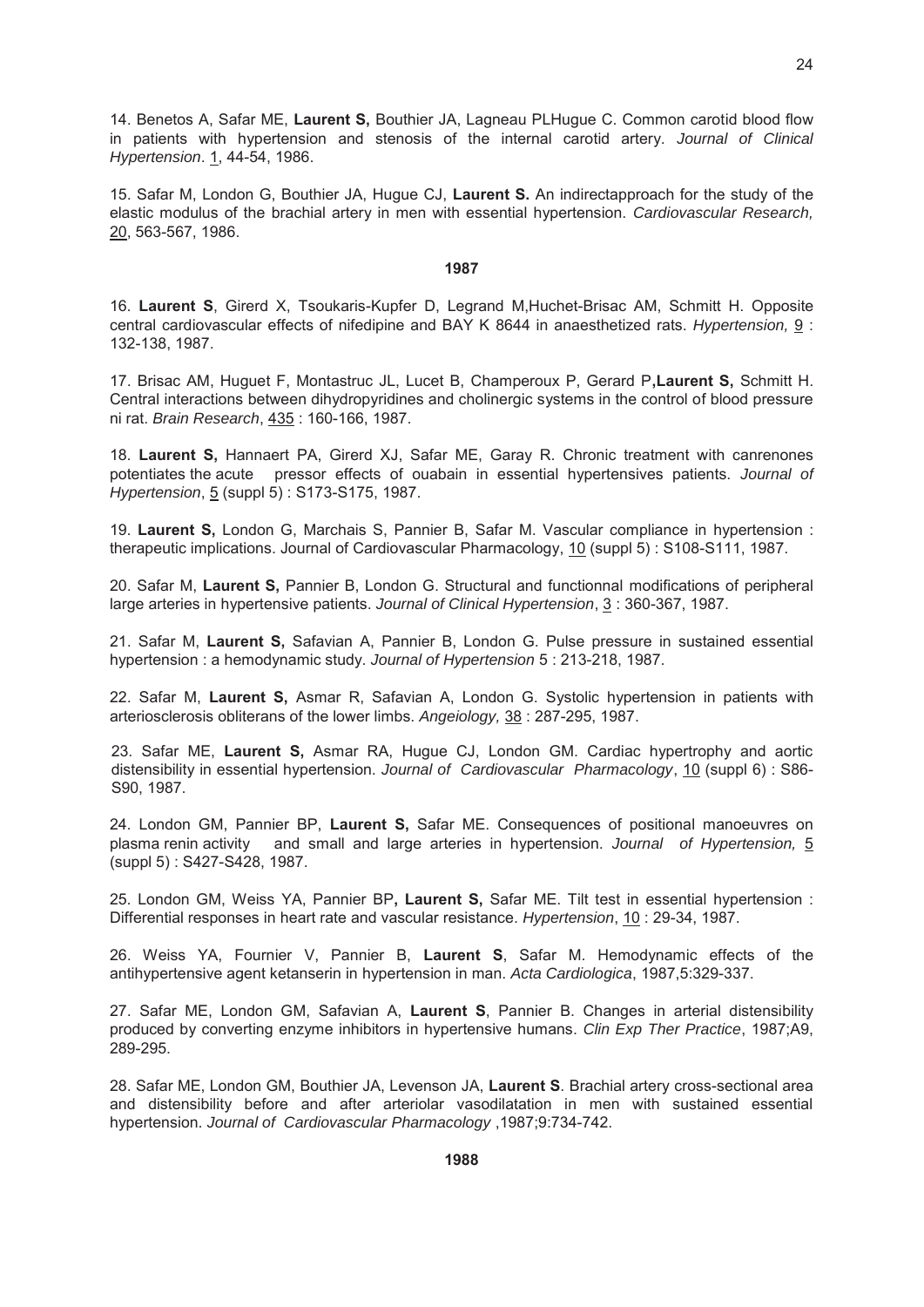29. Briand V, **Laurent S,** Tsoukaris-Kupfer D, Legrand M, Brisac AM, Schmitt H. Central and peripheral cardiovascular effects of the enantiomers of the calcium channel blockers PN 200-110 in rats. *European Journal of Pharmacology*, 150 : 43-50, 1988.

30. Briand V, **Laurent S,** Vaxelaire JF, Micheli L, Auclair HC, Schmitt H. Relative negative inotropic effects of nine calcium channel blockers in cultured heart cell. *Archives Internationales de Pharmacodynamie et de Therapie*, 295 : 125-127, 1988.

31. Vaxelaire JF**, Laurent S,** Briand V, Michel JB, Schmitt H. Atrial natriuretic peptide decreases contractility of cultured heart cell : preliminary report. *Journal of Hypertension*, 6 (suppl 4) : S282- S283, 1988.

32. Lacolley P, **Laurent S,** Tsoucaris-Kupfer D, Legrand M, Brisac AM, Schmitt H. Central modulation of baroreflex response to phenylephrine by dihydropyridines in normotensive and spontaneously hypertensive rats. *Hypertension,* 12 : 279-286, 1988.

33. Champeroux P, Brisac AM, **Laurent S,** Schmitt H. Endogenous opiate system and dihydropyridine-induced central regulation of sympathetic tone in rats. *European Journal of Pharmacology*, 158 : 157-160, 1988.

34. Brisac AM, Champeroux P, Lucet B, **Laurent S,** Schmitt H. Central and peripheral hypotensive effects of the optical isomers of nicardipine, a dihydropyridine calcium channel antagonists, in rats. *European Journal of Pharmacology*, 146 : 171-174, 1988.

35. **Laurent S,** Lacolley P, London G, Safar M. Hemodynamics of the common carotid artery before and after vasodilatation in essential hypertension. *Hypertension*, 11 : 134-140, 1988.

36. **Laurent S,** Juillerat L, London GM, Nussberger J, Brunner H, Safar ME. Increased response of brachial artery diameter to norepinephrine in hypertensive patients. *American Journal of Physiololy*, 255 (Heart Circ. Physiol. 24) : H36-H43, 1988.

37. **Laurent S,** Brunel P, Lacolley P, Billaud E, Pannier B, Safar M. Flow-dependent vasodilation of the brachial artery in essential hypertension : preliminary report. *Journal of Hypertension*, 6 (suppl 4) : S182-S184, 1988.

 38. Safar M, **Laurent S**, Safavian A, Pannier B, Asmar R. Sodium and large arteries in hypertension : effect of Indapamide. *American Journal of Medicine*, 84 (suppl 1 B) : 15-19, 1988.

 39. Safar M, **Laurent S,** Benetos A, London GM. The common carotid circulation in patients with essential hypertension. *Stroke*, 19 : 1198-1202, 1988.

40. London GM, Pannier BP, **Laurent S,** Weiss YA, Safar M. Difference in response of vascular resistance to orthostatism in patients with borderline and sustained essential hypertension. *American Journal of Hypertension, 1: 110S-112S,* 1988.

41. London GM, Safar ME, Weiss YA, **Laurent S,** London AM. Renal and systemic hemodynamics on borderline hypertension. American Journal of Hypertension, 1: 127S-130S, 1988.

42. Asmar RG, Pannier B, Santoni JPh, **Laurent S,** London GM, Levy BI Safar ME. Reversion of cardiac hypertrophy and reduced arterial compliance after converting enzyme inhibition in essential hyeprtension. *Circulatio*n, 78 : 941-950, 1988.

43. Lacolley P, Pannier B, Levy B, **Laurent S**, London G, Safar M. Non-invasive ultrasonic study of maximal aortic blood acceleration in patients with borderline and sustained essential hypertension. *Journal of Hypertension*, 6 (suppl 4) : S104-S106, 1988.

44. Safar ME, Toto-Moukouo JJ, Asmar RJ, **Laurent S.** Increased pulse pressure in patients with arteriosclerosis obliterans of the lower limb. *Arteriosclerosis*, 7 : 232-237, 1987.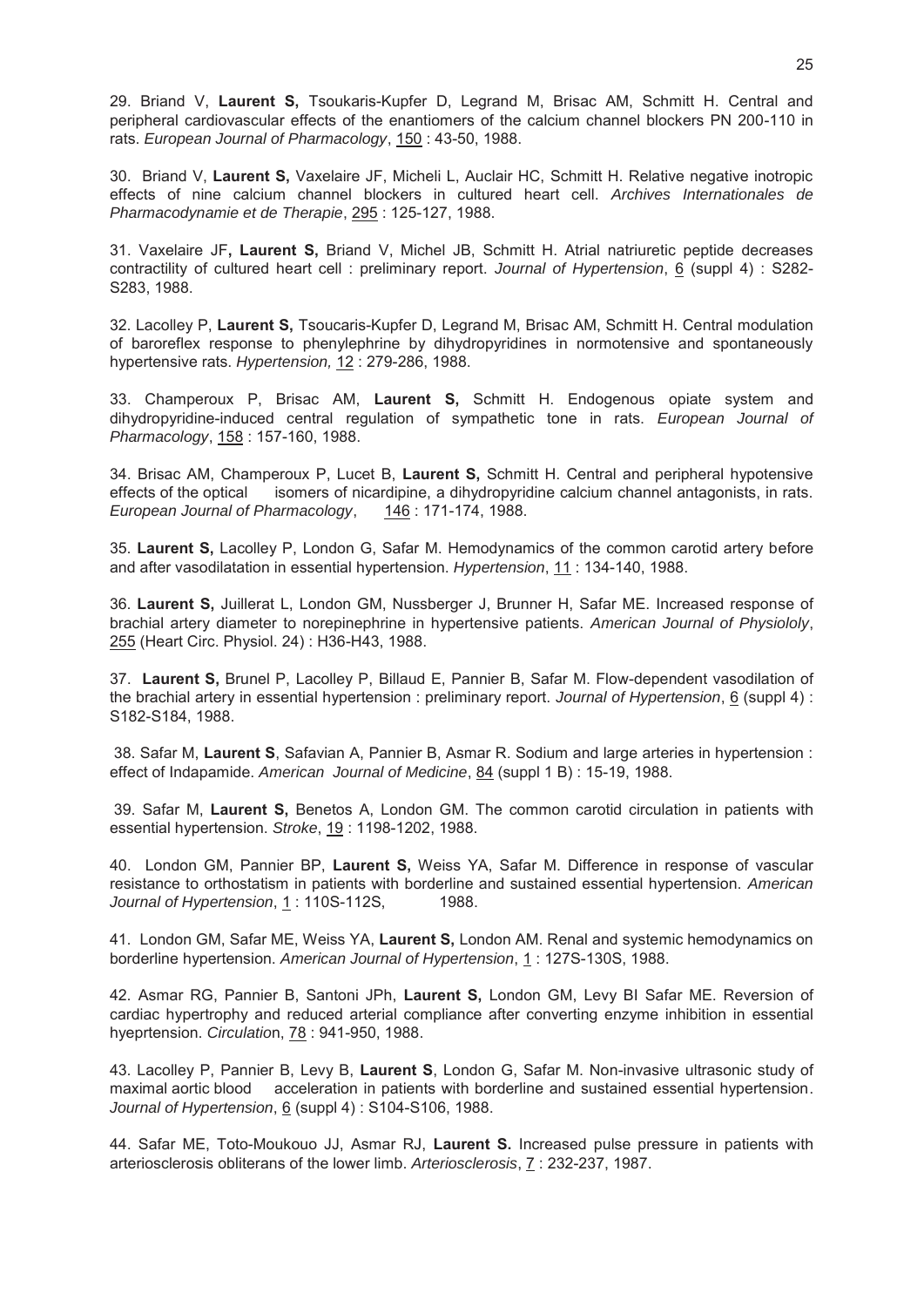45. Safar M, Asmar R, Bouthier J, Lacolley P, **Laurent S**. Converting enzyme inhibition and the common carotid circulation in older patients with sustained essential hypertension. *Europan Heart Journal,* 1988, 9(suppl D),75-78.

#### **1989**

46. **Laurent S,** Brisac AM, Champeroux P, Lacolley P, Huguet F, Legrand M, Lucet B, Tsoucaris D, Briand V, Schmitt H. Central cardiovascular effects of dihydropyridines on spontaneously hypertensive rats. Fundamental and Clinical Pharmacology, 3 : 47S-56S, 1989.

 47. Briand V, **Laurent S,** Schmitt H. Interaction between isoproterenol and dihydropyridines in heart cells. European Journal of Pharmacology. 166 : 339-343, 1989.

48. Vaxelaire JF, **Laurent S,** Briand V, Schmitt H. Atrial natriuretic factor decreases contractility in cultured chick heart cells. Life Science, 45 : 41-48, 1989.

 49. Martin P, **Laurent S,** Massol J, Childs M, Puech A. Effects of dihydropyrines drugs on reversal by imipramine of helpless behavior in rats. European Journal of Pharmacology. 162 : 185-188, 1989.

 50. Concas V, **Laurent S**, Brisac AM, Perret C, Safar M. Endothelin has potent direct inotropic and chronotropic effects in cultured heart cells. Journal of Hypertension, 7 (suppl 6) : S96-S97, 1989.

 51. Champeroux P, Brisac AM, **Laurent S,** Schmitt H. Nicardipine decreases blood pressure and heart rate at nucleus tractus solitarii of spontaneously hypertensive rats. Journal of Cardiovascular Pharmacology, 14 : 694-698, 1989.

52. **Laurent S,** Lacolley P, Billaud E, Safar M. Large and small forearm arteries of essential hypertensives are less reactive to angiotensin II than to norepinephrine. Journal of Hypertension, 7 (suppl 6) : S76-S77, 1989.

53. Lacolley P, **Laurent S,** Billaud E, Safar M. Carotid arterial hemodynamics in hypertension : acute administration of captopril or cadralazine. Cardiovascular Drugs and Therapy, 3 : 859-863, 1989.

54. Safar M, **Laurent S,** Pannier B, Younsi F, London G. Arterial compliance and autonomic nervous system in hypertension. Current Opinion in Cardiology, 4 (suppl 4) : S23-S28, 1989.

55. Safar ME, **Laurent S,** London GM. The arterial system in essential hypertension, In Clinical Research in Essential Hypertension by Safar ME ed, pp. 115-133, Schattauer, 1989.

56. Pannier B, Lacolley P, **Laurent S,** London G, Duchier J, Safar M. Effects of twenty-four hours of bed rest with head-down tilt on cardiopulmonary baroreflex control : preliminary study. Journal of hypertension, 7 (suppl 6) : S38-S39, 1989.

57. London G, Pannier B, **Laurent S,** Safar M. Cardiopulmonary baro-reflex control of brachial artery diameter in sustained essential hypertension. Journal of Hypertension, 7 : 879-883, 1989.

58. Safar M, Pannier B, **Laurent S**, London G. Calcium-entry blockers and arterial compliance in hypertension. Journal of Cardiovascular Pharmacology, 14 (suppl 10) : S1-S6, 1989.

59. Pannier BM, Safar ME, **Laurent S**, London GM. Indirect, non-invasive evaluation of pressure wave transmission in essential hypertension. Angiology, 40 : 29-35, 1989.

60. Isnard RN, Pannier BM, **Laurent S,** London GM, Diebold B, Safar ME. Pulsatile diameter and elastic modulus of the aortic arch in essential hypertension: a non invasive study. Journal of the American College of Cardiology, 13 : 399-405, 1989.

61. London GM, Lacolley PA, Billaud E, **Laurent S,** Safar ME. Influence of the autonomic nervous system on brachial artery diameter and compliance in normotensive and hypertensive patients. Clinical and Experimental Hypertension and Theory and practice, A11 (suppl 1), 67-74, 1989.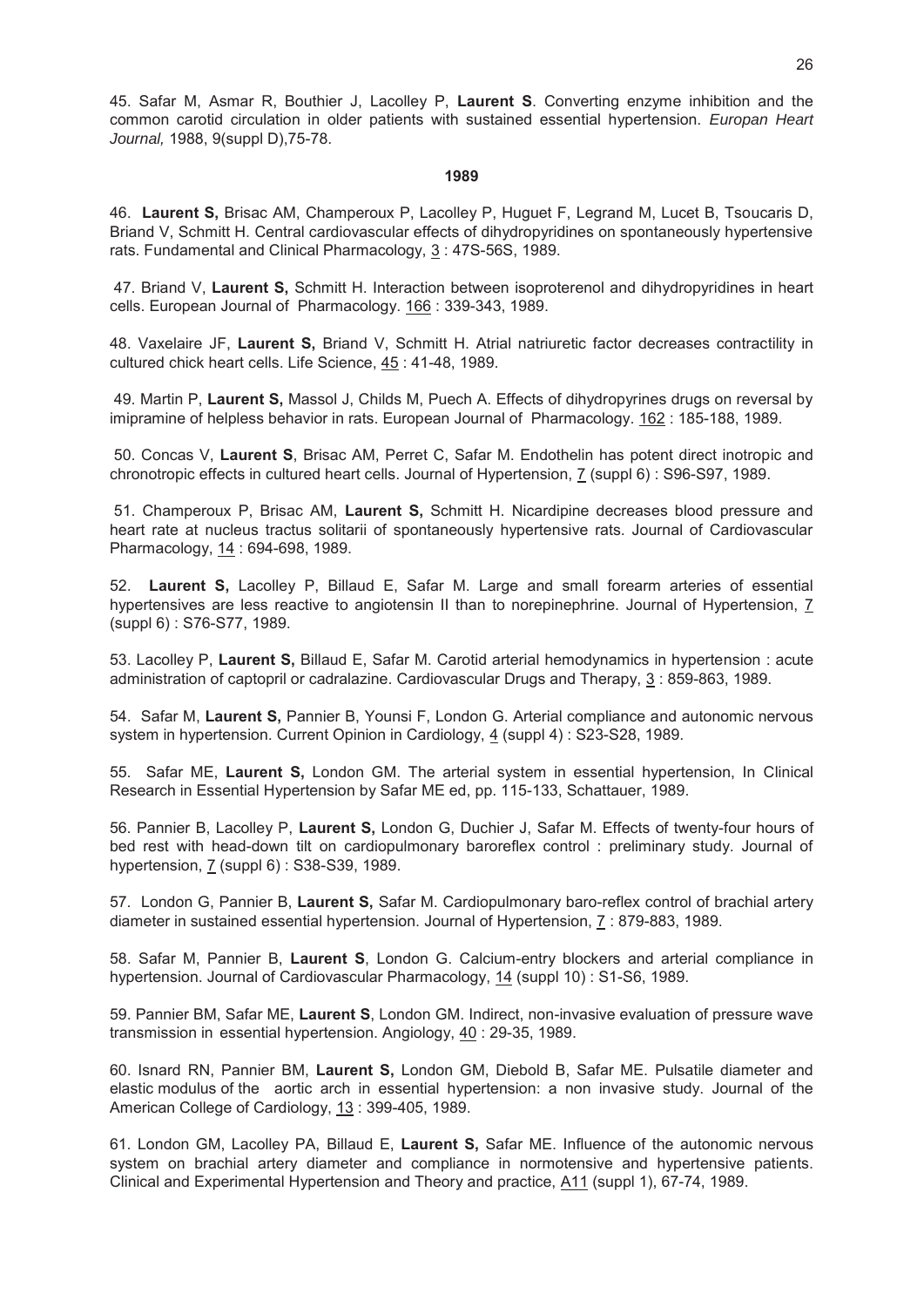62. Safar ME, Soubies PhL, Safavian AM, Asmar RG, **Laurent S**. Anti-hypertensive therapy with uncontrolled systolic pressure and increased aortic rigidity, In : How should elderly hypertensive patients be treated ? by Omae T & Zanchetti A ed., Springer-Verlag, pp. 143-150, 1989.

#### **1990**

63. **Laurent S,** Lacolley P, Brunel P, Laloux B, Pannier B, Safar M. Flow-dependent vasodilation of the brachial artery in essential hypertension. American Journal of Physiology, 258 (Heart Circ. Physiol. 27) : H1004-H1011, 1990.

64. **Laurent S**, Lacolley PM, Cuche JL, Safar ME. Influence of diuretics on brachial artery diameter and distensibility in hypertensive patients. Fundamental and Clinical Pharmacology **4** : 685-693, 1990.

65. London GM, **Laurent S**, Safar ME. Autonomic nervous system and brachial artery diameter in normotensive and hypertensive patients. American Physiological Society, 5: 125-127, 1990.

66. London G, Pannier B, **Laurent S,** Lacolley P, Safar M. Brachial artery diameter changes associated with cardiopulmonary baroreflex activation in humans. American Journal of Physiology, 258 (Heart Circ Physiol, 27) : H773-H777, 1990.

67. Safar ME, **Laurent S**, London GM. Beta-blockade and brachial artery hemodynamics in hypertension. Journal of Cardiovascular Pharmacology **16** (suppl 5) : S33-S35, 1990.

68. Safar ME, Levy BI, **Laurent S,** London GM. Hypertension and the brachial system : clinical and therapeutic aspects. Journal of Hypertension **8** (suppl 7) : S113-S119, 1990.

69. Asmar RG, Pannier BM, **Laurent S**, Benetos A, Daou J, Safar ME. Haemodynamic effects of perindopril in essential hypertension. Journal of Human Hypertension, **4** (suppl 4) : 35-44, 1990.

## **1991**

70. Pavoine C, Brechler V, Kervran A, Blacke P, Le-Nguyen D, **Laurent S**, Bataille D, Pecker F. Inotropic effects of glucagon and mini-glucagon in embryonic chick heart cells. American Journal of Physiology, 260 : C993-C999, 1991.

71. **Laurent S**. Heterogeneous response of large arteries to vasodilators and ageing in human hypertension. Journal of Vascular Biology and Medicine 3 : 97-98, 1991.

72. Arcaro G, **Laurent S,** Jondeau G, Hoeks A, Safar M. Stiffness of the common carotid artery in treated hypertensive patients. Journal of Hypertension. 9 : 947-954, 1991

73. Girerd X, **Laurent S**, Pannier B, Asmar R, Safar M. Arterial distensibility and left ventricular hypertrophy in sustained essential hypertensives. American Heart Journal 122 : 1210-1214, 1991

74. Arcaro G**, Laurent S,** Benetos A, Hoeks A, Safar M. Heterogeneous effects of nitrates on large arteries of hypertensives. Journal of Hypertension 9 (suppl 6) : S142-S143, 1991.

75. Benetos A, **Laurent S,** Boutouyrie P, Safar M. Alteration in the carotid artery wall properties with ageing and high blood pressure level. Journal of Hypertension 9 (Suppl 6) : S 112-S113,1991

76. Champeroux P, Lacolley P, **Laurent S,** Brisac AM. Central hypotensive effects of nicardipine in conscious freely moving spontaneously hypertensive rats. Clinical and Experimental Hypertension vol 13, 1991.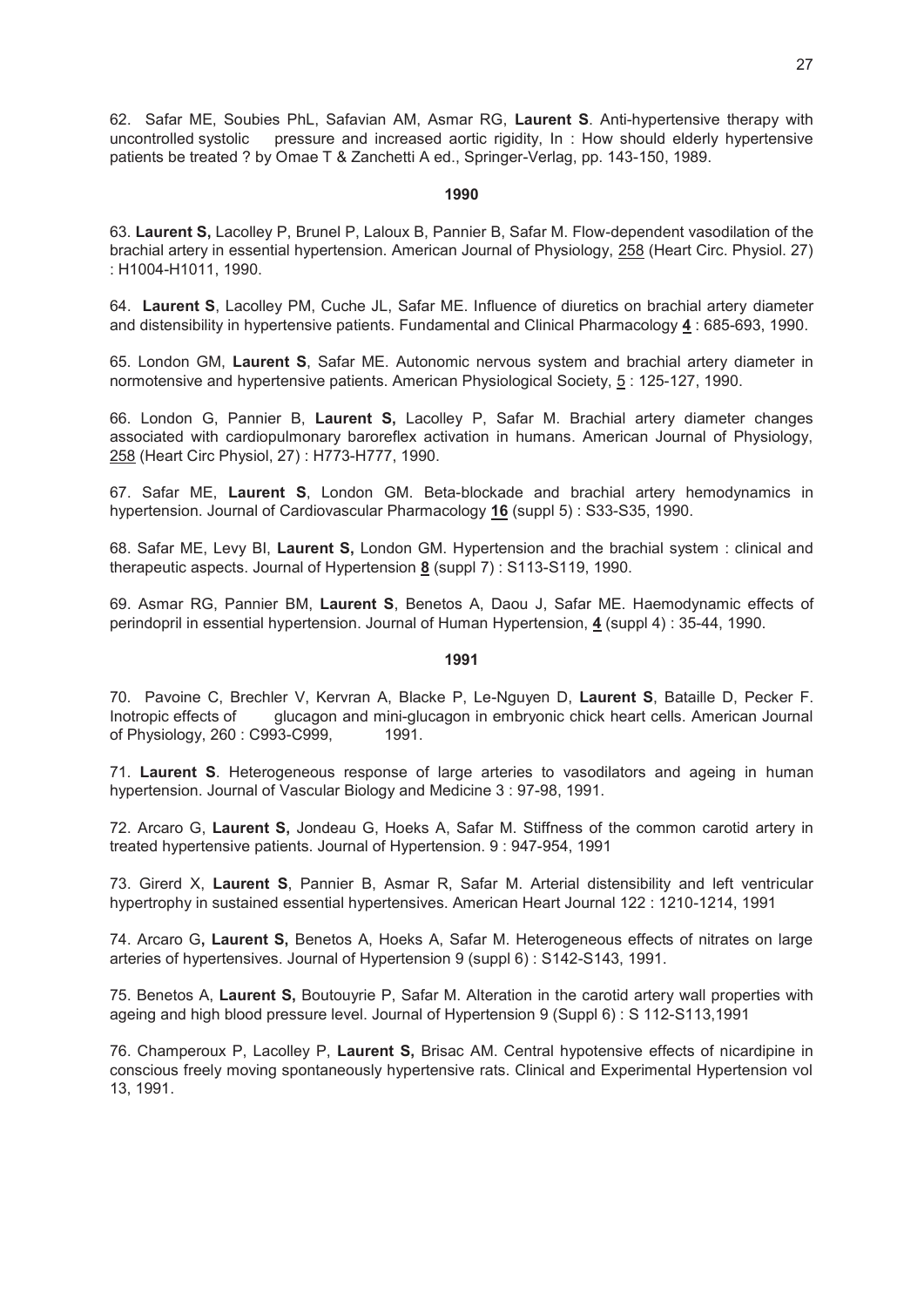**77. Laurent S**, Arcaro G, Benetos A, Lafleche A, Hoeks A, Safar M, O'Rourke M. Mechanism of nitrate-induced improvement on arterial compliance depends on vascular territory. Journal of Cardiovascular Pharmacology 19 : 641-649, 1992.

 78**. Laurent S,** Safar M. Rilmenidine : a novel approach to first-line treatment of hypertension. American Journal of Hypertension 5, 99S-105S, 1992.

 79. **Laurent S,** Safar M. Concluding remarks of the Workshop on "Functional and structural properties of large arteries" Journal of Hypertension 10 (suppl 6):S145-S146,1992

 80. **Laurent S**, Girerd X, Lacolley P, Safar M. Pulsatile changes of arterial diameter, arterial stiffness and antihypertensive therapy. Current Opinion in Cardiology 7:7589-764,1992.80

81. Boutouyrie P**, Laurent S,** Benetos A, Girerd X, Hoeks A, Safar M. Opposite effects of aging on distal and proximal large arteries in hypertensives. Journal of Hypertension 10(suppl 6):S87-S92, 1992

82. Brunel P, Girerd X, **Laurent S**, Pannier B, Safar M. Acute changes in forearm haemodynamics produced by cigarette smoking in healthy normotensive non-smokers are not influenced by propranolol or pindolol. Eur J Clin Pharmacol 42:143-146,1992.

 83. Girerd X, Mourad JJ, Boutouyrie P, Safar M, **Laurent S,** Incompressibility of the arterial wall: a non invasive evaluation in man. J Hypertension 10 (suppl 6): S11-S114, 1992.

84. Asmar RG, Benetos A, Darne B, **Laurent S**, Safar ME. An indirect evaluation of the effect of the autonomic nervous system following converting enzyme inhibition in hypertension. Clin Exp Hyper Theory and Practice 1992, A14 : 853-873.

85. Lacolley P, Pannier B, Slama M, Cuche JL, Hoeks APG, **Laurent S**, London G, Safar M. Carotid arterial haemodynamics after mild degrees of lower-body negative pressure in man. Clinical Science 1992;83:535-540.

#### **1993**

86. **Laurent S.**, Hayoz D., Trazzi S., Boutouyrie P., Waeber B., Omboni S., Brunner H., Mancia G., Safar M. Isobaric compliance of the radial artery is increased in patients with essential hypertension. Journal of Hypertension,11:89-98,1993

87. Benetos A, **Laurent S**, Hoeks A, Boutouyrie P, Safar M. Arterial alterations with aging and high blood pressure: a noninvasive study of carotid and femoral arteries. Arteriosclerosis and Thrombosis. 1993;13:90-97.

88. Puybasset L, Lacolley P, **Laurent S,** Mignon F, Billaud E, Cuche JL, Comoy E, Safar M. Effects of clonidine on plasma catecholamines nad neuropeptide Y in hypertensive patients at rest and during stress. Journal of Cardiovascular Pharmacology, 1993;21:912-919.

89. Dontenwill M, Molines A, Verdun A, Bricca G, **Laurent S**, Bousquet P. A circulating substance cross-reacting with antiimidazoline antibodies. Journal of Clinical Investigation 1993; 92: 1068-1072.

90. Lacolley P, Pannier B, Cuche JL, Hermida JS, **Laurent S**, Maisonblanche P, Duchier J, Levy B, Safar M. Microgravity and orthostatic intolerance: carotid hemodynamics and peripheral responses. American Journal of Physiology, 264: H588-H594, 1993

91. Weber KT, Brilla CB, Cleland J, Cohn JN, Hansson L, Heagerty A, Laragh J, **Laurent S,** Ollivier JP, Pauletto P, Pouleur H, Smits J, Bun Tan L. Cardioreparation and the concept of modulating cardiovascular structure and function. Blood Pressure, 1993, 2:6-21.

92. Safar M, **Laurent S**. Behaviour of conduit arteries in hypertension. Clin Exp Hypertension, 1993;15:1033-1045.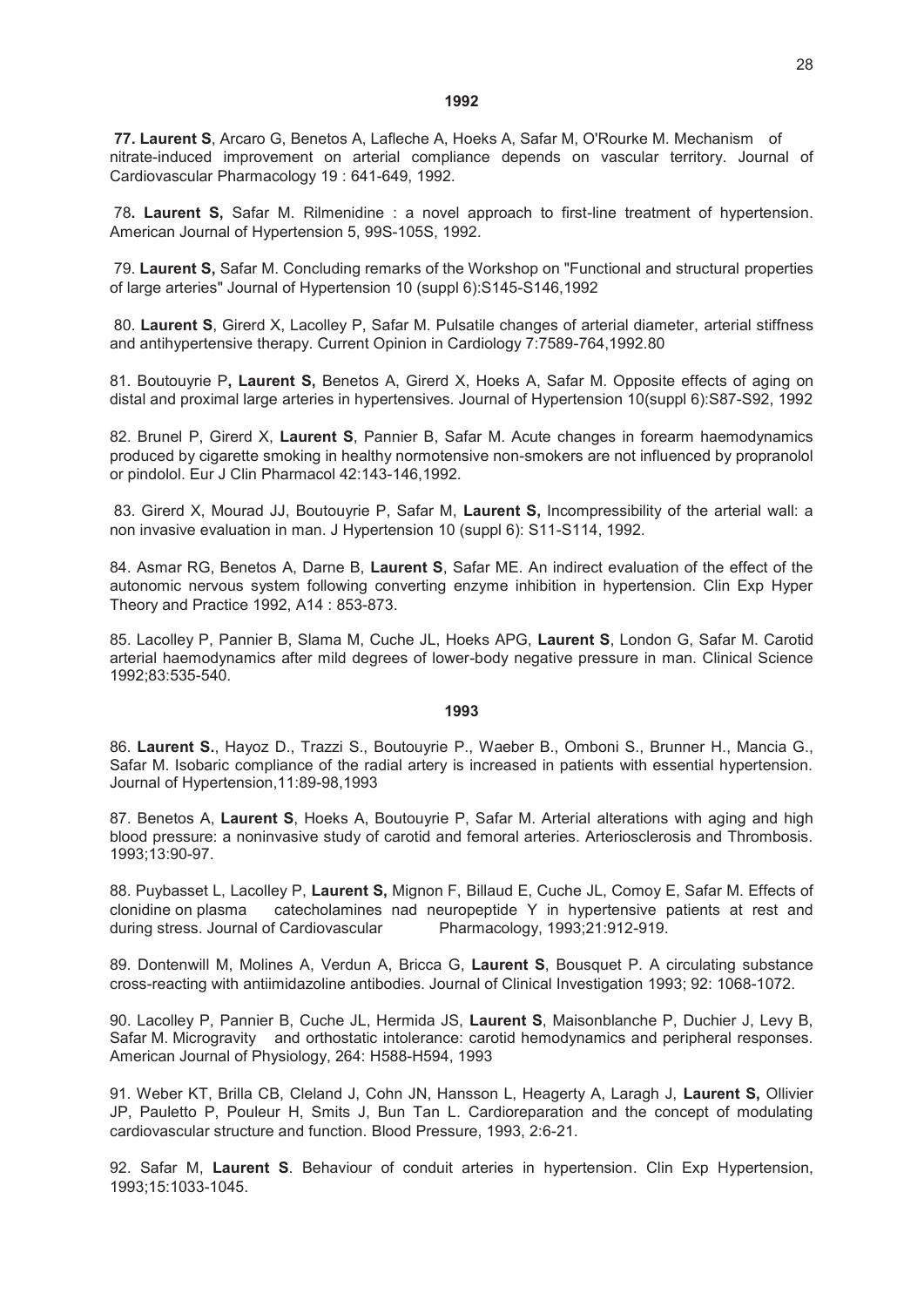93. London G, **Laurent S**, Safar M. The autonomic nervous system and large conduit arteries. In Arterial vasodilation, Mechanisms and therapy. O'Rourke M, Safar M, Dzau V, eds.Edward Arnold, London, Melbourne, Auckland, 1993, pp 167-176.

94. Safar ME, London GM, **Laurent S**. Hypertension and the arterial wall. High Blood Pressure, 1993, 2 (suppl 1):32-39.

95. **Laurent S**. Mechanical stress of the arterial wall and hypertension. In: The arterial system in hypertension. M Safar and M. O'Rourke, eds. Kluwer pub., 1993, pp 5-26.

96. Cuche JL, London G, Girerd X, Lacolley P, **Laurent S**, Safar M. Studies on the autonomic control of large arteries in human hypertension. In: Cardiovascular reflex control in health and disease. R. Hainsworth and A. Mark, WB Saunders , eds. London 1993;pp 213-234.

#### **1994**

97. Girerd X, Mourad JJ, Acar C, Heudes D, Chiche S, Bruneval P, Mignot JP, Billaud E, Safar M, **Laurent S**. Noninvasive measurement of medium-sized artery intima-media thickness in humans: in vitro validation. Journal of Vascular Research, 1994;31:114-120.

98. Sarria B, Zang Y, Naline E, Brisac AM, **Laurent S**, Cortijo J, Advenier C. The nicardipineisoprenaline interaction in human and guinea-pig isolated airways. Fundamental and Clinical Pharmacology 1994;8:26-33.

99**. Laurent S**, Caviezel B, Beck L, Girerd X, Billaud E, Boutouyrie P, Hoeks A, Safar M. Carotid artery distensibility and distending pressure in hypertensive humans. Hypertension 1994;23[part 2]:878-883.

100**. Laurent S**, Girerd X, Mourad JJ, Lacolley P, Beck L Boutouyrie P, Mignot JP, Safar M. Elastic modulus of the radial artery wall is not increased in patients with essential hypertension. Arteriosclerosis and Thrombosis1994,14:1223-1231.

101. **Laurent S.** Mechanical stress as a goal for antihypertensive treatment. Journal of Cardiovascular Pharmacology,1994, 23 (suppl 5):S35-S41.

102. Boutouyrie P, Lacolley P, Girerd X., Beck L., Safar M., **Laurent S**. Sympathetic activation decreases radial artery compliance in humans. American Journal of Physiology 1994;267:H1368- 1376.

103. Yalin Y, Vassy R, Nicolas P, Perret GY, **Laurent S**. Antagonism between T3 and amiodarone in chicken cardiac myocytes on contractility and beta-adrenoceptors density. European Journal of Pharmacology. 1994;261:97-104.

104. Martel E, Lacolley P, Champeroux P, Brisac AM, **Laurent S,** Cuche JL, Safar M. Early disturbance of baroreflex control of heart rate following tail suspension in conscious rat. *American Journal of Physiology*. 1994, 267:H2407-2412.

105. Girerd X,Mourad JJ, Copie X., Moulin C, Acar C, Chiche S, Safar M, **Laurent S**. Non-invasive detection of an increased vascular mass in untreated hypertensive patients. *American Journal of Hypertension*. 1994; 7:1076-1084.

106. Boutouyrie P, Lacolley P, **Laurent S**, London G, Safar M. Intrinsic modifications of the brachial and radial arteries in hypertensive humans. *Clin Invest Med* 1994,17 (suppl 2):97-106.

#### **1995**

107. Boutouyrie P, **Laurent S,** Girerd X, Beck L, Abergel E, Safar M. Common carotid artery distensibility and patterns of left ventricular hypertrophy in hypertensive patients. Hypertension,1995;25 [part 1]:651-659.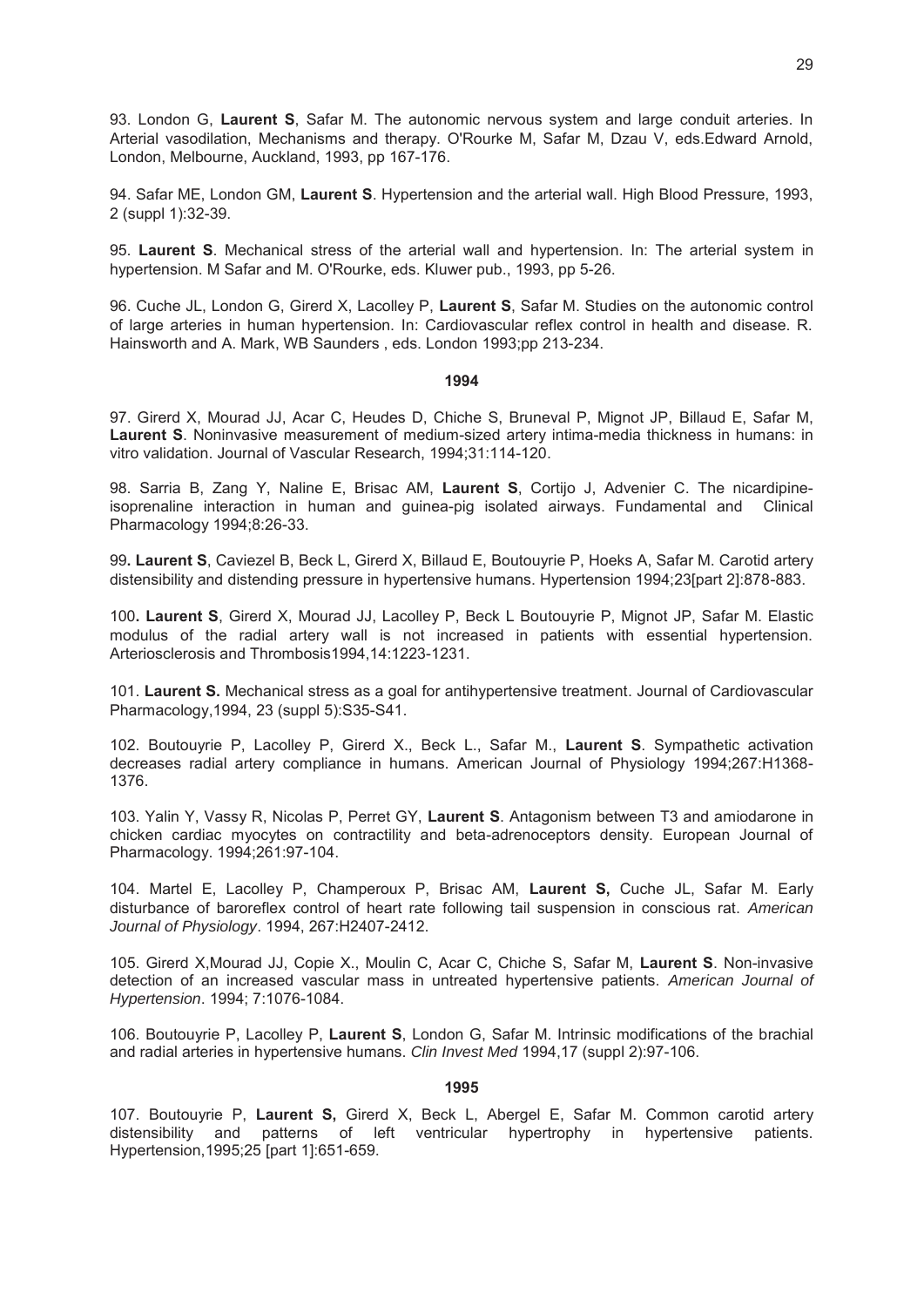108. Lacolley P, Glaser E, Boutouyrie P, Challandes P, Mignot JP, Duriez M, Levy B, Safar M, **Laurent S**. In vivo aortic pressure-diameter relationship and structural changes in chronically sympathectomized rats. American Journal of Physiology 1995,296 (Heart Circ Physiol 38): H407- H416.

109. **Laurent S**. Arterial wall hypertrophy and stiffness in essential hypertensive patients. Hypertension. 1995;26:355-362.

110. Lacolley P, Bezie Y, Girerd X, Challande P, Boutouyrie P, **Laurent S**. In situ aortic pressurediameter relationship and structural changes in chronic sinoaortic denervated rats. Hypertension 1995;26:337-340.

111. Lacolley P, Ghodsi N, Glaser E, Brisac AM, Safar ME, **Laurent S**. Influence of graded changes in vasomotor tone on the carotid arterial mechanics in free-moving spontaneously hypertensive rats. Bristish Journal of Pharmacology 1995; 115:1235-1244.

112. Van Zwieten PA, Safar M, **Laurent S**, Pfaffendorf M, Hendricks MGC, Bruning TA. New insights into the role of endothelial dysfunction in hypertension. Journal of Hypertension, 1995;13:713-716.

113. Glaser E, Lacolley P, Boutouyrie P, Sacunha R., Lucet B, Safar M, **Laurent S.** Dynamic versus static compliance of the carotid artery in living Wistar-Kyoto rats. Journal of Vascular Research 1995;32:254-265.

114. Cunha R, Benetos A, **Laurent S**, Safar M, Asmar R. Distension capacity of the carotid artery and ambulatory blood pressure monitoring. Am J Hypertension 1995;8:343-352.

115. Frohlich E, Safar M, Brunner H, Mancia G, **Laurent S**, O'Rourke M. Editorial: Structure and function of large arteries. Second workshop. Hypertension 1995;26:1.

116 **. Laurent S**. Lacidipine : Evaluation of vascular effects. Annals of Experimental and Clinical Medicine 1995 ;1-2 : 44- 48

117. Slama M, Safavian A, Tual JL, **Laurent S**, Safar M. Effects of antihypertensive drugs on large artery compliance. Neth J Med 1995 ;74 :162-168.

#### **1996**

118. Girerd X, Copie X, Mourad JJ, Acar C, Mignot JP, Safar M, **Laurent S**. Preoperative radial artery examination using high resolution echo-tracking device. In: Vasoreactivity of human vessels. eds JN Fabiani, M Yacoub, A Carpentier. Arnette, Blackwell 1996, pp113-124.

119 . Girerd X, London G, Boutouyrie P, Mourad JJ, Safar M, **Laurent S**. Remodeling of the radial artery in response to a chronic increase in shear stress. Hypertension 1996;27 (part 2):799-803.

120. **Laurent S**, Vanhoutte P, Cavero I, Chabrier PE, Dupuis B, Elghozi JL, Hamon G, Janiak P, Juillet Y, Kher A, Koen R, Madonna O, Maffrand JP, Pruneau D, Thuilliez C. The arterial wall: a new pharmacological and therapeutic target. Fundamental and Clinical Pharmacology 1996 ;10:243-257

121. Bezie Y, Menard L, Ungureanu-Longrois D, Samson I, Perret C, Mercadier JJ, **Laurent S**. Early expression of chicken natriuretic peptide (ChNP) mRNA in cultured chick embryo ventricular cells. European Journal of Pharmacology, 1996 ;311 :241-248.

122. Benetos A, Cambien F, Gautier S, Poirier O, Safar M, Lacolley P, **Laurent S**, Topouchian G, Asmar R. Influence of the angiotensin II AT1 receptors gene polymorphism on the effects of perindopril and nitrendipine on arterial stiffness in hypertensives. Hypertension, 1996 ;28 :1081-1084.

123. **Laurent S**, Lacolley P, Girerd X, Boutouyrie P, Bezie Y, Safar M. Arterial stiffening: opposing effects of age- and hypertension-associated structural changes. Canadian Journal of Physiology and Pharmacology. 1996, 74 : 842-849.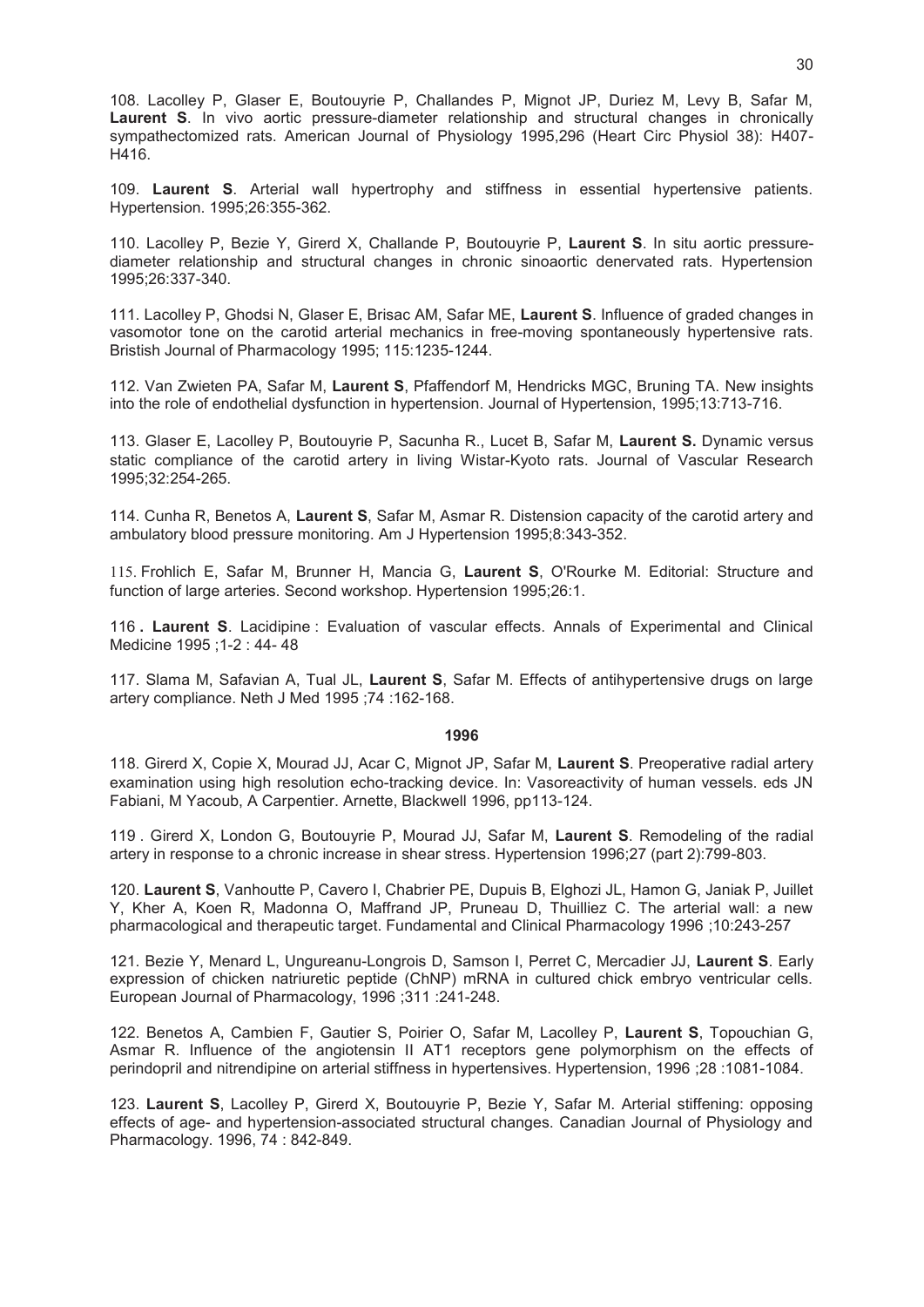124. Safar M, **Laurent S**. Vasodilatory drugs: Rilmenidine. *In*: Cardiovascular Drug Therapy, ed. F. Messerli, 1996, 633-642

125. Girerd X, Boutouyrie P, Pannier B, Mourad JJ, Safar M, **Laurent S**. Noninvasive ultrasound methods for the measurement of arterial wall thickness. *In* Intima-media thickness and atherosclerosis : Predicting the risk ? Ed. P.J. Touboul. Parthenon Publishing, 1996, pp 45-58.

126 . **Laurent S**, Girerd X, Lacolley P, Boutouyrie P, Safar M. Compliance and arterial wall thickening. *In* Intima-media thickness and atherosclerosis : Predicting the risk ? Ed. P.J. Touboul. Parthenon Publishing, 1996, pp 81-96

127. Safar M, Girerd X, **Laurent S**. Structural changes of large conduit arteries in hypertension. Editorial: Journal of Hypertension , 1996,14 :545-555

128. Giannattasio C, Boutouyrie P, Glen S, Mallion J, Reid J, **Laurent S**, Mancia G. Compliance studies in ELSA. Blood pressure 1996;(suppl 4) : 39-43.

#### **1997**

129. Safar M, **Laurent S**. Large arteries and veins in hypertension. in: Handbook of Hypertension. Vol 17 : Pathophysiology of Hypertension. Ed. A. Zanchetti, G. Mancia. Elsevier, Amsterdam, Lausanne, New York, 1997, pp 334-383.

130. Cunha R, Dabiré H, Bezie Y, Weiss AM, Chaouche-Teraya K, **Laurent S**, Safar M, Lacolley P. Mechanical stress of the carotid artery at the early phase of spontaneous hypertension in rats. Hypertension 1997;29:992-998.

131. Benetos A, Lacolley P, **Laurent S**. Large arteries stiffness during hypertension. J Hypertens 1997 ;15 (suppl 2) :S89-S97

132. Ungureanu-Longrois D, Bézie Y, Perret C, **Laurent S**. Effects of exogenous and endogenous nitric oxide on the contractile function of cultured chick embryo ventricular myocytes. J Mol Cell Cardiol, 1997, 29:677-687.

133. Boutouyrie P, Bezie Y, Lacolley P, Challande P, Chamiot-Clerc P, Benetos A, Renaud de la Faverie JF, Safar M, **Laurent S.** Wall viscosity of rat abdominal aorta and endothelial function. Arterioscler Thromb Vasc Biol, 1997 ;17 :1346-1355.

134. Mourad JJ, Priollet P, Girerd X, Safar M, Lazareth I, **Laurent S**. The wall to lumen ratio of the radial artery in patients with Raynaud's phenomenon. J Vasc Res 1997 ;34 :298-305.

135. Mourad JJ, Girerd X, Boutouyrie P, **Laurent S**, Safar ME, London GM. Stiffness of radial artery wall material in

end-stage renal disease. Hypertension 1997 ;30 :1425-1430.

136. Chaouche-Teyara K, Lacolley P, Challande P, Fournier B, **Laurent S,** Safar M, Dabiré H. Effects of clonidine and flesinoxan on blood pressure variability in conscious spontaneously hypertensive rats. J Cardiovasc Pharmacol 1997,30:241 244.

137. **Laurent S,** Girerd X, Benetos A, Daniel-Lamaziere JM, Lacolley P. Physiopathologie du remodelage artériel dans l'hypertension artérielle. Med Sciences 1997;13 : 809-819.

138. Daniel-Lamaziere JM, Lacolley P, Bezie Y, Challande P, **Laurent S.** Interactions cellule-matrice et propriétés élastiques des gros troncs artériels. Med Sciences 1997;13 :799-808.

#### **1998**

139. Mourad JJ, Girerd X, Boutouyrie P, Safar M, **Laurent S**. Opposing effects of hypertrophy and remodelling on arterial compliance*.* Hypertension 1998; 31, 5 (part 2) :529-533.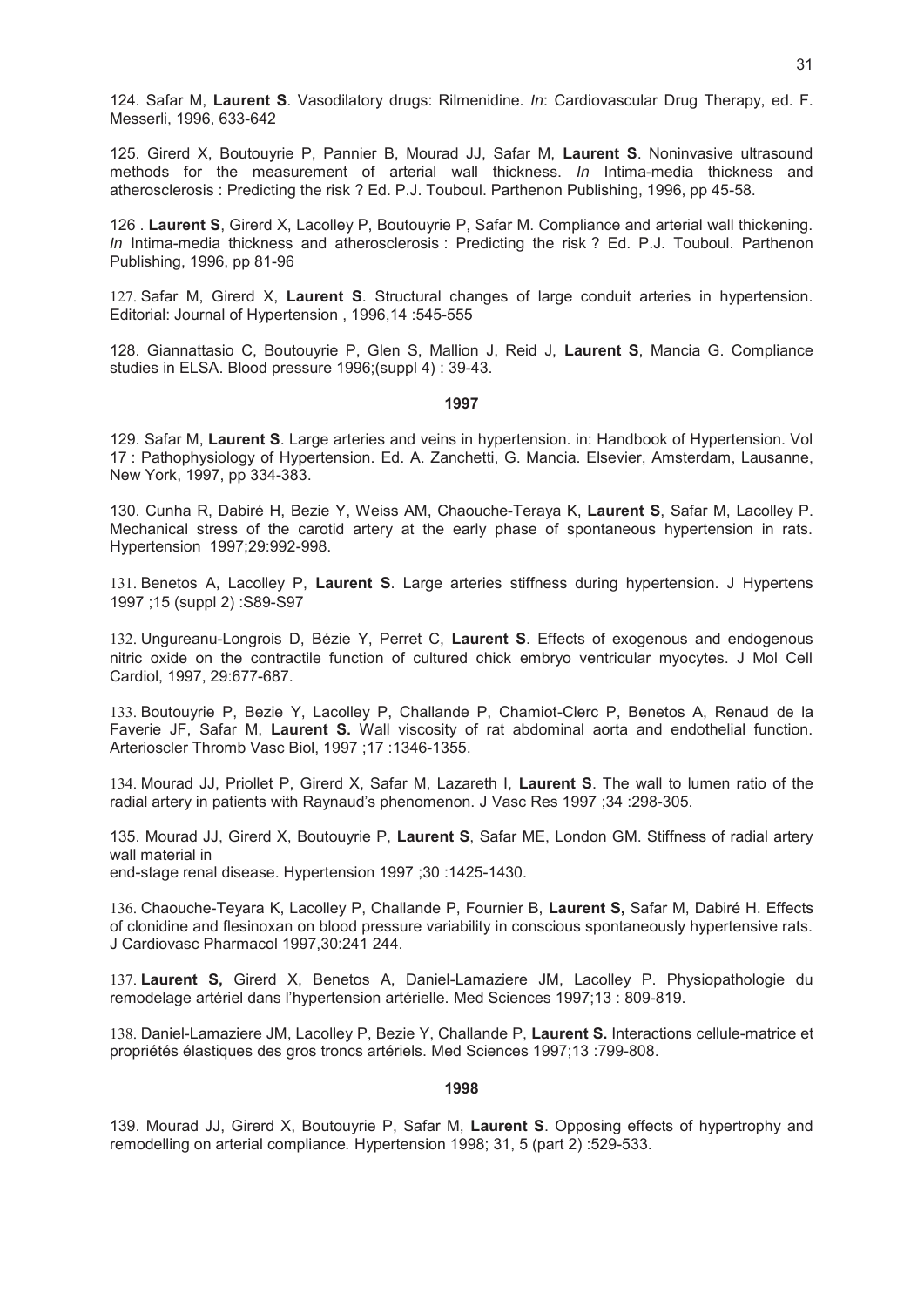140. Girerd X, Giannattasio C, Moulin C, Safar M, Mancia G, **Laurent S**. Regression of radial artery wall hypertrophy and improvement of carotid artery compliance after long term antihypertensive treatment: the Pericles study. J Am Coll Cardiol 1998, 31:1064-1073.

141. Bézie Y, Daniel Lamazière JM, **Laurent S**, Challande P, Sa Cunha R, Bonnet J, Lacolley P. Fibronectin expression and aortic wall elastic modulus in spontaneously hypertensive rats. Arterioscler Thromb Vasc Biol 1998, 18:1027-1034.

142. Bézie Y, Lacolley P, **Laurent S**, Gabella G. Connection of smooth muscle cells to elastic lamellae in aorta of spontaneously hypertensive rats. Hypertension, 1998;32:166-169.

143. Boutouyrie P, Boumaza S, Challande P, Lacolley P, **Laurent S**. Smooth muscle tone and arterial wall viscosity : an in vivo/in vitro study. Hypertension, 1998; 32:360-364.

144. Girerd X, Hanon O, Boutouyrie P, Mourad JJ, **Laurent S**, Jeunemaître X. Lack of association between renin-angiotensin system gene polymorphisms and wall thickness of the radial and carotid artery. Hypertension, 1998;32:579-583.

145. Girerd X, Chamiot-Clerc P, Copie X, Renaud JF, **Laurent S,** Safar ME**.** Effects of norepinephrine on the mechanical properties of the human radial artery in vitro. Am Heart J 1998;136:624-631

146. Koffi I, Lacolley P, Kirchengaast M, Pomies JP, **Laurent S,** Benetos A. Prevention of arterial structural alterations with verapamil and trandolapril and consequences for mechanical properties in spontaneously hypertensive rats. Eur J Pharmacol 1998;361:51-60.

#### **1999**

147.Jondeau G, Boutouyrie P, Lacolley P, Laloux B, Dubourg O., Bourdarias JP, **Laurent S**. Central aortic pulse pressure is a major determinant of aortic dilatation in Marfan syndrome. Circulation 1999; 99:2677-2681.

148. Boutouyrie P, Bussy C, Lacolley P, Girerd X, Laloux B, **Laurent S.** Local steady and pulse pressure and arterial remodeling. Circulation 1999, 100;1387-1393.

149. Bezie Y, Daniel-Lamaziere JM, Gabella G, Koffi I, **Laurent S**, Lacolley P. Molecular and cellular determinants of arterial stiffness: role of cell-matrix connections. Pathol Biol (Paris) 1999;47:669-676

150. **Laurent S**, Boutouyrie P Methods for exploring arteries in humans: application to the study of estrogens. Therapie 1999;54:347-352

151. **Laurent S**, Boutouyrie P. Hypertrophy of the arterial wall and arterial rigidity. Pathol Biol (Paris) 1999;47:648-655

152. **Laurent S,** Boutouyrie P. Impact of essential hypertension on the arteries. Rev Prat 1999;49:495- 502

#### **2000**

153. Boutouyrie P, Bussy C, Hayoz D, Hengstler J, Dartois N, Laloux B, Brunner H, **Laurent S**. Local pulse pressure and regression of arterial wall hypertrophy during long term antihypertensive treatment. *Circulation* 2000;101:2601-2606.

154. Bussy C, Boutouyrie P, Lacolley P, Challande P, **Laurent S**. Intrinsic stiffness of the carotid artery wall material in essential hypertensives. *Hypertension* 2000;35:1049-1054.

155. **Laurent S**, Boutouyrie P, Azizi M, Marie C, Gros C, Schwartz JC, Lecomte JM, Bralet J. Antihypertensive effects of fasidotril, a dual inhibitor of neprilysin and ACE, in rats and humans. *Hypertension* 2000;35:1148-1153.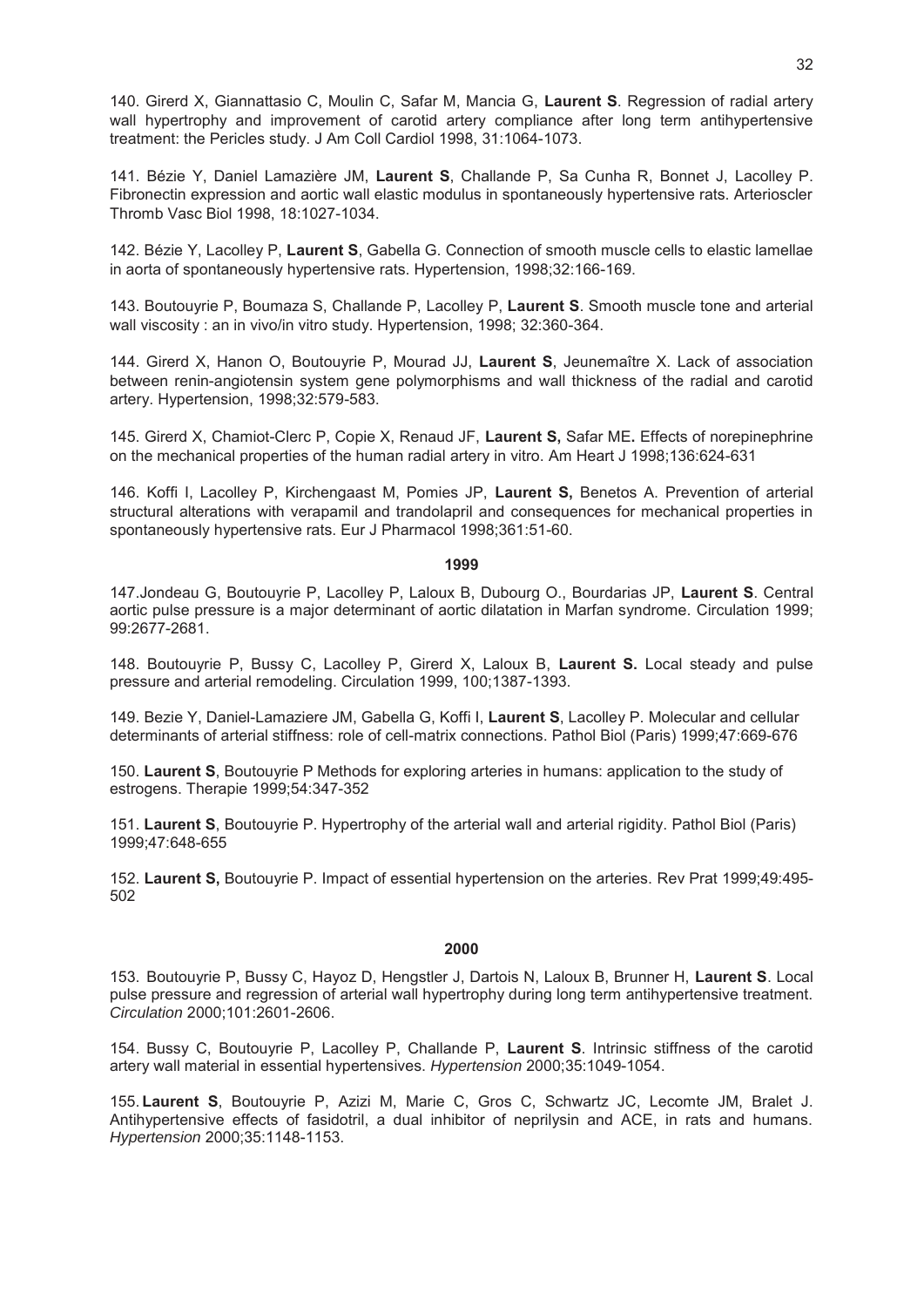156. Hanon O, Girerd X, Luong V, Jeunemaitre X, **Laurent S**, Safar M. Effect of apolipoprotein E polymorphism on carotid and radial artery wall thickness in asymptomatic adults. *J Hypertens* 2000;18:431-436.

#### **2001**

157. Boutouyrie P, Corvisier R, Azizi M, Lemoine D, Laloux B, Hallouin MC, **Laurent S.** Effects of acupuncture on radial artery hemodynamics: controlled trials in sensitised patients and naive subjects. *Am J Physiol,* 2001, 280: H628-633.

158. Boumaza S, Arribas S, Osborne-Pellegrin M, McGRath I, **Laurent S,** Lacolley P, Challande P. Fenestrations of the carotid internal elastic lamina and structural adaptation in stroke-prone spontaneously hypertensive rats. *Hypertension* 2001;37:1101-7.

159. **Laurent S,** Boutouyrie P, Asmar R, Gautier I, Laloux B, Guize L, Ducimetiere P, Benetos A. Aortic stiffness is an independent predictor of all-cause and cardiovascular mortality in hypertensive patients. *Hypertension,* 2001, 37: 1236-1241.

160. Cohuet G, Challande P, Osborne-Pellegrin M, Arribas SM, Dominiczak A, Louis H, **Laurent S**, Lacolley P. Mechanical strength of the isolated carotid artery in SHR. *Hypertension* 2001 38:1167- 1171.

161. Lacolley P, Challande P, Boumaza S, Cohuet G, **Laurent S**, Boutouyrie P, Grimaud J, Paulin D, Lamaziere JD, Li Z.Mechanical properties and structure of carotid arteries in mice lacking desmin. *Cardiovasc Res* 2001;51:178-187

162. Boutouyrie P, Germain DP, Tropeano Ai, Laloux B, Carenzi F, Zidi M, Jeunemaitre X, **Laurent S**. Compressibility of the carotid artery in patients with Pseudoxanthoma Elasticum. *Hypertension*, 2001;38:1181-1184

163. Boutouyrie P, **Laurent S,** Laloux B, Lidove O, Grunfeld JP, Germain DP.Non-invasive evaluation of arterial involvement in patients affected with Fabry disease. *J Med Genet* 2001;38:629-631

164. **Laurent S,** Tropeano AI, Lacolley P, Jondeau G, Laloux B, Boutouyrie P. Pulse pressure is a major determinant of arterial remodelling. *Clin Exp Pharmacol Physiol* 2001;28:1011-1014.

165. **Laurent S.** Clinical benefit of very-low-dose perindopril-indapamide combination in hypertension. *J Hypertens* 2001;19 Suppl 4:S9-14

166. **Laurent S**, Zanchetti A. New challenges in the disease management of hypertension. *J Hypertens* 2001;19 Suppl 3:S1.

167. **Laurent S**, Boutouyrie P. Aortic stiffness, an important risk factor for myocardial infarction. Editorial for MDConsult-Cardiology Website (sur invitation, Pr E Brauwald)

#### **2002**

168. Simon T, Boutouyrie P, Simon JM, Laloux B, Tournigand C, Tropeano AI, **Laurent S**, Jaillon P. Influence of tamoxifen on carotid intima-media thickness in postmenopausal women. *Circulation* 2002; 109: 2925-2929 (IF 10,9)

169. Boutouyrie P, Tropeano AI, Asmar R, Gautier I, Benetos A, Lacolley P, **Laurent S**. Aortic stiffness is an independent predictor of primary coronary events in hypertensive patients: a longitudinal study. *Hypertension* 2002, 39: 10-15 (IF 6,0)

170. **Laurent S**. Genotype interactions and intima-media thickness. *J Hypertens* 2002;20:1477-1478

171. Lacolley P, Boutouyrie P, Glukhova M, Daniel Lamaziere JM, Plouin PF, Bruneval P, Vuong P, Corvol P, **Laurent S**. Disruption of the elastin gene in adult Williams syndrome is accompanied by a paradoxical reduction in arterial stiffness. *Clinical Science* 2002, 103: 21-29 (IF 3,3)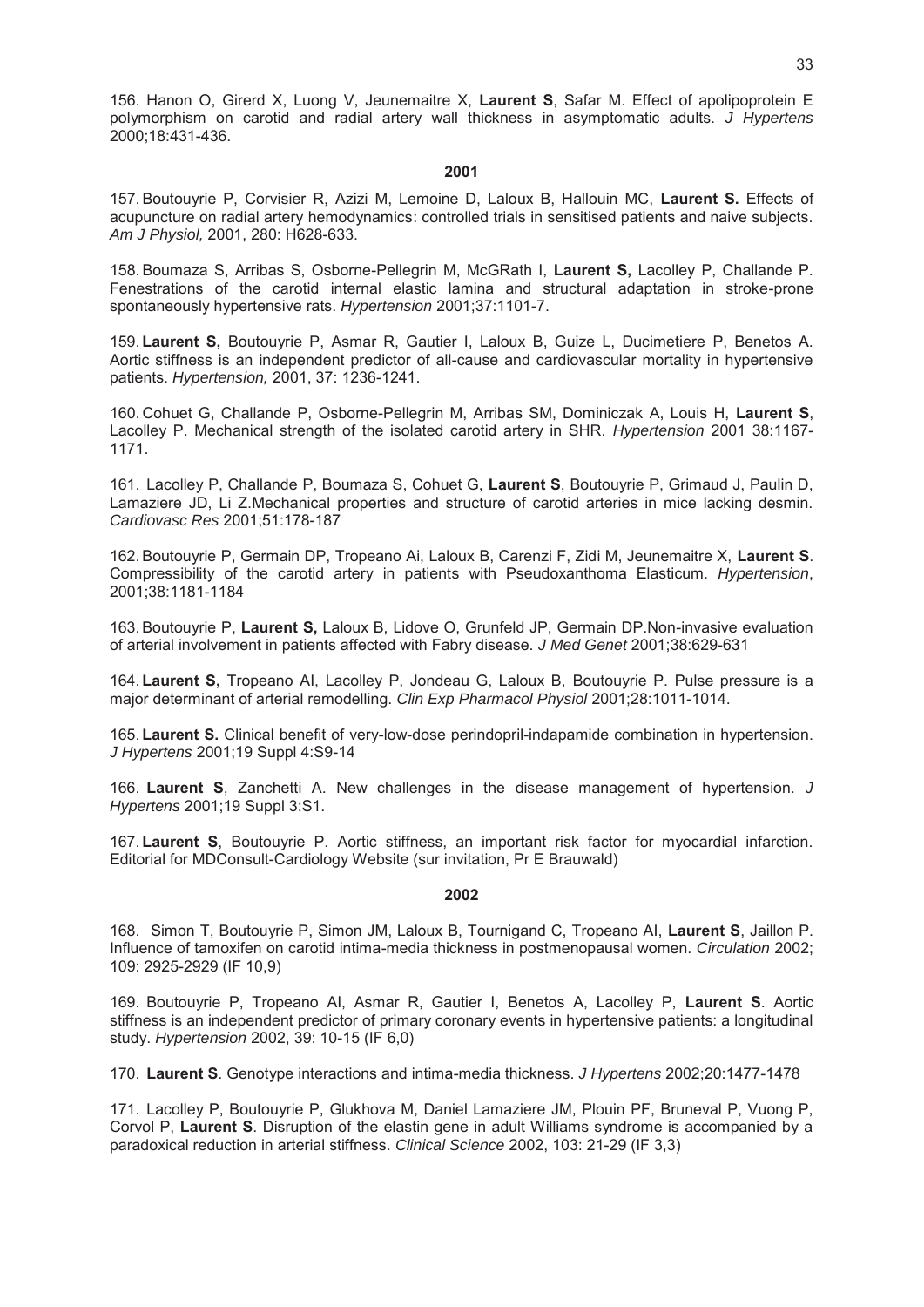172. Boutouyrie P, **Laurent S**, Laloux B, Lidove O, Grunfeld JP, Germain DP. Arterial remodelling in Fabry disease. Acta Paediatr Suppl. 2002;91:62-66

173. **Laurent S**, Boutouyrie P, Benetos A. Pathophysiology of hypertension in the elderly*. J Am Geriatr Soc*, 2002;11:34-39.

174. **Laurent S**, Kingwell B, Bank A, Weber M, Struijker-Boudier H. Clinical applications of arterial stiffness : therapeutic and pharmacology. *Am J Hypertens* 2002, 15, 453-458

### **2003**

175. Durier S, Fassot C, **Laurent S**, Boutouyrie P, Couetil JP, Fine E, Lacolley P, Dzau V, Pratt R. Physiological genomics of human arteries : quantitative relationship between gene expression and arterial stiffness. *Circulation* 2003, 108; 1845-1851 (IF 10,9)

176. Germain DP, Boutouyrie P, Tropeano AI, Laloux B, L**aurent S.** Arterial stiffness and remodeling in patients with Pseudoxanthoma Elasticum. *Arterioscler Thromb Vasc Biol* 2003; 23: 836-841 (IF 6,9) (Times cited 5)

177. **Laurent S**, Katsahian S, Fassot C, Tropeano AI, Laloux B, Boutouyrie P. Aortic stiffness is an independent predictor of fatal stroke in essential hypertension. *Stroke* 2003, 34: 1203-1206 (IF 5,4) (Times cited 134)

178. Boutouyrie P, Gimenez-Roqueplo AP, Fine E, Laloux B, Fiquet-Kempf B, Plouin PF, Jeunemaitre X, **Laurent S.** Carotid involvement in renal fibromuscular dysplasia: evidence from echotracking techniques. *J Hypertens* 2003, 21:2287-2295 (IF 4,0)

179. **Laurent S.** Psychological behaviour, pulse pressure and left ventricular hypertrophy. *J Hypertens*  2003; 21:695-696 (Editorial) (IF 4,0)

180. Bozec E, Fassot C, Tropeano AI, Boutouyrie P, Jeunemaitre X, Lacolley P, Dabire H, **Laurent S**. Angiotensinogen gene M235T polymorphism and reduction in wall thickness in response to antihypertensive treatment. *Clinical Science* 2003, 105:637-644 (IF 3,3) (Times cited 12)

181. Herin L, Blanc J, Basset A, Laude D, **Laurent S**, Elghozi JL. Different vascular responsiveness to angiotensin II in two normotensive rat strains. Fundam Clin Pharmacol. 2003;17:315-321.

182. **Laurent S**. Medicaments et rigidite arterielle chez l'hypertendu. D*rugs*. 2003;63 Spec No 1:1-8.

183. **Laurent S**. Very-low dose combination of perindopril and indapamide : efficacy on blood pressure and target organ damage. *J Hypertens* 2003;21 (suppl 3) S11-S18.

184. Bozec E, Fassot C, Tropeano AI, Boutouyrie P, Jeunemaitre X, Lacolley P, Dabire H, **Laurent S**. Angiotensinogen gene M235T polymorphism and reduction in wall thickness in response to antihypertensive treatment. *Clinical Science* 2003, 105:637-644 (IF 2,2)

#### **2004**

185. Boutouyrie P, Germain DP, Fiessinger JN, Laloux B, Perdu J, **Laurent S**. Increased carotid wall stress in vascular Ehlers-Danlos syndrome. *Circulation* 2004;109:1530-1535 (IF 12,5)

186. **Laurent S**. Guidelines from the British Hypertension Society. *BMJ* 2004; 328:593-594. (Editorial)  $(IF 7)$ 

187. Calvet D, Boutouyrie P, Touzé E, Laloux B, Mas JL, **Laurent S**. Increased stiffness of the carotid wall material in patients with spontaneous cervical artery dissection. *Stroke* 2004; 35:2078-2082 (IF 5,7)

188. Bozec E, Bergaya S, Lacolley P, Boutouyrie P, Meneton P, Herissé-Legrand M, Boulanger C, Alhenc-Gelas F, Smithies O, **Laurent S,** Dabiré H. Arterial phenotype of transgenic mice for the angiotensinogen gene: comparison to M235T polymorphism. *J Hypertens* 2004; 22: 1299-1307 (IF 5,2)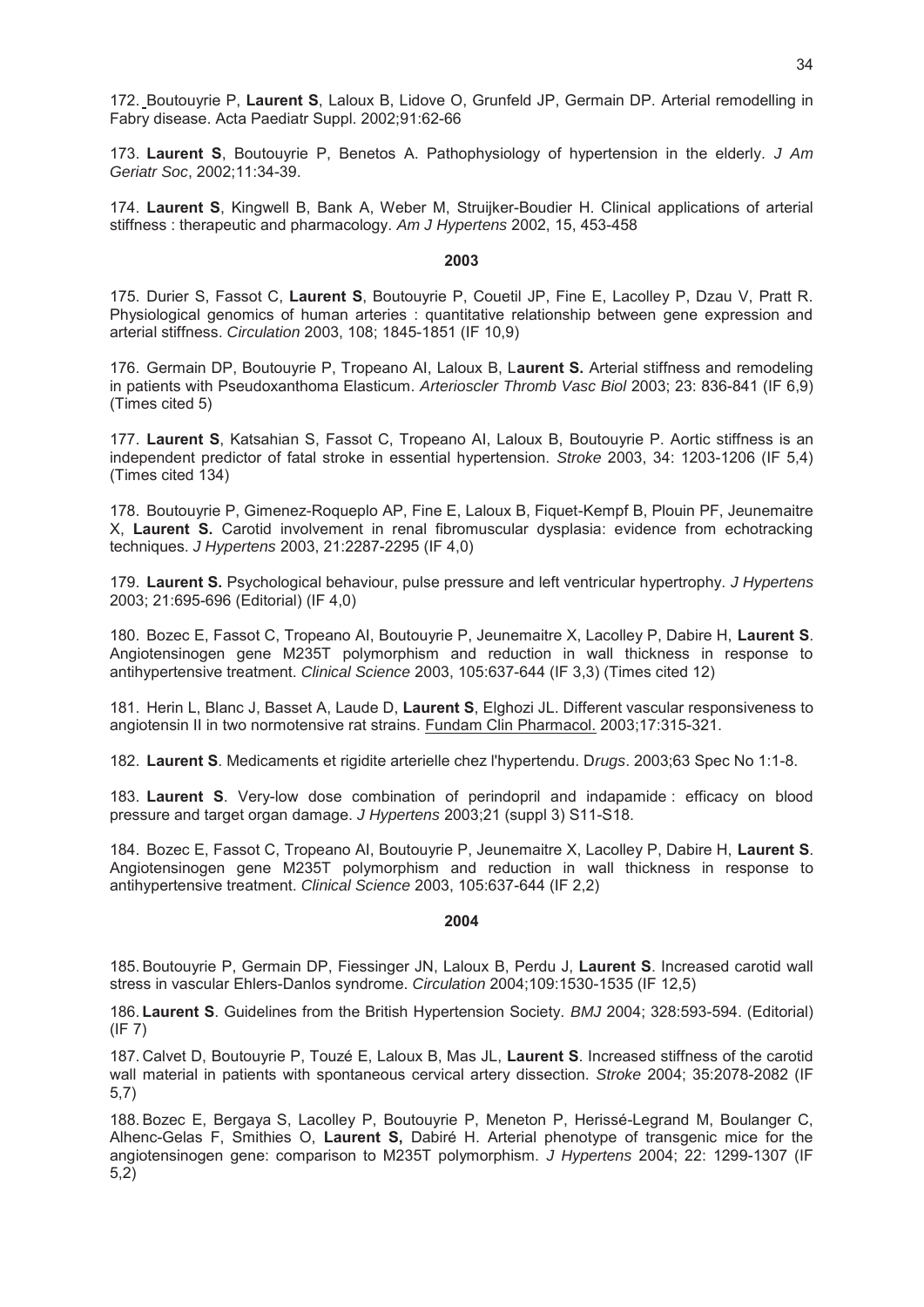189. Basset A, Laude D, **Laurent S,** Elghozi JL. Contrasting circadian rythms of blood pressure among inbred rat strains: recognition of dipper and nondipper pattern? *J Hypertens* 2004 ; 22:727-737 (IF 5,2)

190. Tropeano AI, Boutouyrie P, Katsahian S, Laloux B, **Laurent S**. Glucose level is a major determinant of common carotid artery intima media thickness in patients with hypertension and hyperglycemia. *J Hypertens* 2004; 22:1-8 (IF 5,2)

191. Caudron E, **Laurent S**, Billaud E, Prognon P. A rapid, simple and simultaneous determination of acid/base antihypertensive drugs: bisoprolol, celiprolol and irbesartan by high performance liquid chromatography in human plasma. *J Chromatography* 2004; 801:339-345

192. Blanc J, Lacolley P, **Laurent S**, Elghozi JL.Comparison of angiotensin II-induced blood pressure and structural changes in Fischer 344 and Wistar Kyoto rats. *Clin Exp Pharmacol Physiol* 2004; 31:466-473 (IF 1,7)

193. Simon T, Boutouyrie P, Gompel A, Christin-Maitre S, **Laurent S,** Thuillez C, Zannad F, Bernaud C, Jaillon P; CASHMERE investigators.Rationale, design and methods of the CASHMERE study. *Fundam Clin Pharmacol* 2004; 18:131-138 (IF 1,7)

#### **2005**

194. Azizi M, Boutouyrie P, Bissery A, Agharazii M, Verbeke F, Stern N, Bura-Riviere A, **Laurent S**, Alhenc-Gelas F, Jeunemaitre X. Arterial and renal consequences of partial genetic deficiency in tissue kallikrein activity in humans. : *J Clin Invest* 2005; 115:780-787 (IF 14,2)

195. **Laurent S**. Arterial stiffness: intermediate or surrogate endpoint for cardiovascular events? *Eur Heart J*. 2005 ; 26:1152-1154 (Editorial) (IF 6,2)

196. **Laurent S**, Boutouyrie P, Lacolley P. Structural and genetic bases of arterial stiffness. *Hypertension*. 2005 ; 45:1050-1055 (Review) (IF 6,33)

197. Giannattasio C, Failla M, Hennig M, Hollweck R, **Laurent S**, Mallion JM, Reid J, Safar M, Bond G, Zanchetti A, Mancia G. Different relation between 24-h blood pressure and distensibility at different peripheral arteries. Data from the European Lacidipine Study on Atherosclerosis (ELSA). *J Hypertens* 2005; 23:557-56 (IF 5,2)

198. **Laurent S,** Boutouyrie P. Arterial stiffness and stroke in hypertension: therapeutic implications for stroke prevention. *CNS Drugs*. 2005; 19:1-11 (Review) (IF 4,2)

199. **Laurent S**. Evidence for benefits of perindopril in hypertension and its complications. *Am J Hypertens 2005;* 18(9 Suppl):155-162 (IF 4,2)

200. Azizi M, Boutouyrie P, Ahlenc-Gelas F, **Laurent S,** Jeunemaitre X. Polymorphism of kallikrein gene and abnormalities of the endothelial function. *Med Sci (Paris)*. 2005; 21:584-585

201. Boutouyrie P, Mousseaux E, Cocheteux B, **Laurent S,** Germain DP. Large artery and left ventricular remodelling in Fabry disease*. Med Sci* (Paris) 2005; 21(11 Suppl):30-32

#### **2006**

202. L**aurent S**, Cockcroft J, Van Bortel L, Boutouyrie P, Giannattasio C, Hayoz D, Pannier B, Vlachopoulos C, Wilkinson I, Struijker-Boudier H; European Network for Non-invasive Investigation of Large Arteries. Expert consensus document on arterial stiffness: methodological issues and clinical applications. *Eur Heart J*. 2006 ;27:2588-605. (IF 7,3 ) (Times cited 76)

203. **Laurent S**. Surrogate measures of arterial stiffness: do they have additive predictive value or are they only surrogates of a surrogate? *Hypertension*. 2006 ;47:325-6. (IF 6.0) (Times cited 10)

204. Tropeano AI, Boutouyrie P, Pannier B, Joannides R, Balkestein E, Katsahian S, Laloux B, Thuillez C, Struijker-Boudier H, **Laurent S**. Brachial pressure-independent reduction in carotid stiffness after long-term angiotensin-converting enzyme inhibition in diabetic hypertensives*.*  Hypertension. 2006 ;48:80-6. (IF 6.0)

205. Paini A, Boutouyrie P, Calvet D, Tropeano AI, Laloux B, **Laurent S**. Carotid and aortic stiffness: determinants of discrepancies. *Hypertension.* 2006;47:371-6. (IF 6.0)

206. Boccara F, Simon T, Lacombe K, Cohen A, Laloux B, Bozec E, Durant S, Girard PM, **Laurent S**, Boutouyrie P. Influence of pravastatin on carotid artery structure and function in dyslipidemic HIVinfected patients receiving antiretroviral therapy. *AIDS.* 2006 ;20:2395-8.(IF 5.6)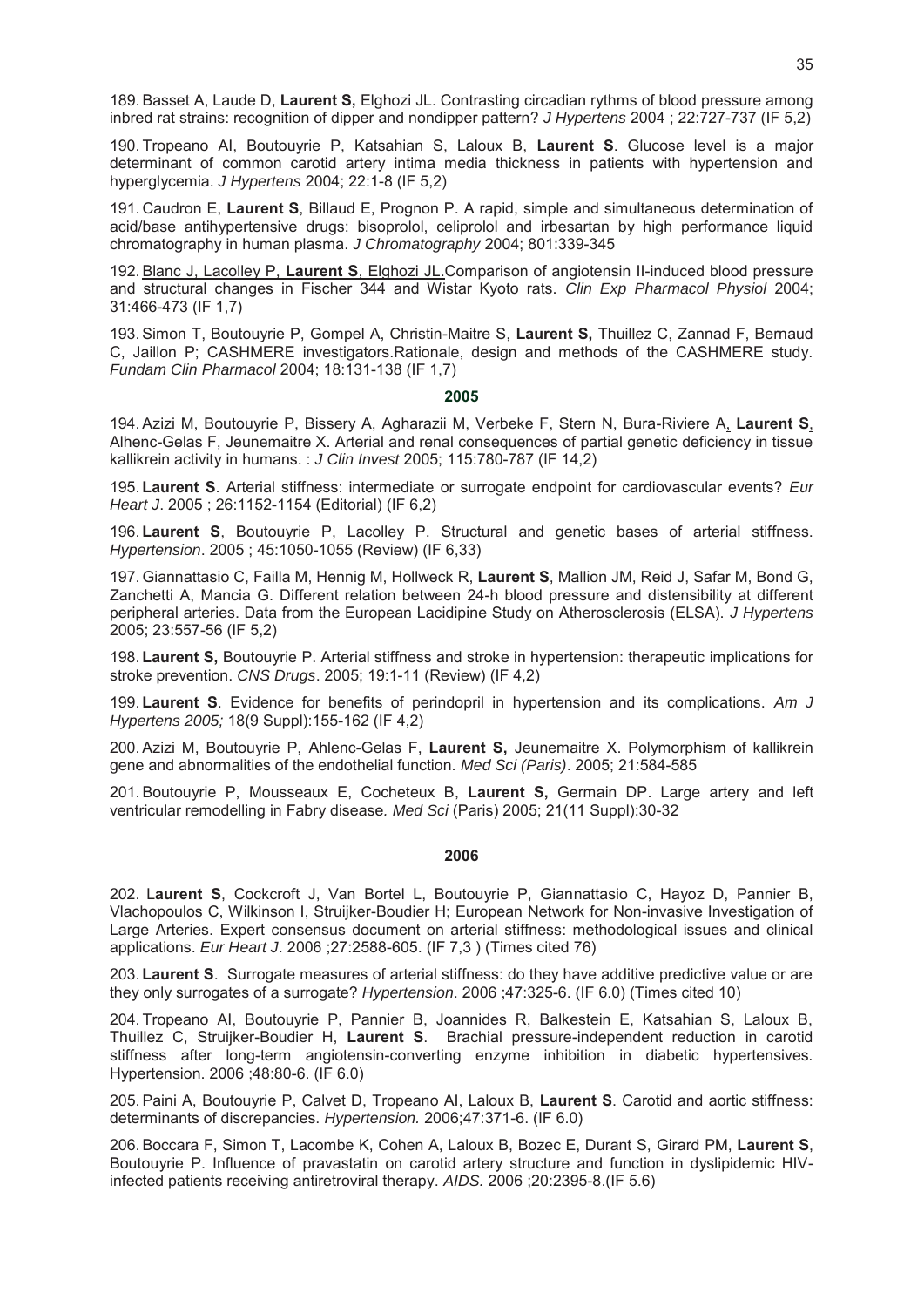207. Perdu J, Gimenez-Roqueplo AP, Boutouyrie P, Beaujour S, Laloux B, Nau V, Fiquet-Kempf B, Emmerich J, Tichet J, Plouin PF, **Laurent S,** Jeunemaitre X. Alpha1-antitrypsin gene polymorphisms are not associated with renal arterial fibromuscular dysplasia. *J Hypertens*. 2006;24:705-10 (IF 4.0)

208. **Laurent S**, Tropeano AI, Boutouyrie P. Pulse pressure reduction and cardiovascular protection. *J Hypertens* Suppl. 2006 ;24:S13-8. (IF 4.0)

209. Briet M, Bozec E, **Laurent S,** Fassot C, Jacquot C, Froissart M, Houillier P, Boutouyrie P. Arterial stiffness and enlargement in mild to moderate chronic kidney disease. *Kidney Int* 2006 ;69:350-7 (IF 4.7)

210. **Laurent S.** Arterial stiffness in arterial hypertension. *Curr Hypertens Rep*. 2006 ;8:179-80

### **2007**

211. **Laurent S**. Day or night blood pressures to predict cardiovascular events? *The Lancet*. 2007 (Editorial); 370:1192-3. (IF 25.8) (Times cited )

212. Mancia G, de Backer G, Cifkova R, Dominiczak A, Fagard R, Germano G, Grassi G, Heagerty AM, Kjeldsen SE, **Laurent S,** Narkiewicz K, Ruilope L, Rynkiewicz A, Schmieder R, Struijker Boudier HA, Zanchetti A. Guidelines for the Management of Arterial Hypertension. The Task Force for the Management of Arterial Hypertension of the European Society of Cardiology (ESC) and of the European Society of Hypertension (ESH). *Eur Heart J* 2007 ; 28:1462-536. (IF 7.3)

213. Briet M, Collin C, **Laurent S**, Tan A, Azizi M, Agharazii M, Jeunemaitre X, Alhenc-Gelas F, Boutouyrie P. Endothelial dysfunction and chronic exposure to air pollution in normal male subjects. *Hypertension* 2007 ;50 :970-976 (IF 6.0)

214. **Laurent S**, Boutouyrie P. Recent advances in arterial stiffness and wave reflection in human hypertension. Hypertension highlights (Review). *Hypertension* 2007;49:1202-1206 (IF 6.0)

215. Paini A, Boutouyrie P, Calvet D, Zidi M, Agabiti-Rosei E, **Laurent S**. Multiaxial mechanical characteristics of vulnerable carotid plaque : analyis by multiarray echotracking system. *Stroke* 2007, 38 :117-123. (IF 5.8)

216. Mancia G, de Backer G, Cifkova R, Dominiczak A, Fagard R, Germano G, Grassi G, Heagerty AM, Kjeldsen SE, **Laurent S**, Narkiewicz K, Ruilope L, Rynkiewicz A, Schmieder R, Struijker Boudier HA, Zanchetti A. Guidelines for the Management of Arterial Hypertension. The Task Force for the Management of Arterial Hypertension of the European Society of Cardiology (ESC) and of the European Society of Hypertension (ESH). *J Hypertens* 2007 ;25:1105-87 (IF 4.0)

217. Mancia G, de Backer G, Cifkova R, Dominiczak A, Fagard R, Germano G, Grassi G, Heagerty AM, Kjeldsen SE, **Laurent S**, Narkiewicz K, Ruilope L, Rynkiewicz A, Schmieder R, Struijker Boudier HA, Zanchetti A. 2007 ESH-ESC Practice Guidelines for the Management of Arterial Hypertension: ESH-ESC Task Force on the Management of Arterial Hypertension. *J Hypertens*. 2007;25:1751-1762 (IF 4.0)

218. **Laurent S**. How to estimate central augmentation pressure ? (Editorial) J Hypertens 2007;25:1343-5. (IF 4.0)

219. Perdu J, Boutouyrie P, Bourgain C, Stern N, Laloux B, Bozec E, Azizi M, Bonaiti-Pellié C, Plouin PF, **Laurent S**, Gimenez-Ropqueplo AP, Jeunemaitre X. Inheritance of arterial lesions in renal fibromuscular dysplasia. *J Human Hypertens* 2007;21:393-400 (IF 2.4)

220. McGrath B, **Laurent S**. Frontiers in research reviews: arterial function: introduction. *Clin Exp Pharmacol Physiol.* 2007;34:645-646. (IF 1.8)

221. **Laurent S**, Boutouyrie P. Arterial stiffness : a new surrogate end point for cardiovascular disease. *J Nephrol* 2007;20 (suppl 12) :S45-S50 (IF 1.45)

222. Mancia G, de Backer G, Cifkova R, Dominiczak A, Fagard R, Germano G, Grassi G, Heagerty AM, Kjeldsen SE, **Laurent S**, Narkiewicz K, Ruilope L, Rynkiewicz A, Schmieder R, Struijker Boudier HA, Zanchetti A. Guidelines for the Management of Arterial Hypertension. The Task Force for the Management of Arterial Hypertension of the European Society of Cardiology (ESC) and of the European Society of Hypertension (ESH). *Blood Press.* 2007;16:135-232. (IF 1.12)

223. Struijker-Boudier HA, Ambrosioni E, Holzgreve H, **Laurent S**, Mancia G, Ruilope LM, Waeber B. The need for combination antihypertensive therapy to reach target blood pressures: what has been learned from clinical practice and morbidity-mortality trials? *Int J Clin Pract*. 2007;61:1592-602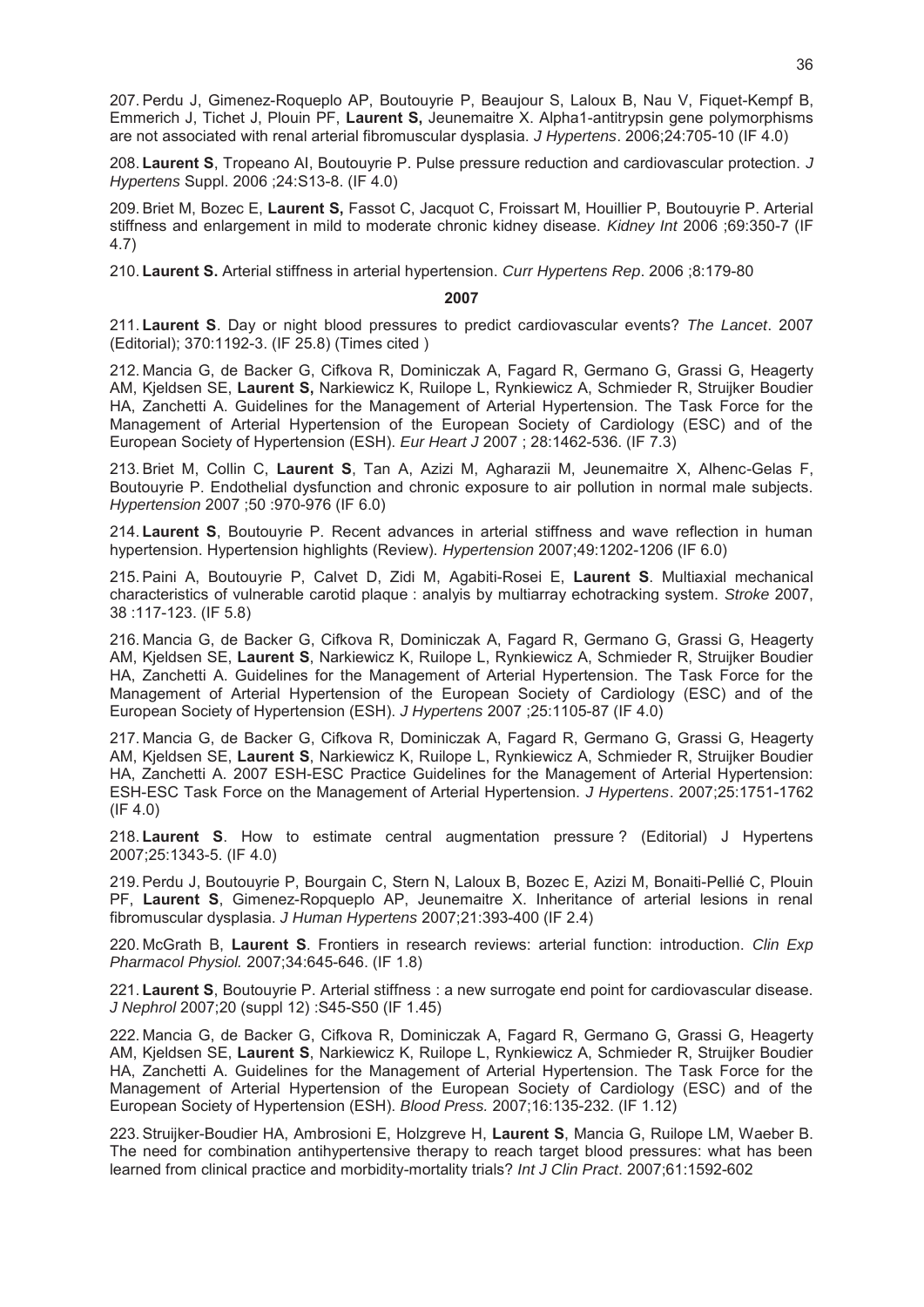224. **Laurent S**, Fassot C, Lacolley P, Boutouyrie P. Molecular determinants of arterial stiffness. *Artery Research* 2007;1:26-31

225. **Laurent S**, Cockcroft J, Van Bortel L, Boutouyrie P, Giannattasio C, Hayoz D, Pannier B, Vlachopoulos C, Wilkinson I, Struijker-Boudier H. Expert consensus document on arterial stiffness : abridged version. *Artery Research* 2007 ;1 :2-12

226. Castello L, Boutouyrie P, **Laurent S**, Volpe M. The role of arterial stiffnes in stratifying the overall cardiovascular risk. *High Blood Press Cardiovasc Prev* 2007 ;14 :89-97.

### **2008**

227. Beaussier H, Masson I, Collin C, Bozec E, Laloux B, Calvet D, Zidi M, Boutouyrie P, **Laurent S**. Carotid plaque, arterial stiffness gradient and remodelling in hypertension. *Hypertension* 2008;52:729- 736 (IF 7.36)

228. Fassot C, Briet M, Rostagno P, Barbry P, Perret C, Laude D, Boutouyrie P, Bozec E, Bruneval P, Latremouille C, **Laurent S**. Accelerated arterial stiffening and gene expression profile of the aorta in patients with coronary artery disease. *J Hypertens.* 2008;26:747-757 (IF 5.13)

229. Nilsson PM, Lurbe E, **Laurent S**. The early life origin of vascular ageing and cardiovascular risk. *J Hypertens* 2008;26:1049-1057 (IF 5.13), Review

230. Redon J, Cifkova R, **Laurent S,** Nilsson P, Narkiewicz K, Erdine S, Mancia G on behalf of the Scientific Council of the European Society of Hypertension. The metabolic syndrome in hypertension: A European Society of Hypertension Position Statement. *J Hypertens* 2008, 26:1891-1900 (IF 5.13)

231. Cifkova R, Mancia G, Kjeldsen SE, **Laurent S**. European Guidelines on Cardiovascular Disease Prevention in Clinical Practice: past, present, and future. A need for joint forces. *J Hypertens*  2008;26:157-160 (IF 5.13), Editorial

232. Roca-Cusachs A, Schmieder RE, Triposkiadis F, Wenzel R, **Laurent S**, Kohlmann O, Fogari R, on behalf of the MORE Study Group. Efficacy and Tolerability of Manidpine and Delapril Versus Losartan and Hydrochorothiazide Fixed Combinations in Patients with Hypertension and Type 2 Diabetes. *J Hypertens* 2008 ;26:813-818 (IF 5.13)

233. **Laurent S**. Aortic, carotid and femoral stiffness: how do they relate? Towards reference values. *J Hypertens.* 2008 ;26:1305-6. (IF 5.13), Editorial

234. Masson I, Boutouyrie P, **Laurent S**, Humphrey JD, Zidi M. Characterization of arterial wall mechanical behavior and stresses from human clinical data. *J Biomechanics* 2008;41:2618-2627 (IF 2.54)

235. Boutouyrie P, Vermersch S, **Laurent S**, Briet M. Cardiovascular risk assessment through target organ damage: role of carotid to femoral pulse wave velocity. *Clin Exp Pharmacol Physiol 2008;*35:530-533 (IF 1.8)

236. Boutouyrie P, **Laurent S**, Briet M. Arterial stiffness in cardiovascular drug development. *Fund Clin Pharmacol* 2008;22:241-246. (IF 1.8)

237. L**aurent S**, Boutouyrie P. Arterial stiffness: a new surrogate end point for cardiovascular disease? *J Nephrol.* 2007;20 Suppl 12:S45-50 (IF 1.21)

238. Tropeano AI, Katsahian S, Molle D, Soppelsa F, Grimaldi A, **Laurent S**. Lowering of pulse pressure in 9,379 hypertensives with type 2 diabetes and reduction of cardiovascular events. *Blood Press* 2008 (IF 1.12)

239. Ryden L, Waeber B, Ruilope LM, Mancia G, Volpe M, Holzgreve H, Mogensen CE, **Laurent S**. The management of the type 2 diabetic patient with hypertension - too late and too little: Suggested improvements. *Blood Press.* 2008 Nov 13:1-10. (IF 1.12)

240. Lantelme P, **Laurent S**, Besnard C, Bricca G, Vincent M, Legedz L, Milon H. Arterial stiffness is associated with left atrial size in hypertensive patients. *Arch Cardiovasc Dis*. 2008 ;101:35-40

#### **2009**

241. **Laurent S**, Boutouyrie P. Beta-blocker induced heart rate reduction : too simplistic to explain the deleterious effects of beta-blockers. *J Am Coll Cardiol* 2009; 53:2103-2104 (IF 11.43) Letter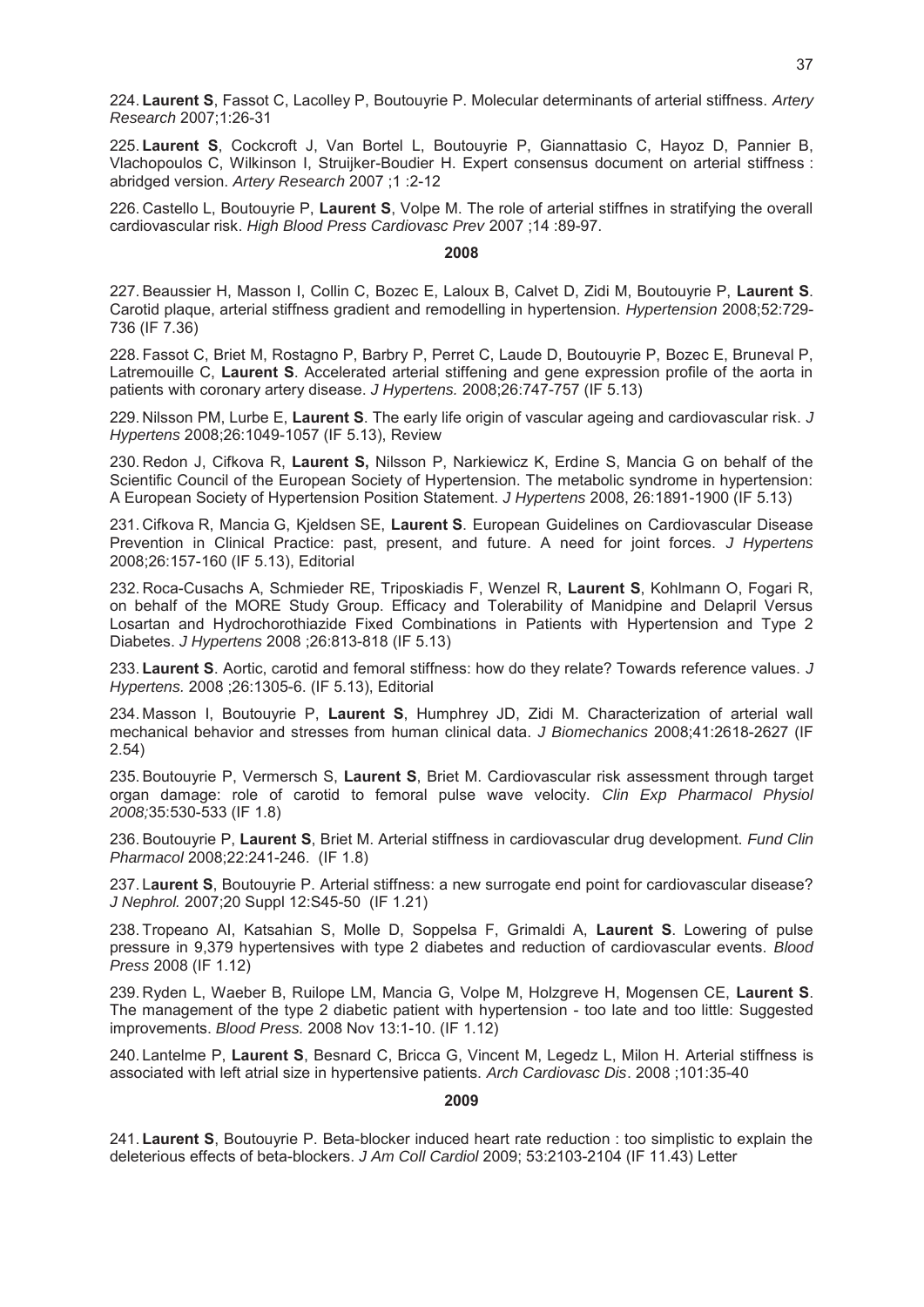242. Nilsson P, Boutouyrie P, **Laurent S**. Vascular aging: A tale of EVA and ADAM in cardiovascular risk assessment and prevention. *Hypertension* 2009; 54:3-10. (IF 7.36)

243. **Laurent S**, Briet M, Boutouyrie P. Large/small artery cross talk and recent morbidity mortality trials in hypertension. *Hypertension* 2009;54:388-392 (IF 7.36)

244. Redon J, Cifkova R, **Laurent S**, Nilsson P, Narkiewicz K, Erdine S, Mancia G. Mechanisms of hypertension in the cardiometabolic syndrome. *J Hypertens* 2009; 27:441-451. (IF 5.13)

245. Lurbe E, Cifkova R, Cruickshank K, Dillon M, Ferreira I, Invitti C, Kuznetsova T, **Laurent S**, Mancia G, Morales-Olivas F, Seeman T, Stergiou G, Wuhl E, Zanchetti A. Management of high blood pressure in children and adolescents: recommendations of the European Society of Hypertension. *J Hypertens* 2009; 27:1719-1742. (IF 5.13)

246. Mancia G, **Laurent S**, Agabiti-Rosei E, ambrosioni E, Burnier M, Cifkova R, Clement D, Coca A, Dominiczak A, Erdine S, Fagard R, Farsang C, Grassi G, Haller H, Kjeldsen S, Kiowski W, Mallion JM, Manolis A, Narkiewicz K, Nilsson P, Olsen M, Rahn KH, Redon J, Rodicio J, Ruilope L, Schmieder R, Struijker-Boudier HAJ, van Zwieten P, Vigiimaa M, Zanchetti A. Guidelines on hypertension management revisited in 2009: an ESH position statement. *J Hypertens* 2009, 27:2121-2158. (IF 5.13)

247. Vermeersch SJ, Segers P, Rietzschel E, De Buyzere ML, Van Bortel LM, Verdonck PR, **Laurent S**, Boutouyrie P. Influence of distance measurements for assessment of carotid to femoral pulse wave velocity. *J Hypertens*, Nov (IF 5.13)

248. Briet M, Maruani G, Collin C, Gauci C, Boutouyrie P, Houillier P, **Laurent S**, Froissart M. Arterial remodeling is associated with bone mineral density in mild to moderate chronic kidney disease patients. *Nephrol Dial Transplant 2009* (IF 3.2)

249. **Laurent S**, Beaussier H, Collin C, Boutouyrie P. Large artery damage in hypertension. *Arch Med Sci* 2009;5,2A:S243-S253. (IF 0.7)

250. Kohlmann O Jr, Roca-Cusachs A, **Laurent S,** Schmieder RE, Wenzel RR, Fogari R. Fixed-dose manidipine/delapril versus losartan/hydrochlorothiazide in hypertensive patients with type 2 diabetes and microalbuminuria. *Adv Ther.* 2009; 26: 313-324 (IF 0.4)

#### **2010**

251. Ong KT, Perdu J, Plauchu H, De Backer J, Emmerich J, Jeunemaitre X, Germain DP, Collignon P, Georgesco G, Bozec E, Hulot JS, **Laurent S,** Boutouyrie P. Effect of celiprolol on prevention of cardiovascular events in Ehlers-Danlos type IV, the vascular type. *Lancet* 2010; 376:1476-84 (IF 28.4)

252. Duong van Huyen JP, Troise A, Perret C, Prince S, Barbry P, Henrion D, Bruneval P, **Laurent S**, Lelièvre-Pégorier M, Fassot C. Abnormal vascular programming of prostacyclin receptor involved in hypertension in rats exposed *in utero* to maternal diabetes. *Diabetes* 2010 (IF 9.02) 59(10):2597-602

253. Boutouyrie P, Vermeersch S, **and the Reference Values for Arterial Stiffness' Collaboration**. Reference Values for Carotid-Femoral Pulse Wave Velocity in the Reference Values for Arterial Stiffness' Collaboration Database. *Eur Heart J* 2010;31:2338-50 (IF 8.92)

254. Boutouyrie P, Achouba A, Trunet P, **Laurent S**, on behalf of the EXPLOR trialist group. The amlodipine-valsartan combination decreases central systolic blood pressure more effectively than atenolol-amlodipine: the EXPLOR study. *Hypertension* 2010; 55 :1314-1322 (IF 7.36)

255. Ait Oufella H, Collin C, Bozec E, Ong KT, Laloux B, Boutouyrie P, **Laurent S**. Long-term reduction in aortic stiffness: a 5.3-year follow-up in routine clinical practice. *J Hypertens* 2010 (IF 5.13);28:2336-41.

256. Consoli S, Levy A, Pouchain D**, Laurent S**. Can physicians be classified according to their perception of hypertensive disease? Relationship with blood pressure control. *J Hypertens 2010;28:1330-1339* (IF 5.13)

257. Olsen MH, Mallion JM, Rahn KH, Erdine S, Viigimaa M, **Laurent S**, Agabiti-Rosei E, Mancia G, Schmieder RE, Cifkova R, Dominiczak A, Kjeldsen SE, Redon J, Zanchetti A, Nilsson P, Narkiewicz K; ESH Council. Agreement within Europe about antihypertensive treatment and education - results from the European Society of Hypertension questionnaire. *J Hypertens.* 2010;28:1593-1594. (IF 5.13)

258. Briet M, Maruani G, Collin C, Gauci C, Boutouyrie P, Houillier P, **Laurent S**, Froissart M. Arterial remodeling is associated with bone mineral density in mild to moderate chronic kidney disease patients. *Nephrol Dial Transplant* 2010;25:191-197 (IF 3.2)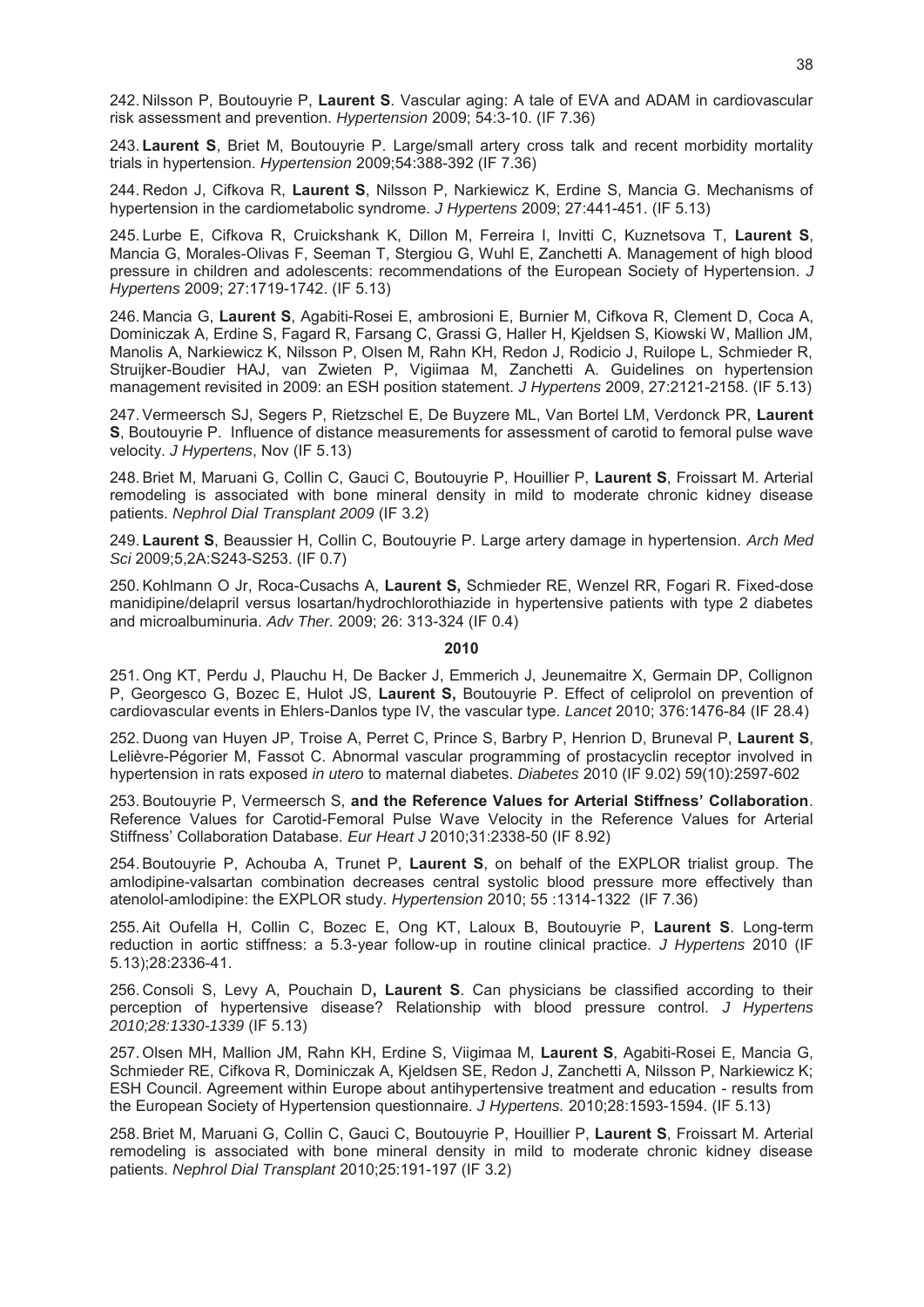259. Consoli S, Lemogne C, Roch B, **Laurent S**, Plouin PF, Lane R. Differences in emotion processing in patients with essential and secondary hypertension. *Am J Hypertens* 2010;23:515-521 (IF 3.12)

260. Masson I, Beaussier H, Boutouyrie P**, Laurent S**, Humprey JD, Zidi M. Quantification of the wall mechanical characteristics and stresses of in vivo carotid arteries in hypertensive and normal human subjects. Biomech Model Mechanobiol 2010 (IF 3.1)

261. Hennerici M, Bots M, Ford I, **Laurent S,** Touboul PJ. Rationale and design of the PERFORM Vascular Project: an ancillary study of the Prevention of cerebrovascular and cardiovascular Events of ischemic origin with teRutroban in patients with a history oF ischemic strOke or tRansient ischeMic attack (PERFORM) trial. *Cardiovasc Drug Ther,* 2010;24:175-179 (IF 2.45)

262. Azizi M, Boutouyrie P, Bura A, Peyrard S, **Laurent S**, Fiessinger JN, Thromboangiitis obliterans and endothelial function. *Eur J Clin Invest* 2010;40:518-526 (IF 1.92)

263. Richy F, **Laurent S.** Efficacy and safety profiles of manidipine compared to amlodipine: a metaanalysis of head-to-head trials. *Blood Pressure* 2010 (IF 1.77)

264. Boutouyrie P, Corvisier R, Vulser C, Azizi M, Laloux B, **Laurent S**. Has acupuncture any measurable effect on the radial artery? A randomized, double-blind study in migraine. *Artery Research 2010*, 4:7-14

#### **2011**

265. Grassi G, Cifkova R, **Laurent S**, Narkiewicz K, Redon J, Farsang C, Viigimaa M, Erdine S, Brambilla G, Bombelli M, Dell'Oro R, Notari M, Mancia G. Blood pressure control and cardiovascular risk profile in hypertensive patients from central and eastern European Countries: results of the BP-CARE study. *Eur Heart J* 2011,32:218-225 (IF 8.92)

266. Redon J, Olsen M, Cooper RS, Zurriaga O, Martinez M, **Laurent S**, Cifkova R, Coca A, Mancia G. Stroke Mortality and Trends from 1990-2006 in 39 Countries from Europe and Central Asia: Implications for Control of High Blood Pressure. *Eur Heart J* 2011, (IF 8.92)

267. Briet M, Collin C, Karras A, **Laurent S,** Bozec E, Jacquot C, Stengel B, Houillier P, Froissart M, **Boutouyrie P**, for the Nephrotest Study Group. Maladaptive remodeling of large artery has a predictive value for chronic kidney disease progression. *J Am Soc Nephrol* 2011, 967-974(IF 7.69)

268. Gorelick PB and Scuteri A *Co-Chairs*, Arnett DK, Bennett DA, Black SE, Chui HC, DeCarli C, Greenberg SM, Higashida RT, Iadecola C, Launer L, **Laurent S**, Lindquist R, Lopez OL, Nilsson PM, Nyenhuis D, Petersen RC, Roman G, Schneider JA, Sellke FW, Seshadri S, Tzourio C. AHA/ASA Scientific Statement. Vascular Contributions to Cognitive Impairment and Dementia. A Statement for Healthcare Professionals from the American Heart Association/American Stroke Association Council on Stroke and Council on Epidemiology and Prevention. *Stroke* 2011; 42:2672-2713 (IF 7.04)

269. Briet M, Boutouyrie P, **Laurent S,** London G*.* Arterial stiffness and pulse pressure in CKD and ESRD. *Kidney Int* 2011 (IF 6.2)

270. Beaussier H, Naggara O, Calvet D, Joannides R, Guegan-Massardier E, Gerardin E, Jacob M, Laloux B, Bozec E, Bellien J, Touze E, Masson I, Thuillez C, Oppenheim C, Boutouyrie P, **Laurent S.** Mechanical and structural characteristics of carotid plaques: Combined analysis with multi-array echotracking system and MRI. *JACC Imaging* 2011,4,468-477 (IF 5.52)

271. **Laurent S,** Alivon M, Beaussier H, Boutouyrie P. Prediction of future cardiovascular events in asymptomatic hypertensive subjects. *Annals of Medicine* (Suppl. XVII Parvoo Nurmi Symposium) (IF 5.43)

272. Verbecke F, Pannier B, Guerin AP, Boutouyrie P, **Laurent S,** London G. Paradoxical Flow-Mediated Vasoconstriction in End-Stage Renal Disease. *Clin J Am Soc Nephrol* 2011,6:2009-2015 (IF 4.8)

273. Boutouyrie P, Lacolley P, Briet M, Reignault V, Stanton A, **Laurent S**, Mahmud A. Pharmacological modulation of arterial stiffness. *Drugs* 2011; 71:1689-1701. (IF 4.7)

274. Scuteri A, Nilsson P, Tsourio C, Redon J, **Laurent S.** Microvascular brain damage: pathophysiological consideration and clinical implications. *J Hypertens* 2011*,*29:1469-1477 (IF 3.98)

275. Redon J, Erdine S, Bohm M, Ferri C, Kolloch R, Kreutz R, **Laurent S,** Persu A, Schmieder R, on behalf of the SHARE Steering Committee. Physician attitudes to blood pressure control: Findings from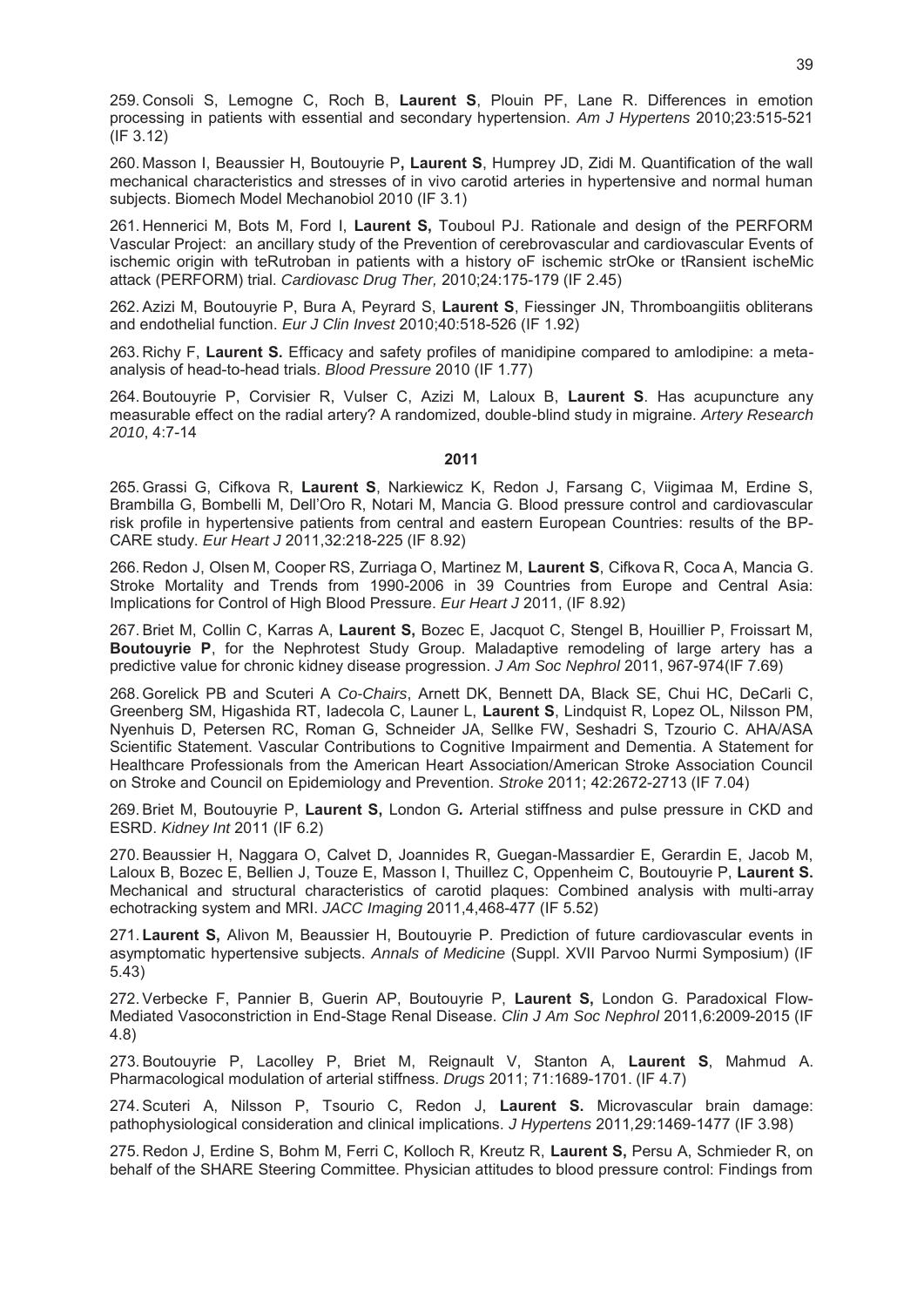the Supporting Hypertension Awareness and Research Europe-wide (SHARE) survey. *J Hypertens* 2011, 29:1633-1640 (IF 3.98)

276. Ong KT, Delerme S, Pannier B, Safar M, Benetos A, **Laurent S,** Boutouyrie P. Aortic stiffness is reduced beyond blood pressure lowering by short- and long-term antihypertensive treatment : a metaanalysis of individual data in 294 patients. *J Hypertens* 2011,29;1034-1042 (IF 3.98)

277. Gompel A, Boutouyrie P, Joannides R, Christin-Maitre S, Kearny-Schwartz A, Kunz C, **Laurent S**, Boivin JM, Pannier B, Pornel B, Struijker-Boudier H, Thuillez C, Van Bortel L, Zannad F, Pithois-Merli I, Jaillon P, Simon T. Carotid intima media thickness, central pulse pressure and pulse wave velocity: influence of hormone replacement therapy, age at menopause and time since menopause. *Fertility and Sterility* 2011; 96:1445-1450. (IF 3.12)

278. Masson I, Beaussier H, Boutouyrie P**, Laurent S**, Humprey JD, Zidi M. Quantification of the wall mechanical characteristics and stresses of in vivo carotid arteries in hypertensive and normal human subjects. *Biomech Model Mechanobiol* 2011; 10(6):867-82. (IF 3.1)

279. Collin C, Briet M, Tran TC, Beaussier H, Benistan K, Bensalah M, Mousseaux E, Froissart M, Bozec E, **Laurent S,** Boutouyrie P, Germain DP. Long-term changes in arterial structure and function and left ventricular geometry after enzyme replacement therapy in patients affected with Fabry disease. *Eur J Cardiovasc Prev Rehabil* 2011 (IF 2.63)

280. Richy F, **Laurent S.** Efficacy and safety profiles of manidipine compared to amlodipine: a metaanalysis of head-to-head trials. *Blood Pressure* 2011,20:54-9 (IF 1.77)

281. Coudore F, Lefeuvre S, Havard L, Prognon P, Billaud E, Beaune P, Bobrie G, Azizi M, **Laurent S.** Hydrochlorothiazide and irbesartan determination using HPLC-DAD in hypertensive patients using fixed dose combination therapy. *Chromatografia* 2011 (IF 1.10)

# **2012**

282. **Laurent S,** Schlaich M, Esler M. New drugs, procedure and devices for hypertension. *Lancet* 2012; 380:591-600 (IF 28.4)

283. Briet M, Boutouyrie P, **Laurent S,** London G. Arterial stiffness and pulse pressure in CKD and ESRD. *Kidney Int* 2012 Apr 25. [Epub ahead of print] (IF 6.60)

284. **Laurent S,** Briet M, Boutouyrie P. Arterial stiffness and central pulse pressure as surrogate markers: needed clinical trials. *Hypertension* 2012; 60:518-22. (IF 6.20)

285. Karras A, Haymann JP, Bozec E, Metzger M, Jacquot C, Maruani G, Houillier P, Froissart M, Stengel B, Guardiola P, **Laurent S,** Boutouyrie P, Briet M on behalf of The NephroTest study group. Large artery stiffening and remodeling are independently associated with all-cause mortality and cardiovascular events in chronic kidney disease. *Hypertension 2012* (IF 6.20)

286. Schillaci G, Bilo G, Pucci G, **Laurent S**, Macquin-Mavier I**,** Boutouyrie P, Battista F, Desamericq G, Dolbeau G, Faini A, Salvi P, Mannarino E, Parati G. Relationship between short-term blood pressure variability and large-artery stiffness in human hypertension: findings from two large databases. *Hypertension* 2012, 60:369-77 (IF 6.20)

287. Gasecki D, Rokek A, Kwarciany M, Kubach M, Boutouyrie P, Nyka V, **Laurent S**, Narkiewicz K. Pulse wave velocity predicts functional outcome in patients after ischemic stroke. *Stroke* 2012;43(2):543-544. (IF 5.72)

288. Chandesris MO, Azarine A, Ong KT, Taleb S, Boutouyrie P, Mousseaux E, Romain M, Bozec E**, Laurent S**, Boddaert N, Thurmerelle C, Tillie-Leblond I, Hoarau C, Lebranchu Y, Aladjidi N, Tron F, Barlogis V, Body V, Munzer M, Jaussaud V, Suarez F, Clement O, Hermine O, Tedgui A, Lortholary O, Picard C, Mallat Z, Fischer A. *Circulation Cardiovascular Genetics* 2012;5:25-34 (IF 4.04)

289. Van Bortel LM, **Laurent S**, Boutouyrie P**,** Chowienczyk P, Cruickshank JK, De Backer T, Filipovsky J, Huybrechts S, Mattace-Raso FU, Protogerou AD, Schillaci G, Segers P, Vermeersch S, Weber T; on behalf of the Artery Society, the European Society of Hypertension Working Group on Vascular Structure and Function and the European Network for Noninvasive Investigation of Large Arteries. Expert consensus document on the measurement of aortic stiffness in daily practice using carotid-femoral pulse wave velocity. *J Hypertens.* 2012;30:445-448 (IF 4.02)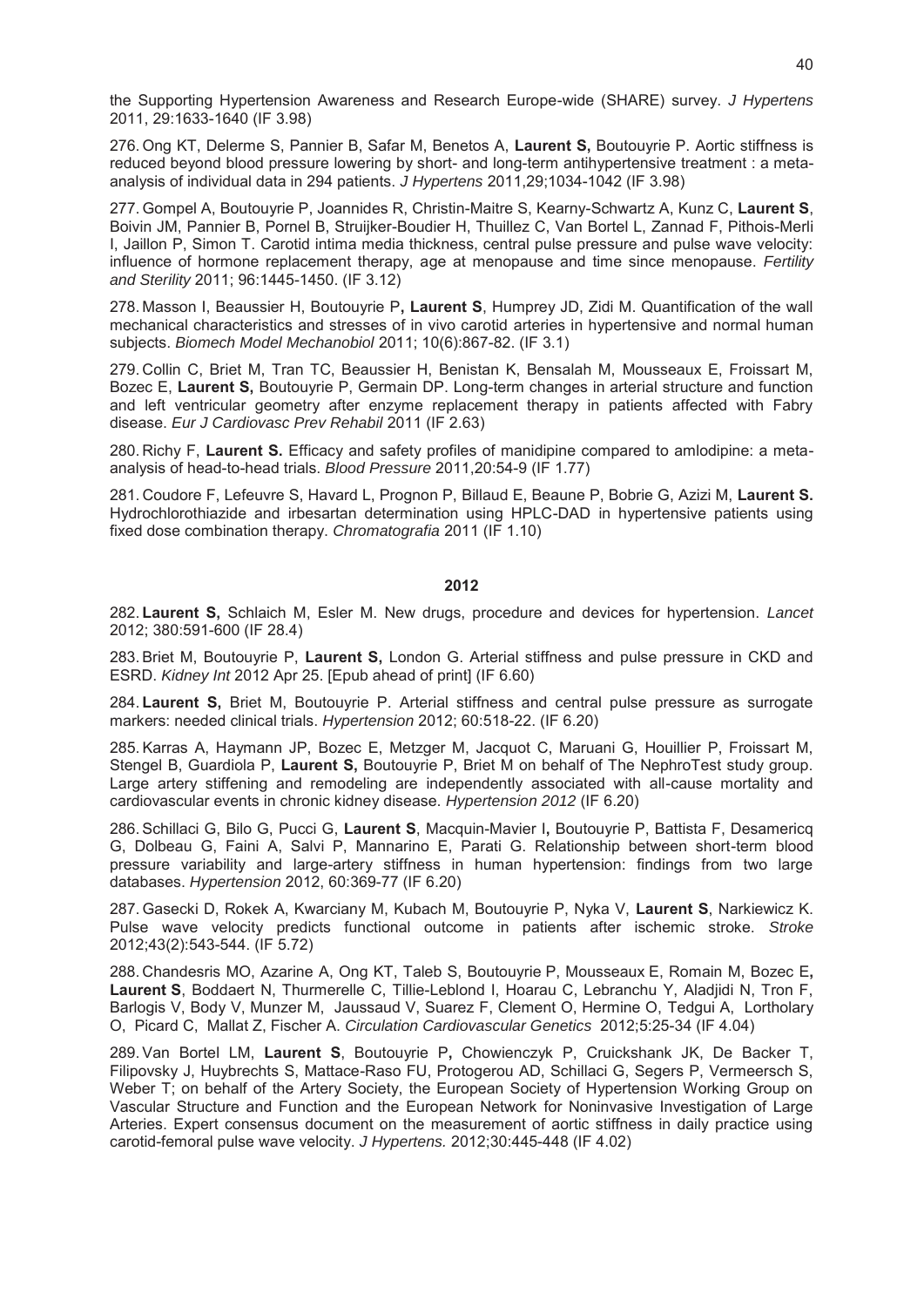290. Zanoli L, Rastelli S, Marcantoni C, Tamburino C, **Laurent S,** Boutouyrie P**,** Castellino P. Renal artery diameter, renal function and resistant hypertension in patients with low-to-moderate renal artery stenosis. *J Hypertens.* 2012;30:600-607(IF 4.02)

291. Zanolli L, Cannavo M, Rastelli S, Di Pino L, Monte I, Di Gangi M, **Laurent S,** Boutouyrie P, Inserra G, Castellino P. Arterial stiffness in patients with inflammatory bowel disease. *J Hypertens*  2012; 30(9):1775-81 (IF 4.02)

292. Kips JG, Vermeersch SJ, Reymond P, Boutouyrie P**,** Stergiopulos N, **Laurent S,** Bortel LM, Segers P. Ambulatory arterial stiffness index does not accurately assess arterial stiffness. J Hypertens. 2012;30:574-580 (IF 4.02)

293. Bobrie G, Frank M, Azizi M, Peyrard S, Boutouyrie P, Chatellier G, **Laurent S**, Menard J, Plouin PF. Sequential nephron blockade versus sequential rennin-angiotensin system blockade in resistant hypertension: a prospective randomized open blinded end point study in a tertiary referral centre. *J Hypertension* 2012; 30:1656-1664 (IF 4.02)

294. Neisius U, Bilo G, Taurino C, McClure JD, Schneider MP, Kawecka-Jaszcz K, Stolarz-Skrzypek K, Klima Ł, Staessen JA, Kuznetsova T, Redon J, Martinez F, Rosei EA, Muiesan ML, Melander O, Zannad F, Rossignol P, **Laurent S**, Collin C, Lonati L, Zanchetti A, Dominiczak AF, Delles C. Association of central and peripheral pulse pressure with intermediate cardiovascular phenoytpes. *J Hypertens.* 2012;30:67-74 (IF 4.02)

295. **Laurent S**, Parati G. Heritability of arterial stiffness and central blood pressure: the Holy Grail for detecting patients at high cardiovascular risk? *J Hypertens*. 2012;30:1511-1513 (IF 4.02)

296. Gasecki D, Rojek A, Kwarciany M, Kowalczyk K, Boutouyrie P, Nyka W, **Laurent S**, Narkiewicz K. Low pulse wave velocity is associated with early neurological improvement after acute ischemic stroke. *Atherosclerosis* 2012;225:348-52(IF 3.79)

297. **Laurent S,** Alivon M, Beaussier H, Boutouyrie P. Prediction of future cardiovascular events in asymptomatic hypertensive subjects. *Ann Med. 2012;44 Suppl 1:S93-S97* (IF 3.51)

298. Collin C, Briet M, Tran TC, Beaussier H, Benistan K, Bensalah M, Mousseaux E, Froissart M, Bozec E,

299. **Laurent S,** Boutouyrie P**,** Germain DP. Long-term changes in arterial structure and function and left ventricular geometry after enzyme replacement therapy in patients affected with Fabry disease. *Eur J Prev Cardiolog.* 2012;19:43-54 (IF 2.63)

300. Calvet D, Touze E, **Laurent S**, Sablayrolles JL, Boutouyrie P, Mas JL. Aortic stiffness measurement improves the prediction of asymptomatic CAD in stroke/TIA patients beyond cardiovascular risk factors. *Int J Stroke (IF 2.38)*

301. Ong KT, Plauchu H, Peyrol S, Roux E, Errazuriz E, Khau Van Kien P, Arbeille B, Gaulier A, Georgesco G, Collignon P, Germain DP, Gaveau MN, Perdu J, **Laurent S,** Bruneval P, Boutouyrie P. Ultrastructural scoring of skin biopsies for diagnosis of Vascular Ehlers-Danlos syndrome. *Virchows Archiv* 2012;460:637-649. (IF 2.33)

#### **2013**

302. **Laurent S.** Combined NEP/ECE inhibition and regression of renal damage in hypertensive patients with type 2 diabetes: Disappointment or hope? *Lancet Diabetes & Endocrinology* 2013, *1:2-3 (Editorial)*

303. Engelen L, Ferreira I, Stehouwer CD, Boutouyrie P, **Laurent S**; Reference Values for Arterial Measurements Collaboration. Reference intervals for common carotid intima-media thickness measured with echotracking: relation with risk factors. *Eur Heart J.* 2013; 34:2368-2380 (IF 14.1)

304. Mancia G, Fagard R, Narkiewicz K, Redón J, Zanchetti A, Böhm M, Christiaens T, Cifkova R, DeBacker G, Dominiczak A, Galderisi M, Grobbee DE, Jaarsma T, Kirchhof P, Kjeldsen SE, **Laurent S,** Manolis AJ, Nilsson PM, Ruilope LM, Schmieder RE, Sirnes PA, Sleight P, Viigimaa M, Waeber B, Zannad F. 2013 ESH/ESC Guidelines for the management of arterial hypertension: The Task Force for the management of arterial hypertension of the European Society of Hypertension (ESH) and of the European Society of Cardiology (ESC). *Eur Heart J.* 2013 ; 34:2159-2219 (IF 14.1)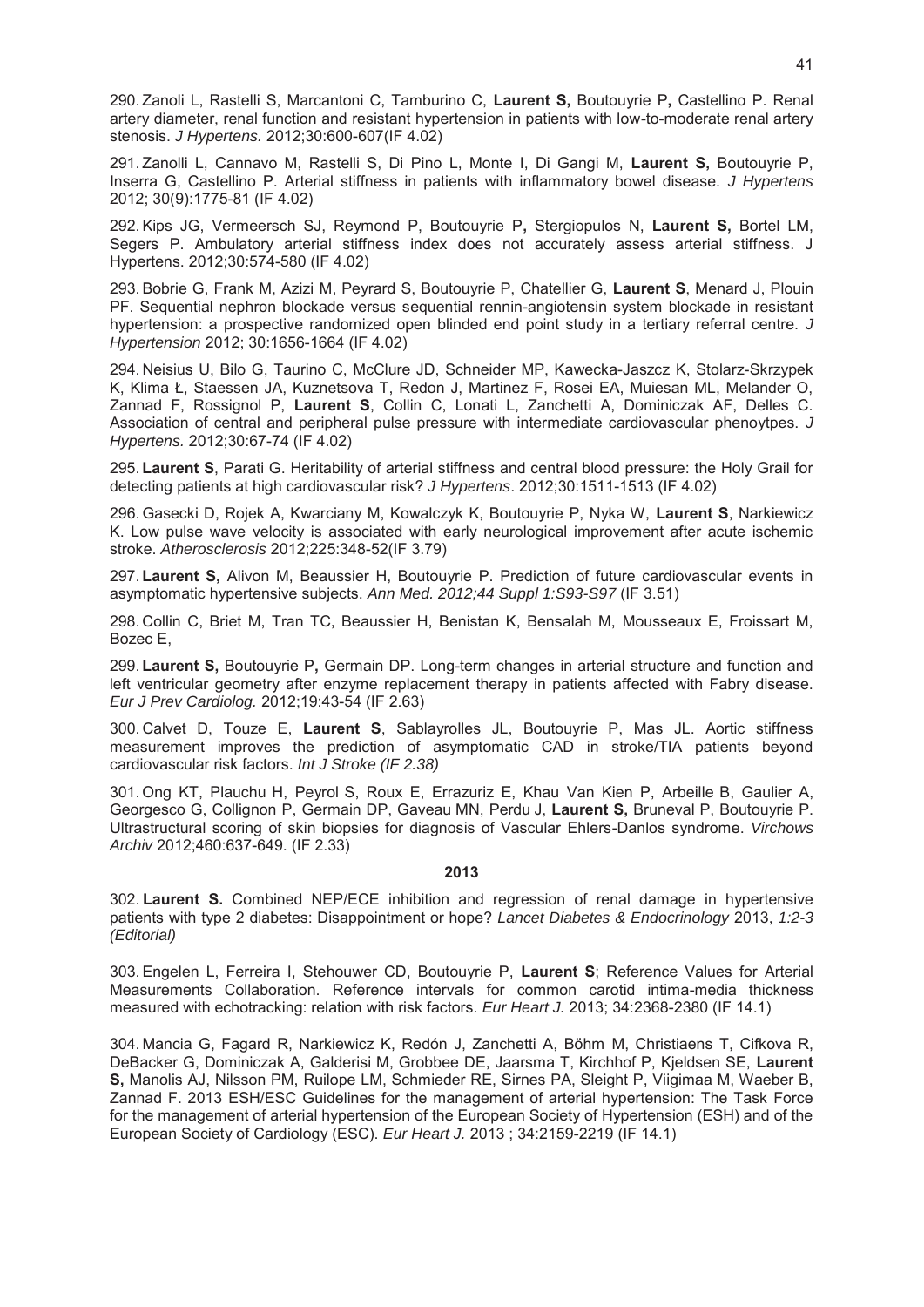305. Brisset M, Boutouyrie P, Pico F, Zhu Y, Zureik M, Schilling S, Dufouil C, Mazoyer B, **Laurent S,** Tzourio C, Debette S. Large-vessel correlates of cerebral small-vessel disease. *Neurology.* 2013;80:662-9 (IF 8.31)

306. **Laurent S,** Mousseaux E, Boutouyrie P. Arterial stiffness as an imaging biomarker: are all pathways equal? *Hypertension* 2013, 62:10-12 (IF 6.98)

307. Nilsson P, Boutouyrie P, Cunha P, Kotsis V, Narkiewicz K, Parati G, Rietzschel E, Scuteri A, Laurent S. Early vascular ageing (EVA) in translation – from laboratory investigations to clinical applications in cardiovascular prevention. *J Hypertens* 2013; 31:1517-1526 (IF 4.02)

308. Segers P, Kips JG, Vermeersch SJ, Boutouyrie P, **Laurent S**, Van Bortel LM. A model expression for the ambulatory arterial stiffness index*. J Hypertens.* 2013;31:211-212. (IF 4.02)

309. Graff B, Gąsecki D, Rojek A, Boutouyrie P, Nyka W, **Laurent S,** Narkiewicz K. Heart rate variability and functional outcome in ischemic stroke: a multiparameter approach. *J Hypertens*. 2013;31:1629-1636. (IF 4.02)

310. Mancia G, Fagard R, Narkiewicz K, Redón J, Zanchetti A, Böhm M, Christiaens T, Cifkova R, DeBacker G, Dominiczak A, Galderisi M, Grobbee DE, Jaarsma T, Kirchhof P, Kjeldsen SE, **Laurent S,** Manolis AJ, Nilsson PM, Ruilope LM, Schmieder RE, Sirnes PA, Sleight P, Viigimaa M, Waeber B, Zannad F. 2013 ESH/ESC Guidelines for the management of arterial hypertension: The Task Force for the management of arterial hypertension of the European Society of Hypertension (ESH) and of the European Society of Cardiology (ESC). *J Hypertens.* 2013;31:1281-357 (IF 4.02)

311. Mancia G, Fagard R, Narkiewicz K, Redón J, Zanchetti A, Böhm M, Christiaens T, Cifkova R, DeBacker G, Dominiczak A, Galderisi M, Grobbee DE, Jaarsma T, Kirchhof P, Kjeldsen SE, **Laurent S,** Manolis AJ, Nilsson PM, Ruilope LM, Schmieder RE, Sirnes PA, Sleight P, Viigimaa M, Waeber B, Zannad F. 2013 Practice guidelines for the management of arterial hypertension of the European Society of Hypertension (ESH) and the European Society of Cardiology (ESC): ESH/ESC Task Force for the Management of Arterial Hypertension. ESH/ESC Task Force for the Management of Arterial Hypertension. *J Hypertens.* 2013;31:1925-1938 (IF 4.02

312. Brambilla G, Bombelli M, Seravalle G, Cifkova R, **Laurent S,** Narkiewicz K, Notari M, Fachhetti R, Redon J, Mancia M, Grassi G. Prevalence and clinical characteristics of patients with true resistant hypertension in central and eastern Europe: data from the BP-CARE study. *J Hypertens* 2013 ;31(10):2018-24 (IF 4.02)

313. Wohlfahrt P, Krajčoviechová A, Seidlerova J, Mayer O, Bruthans J, Filipovský J, **Laurent S**, Cífková R. Arterial stiffness parameters: how do they differ? *Atherosclerosis* 2013 ; 231:359-364 (IF 3.7)

314. Ragunathan-Thangarajah N, Le Beller C, Boutouyrie P, Bassez G, Gherardi R, **Laurent S,** Authier FJ. Distinctive clinical features in arthro-myalgic patients with and without aluminum hydroxyde-induced macrophagic myofasciitis: an exploratory study. *J Inorganic Biochem* 2013 128:262-6 (IF 3.19)

315. Sharman JE, **Laurent S.** Value of central blood pressure in the management of hypertension. *J Human Hypertens* 2013, 27:405-11 (IF 2.80)

316. Erdine S, Redon J, Böhm M, Ferri C, Kolloch R, Kreutz R, **Laurent S**, Persu A, Schmieder RE Are physicians underestimating the challenges of hypertension management? Results from the Supporting Hypertension Awareness and Research Europe-wide (SHARE) survey. *Eur J Prev Cardiol.*  2013;20(5):786-92. (IF 2.63)

317. Wohlfahrt P, Krajčoviechová A, Seidlerova J, Galovcova M, Bruthans J, Filipovský J, **Laurent S**, Cífková R. Lower extremity arterial stiffness versus aortic stiffness in the general population. *Hypertens Res* 2013 Apr 11. doi: 10.1038/hr.2013.21 (IF 2.57)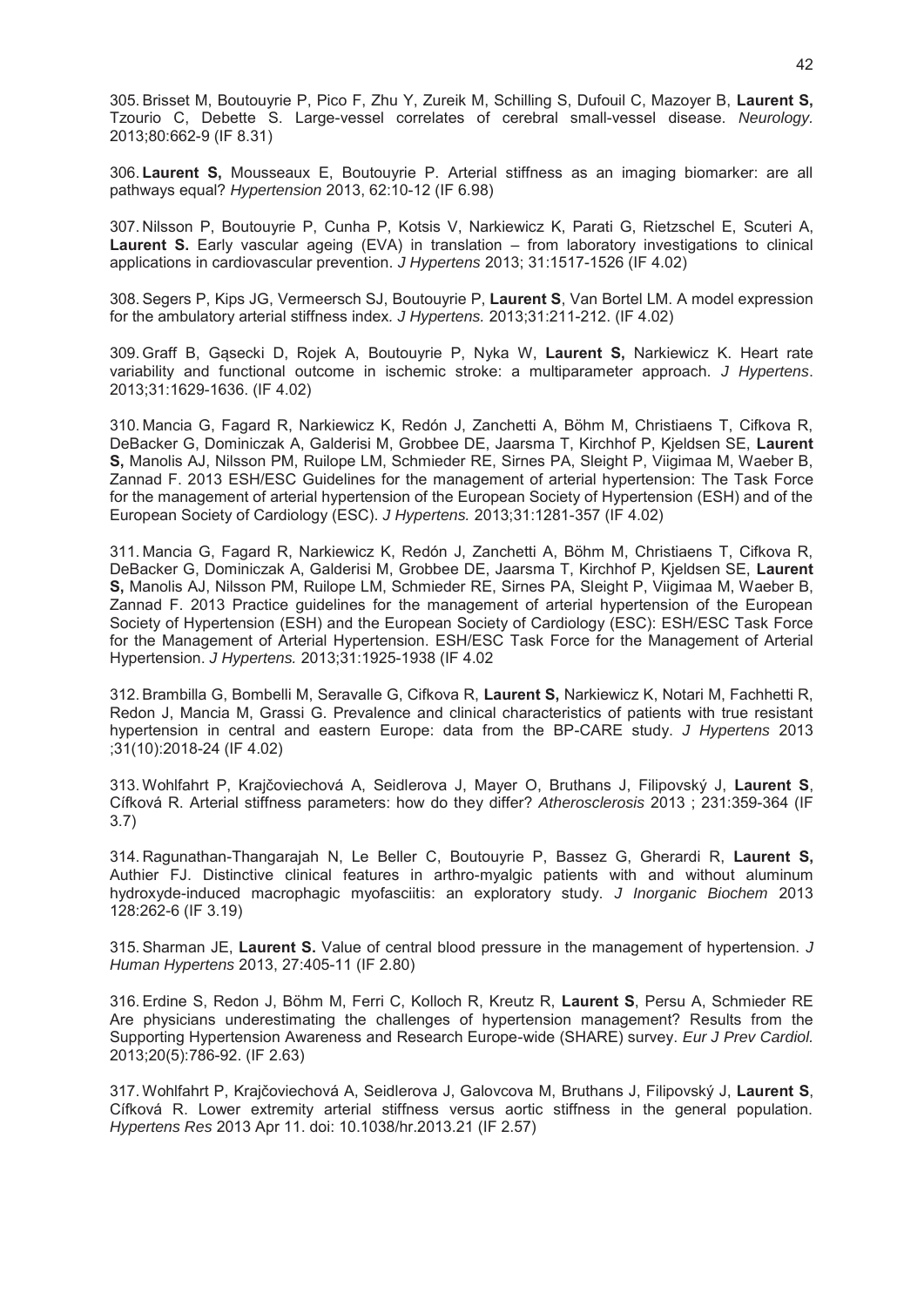318. Graff B, Szyndler A, Czechowicz K, Kucharska W, Graff G, Boutouyrie P, **Laurent S,** Narkiewicz K. Relationship between heart rate variability, blood pressure and arterial wall properties during air and oxygen breathing in healthy subjects. *Auton Neurosci.* 2013;31(8):1629-36(IF 1.85)

319. Mancia G, Fagard R, Narkiewicz K, Redón J, Zanchetti A, Böhm M, Christiaens T, Cifkova R, DeBacker G, Dominiczak A, Galderisi M, Grobbee DE, Jaarsma T, Kirchhof P, Kjeldsen SE, **Laurent S,** Manolis AJ, Nilsson PM, Ruilope LM, Schmieder RE, Sirnes PA, Sleight P, Viigimaa M, Waeber B, Zannad F. 2013 ESH/ESC Guidelines for the Management of Arterial Hypertension.Task Force for the management of arterial hypertension of the European Society of Hypertension; Task Force for the management of arterial hypertension of the European Society of Cardiology. *Blood Press.* 2013 22:193-278.( IF 1.39)

320. **Laurent S,** Boutouyrie P. Arterial stiffness and cardiovascular events in hypertensives. *Current Cardiovascular Risk Reports* 2013

#### **2014**

321. Ben-Shlomo Y, Spears M, Boustred C, May M, Anderson SG, Benjamin EJ, Boutouyrie P, Cameron J, Chen CH, Cruickshank JK, Hwang SJ, Lakatta EG, **Laurent S**, Maldonado J, Mitchell GF, Najjar SS, Newman AB, Ohishi M, Pannier B, Pereira T, Vasan RS, Shokawa T, Sutton-Tyrell K, Verbeke F, Wang KL, Webb DJ, Hansen TW, Zoungas S, McEniery CM, Cockcroft JR, Wilkinson IB. Aortic pulse wave velocity improves cardiovascular event prediction: an individual participant metaanalysis of prospective observational data from 17,635 subjects. *J Am Coll Cardiol.* 2014; 63(7):636- 46 (IF 14.1)

322. Herbert A, Cruickshank K, **Laurent S,** Boutouyrie P, on behalf of The Reference Values for Arterial Measurements Collaboration. Establishing Reference Values for Central Blood Pressure and its Amplification in a General Healthy Population and according to Cardiovascular Risk-Factors. *Eur Heart J* 2014 (IF 14.1)

323. Weber T, Wassertheurer S, Hametner B, Herbert A, Boutouyrie P**, Laurent S**, Cruickshank JK. Letter to the Editor: Reference values for central blood pressure. *J Am Coll Cardiol.* 2014; S0735-1097 (IF 14.1)

324. **Laurent S**, Boutouyrie P; On behalf of the Mechanism Vascular Study Investigators. Dosedependent inward arterial remodeling and destiffening after olmesartan in hypertensive with metabolic syndrome. *Hypertension* 2014;64:709-716 (IF 6.87)

325. Tzourio C, **Laurent S**, Debette S. Is hypertension associated with an accelerated ageing of the brain? *Hypertension* 2014; 63(5):894-903 (IF 6.87)

326. Bots ML, Ford I, Lloyd S, **Laurent S**, Touboul PJ Hennerici MG. On behalf of the PERFORM Vascular Ultrasound Study Investigators. Thromboxane prostaglandin receptor antagonist and carotid atherosclerosis progression in patients with cerebrovascular disease of ischemic origin: a randomized controlled trial. *Stroke* 2014;45:2348-2353 (IF 6.15)

327. **Laurent S,** Boutouyrie P**.** Can we learn about the hypertension-induced decline in renal function from noninvasive haemodynamics? *J Hypertens.* 2014;32:26-27 (IF 4.02)

328. Boutouyrie P, Beaussier H, Achouba A, **Laurent S**, for the EXPLOR trialists. Destiffening effect of valsartan and atenolol: influence of heart rate and blood pressure. *J Hypertens*. 2014;32:108-14(IF 4.02)

329. Stea F, Bozec E, Millasseau S, Khettab H, Boutouyrie P**, Laurent S.** Comparison of the Complior Analyse device with Sphygmocor and Complior SP for pulse wave velocity and central pressure assessment. *J Hypertens.* 2014; 32(4):873-80 (IF 4.02)

330. Wohlfahrt P, Krajcoviechova A, Jozifova M, Mayer O, Vanek J, Filipovsky J, **Laurent S,** Cifkova R. Large artery stiffness and carotid flow pulsatility in stroke survivors. *J Hypertens* 2014; 32(5):1097- 103 (IF 3.80)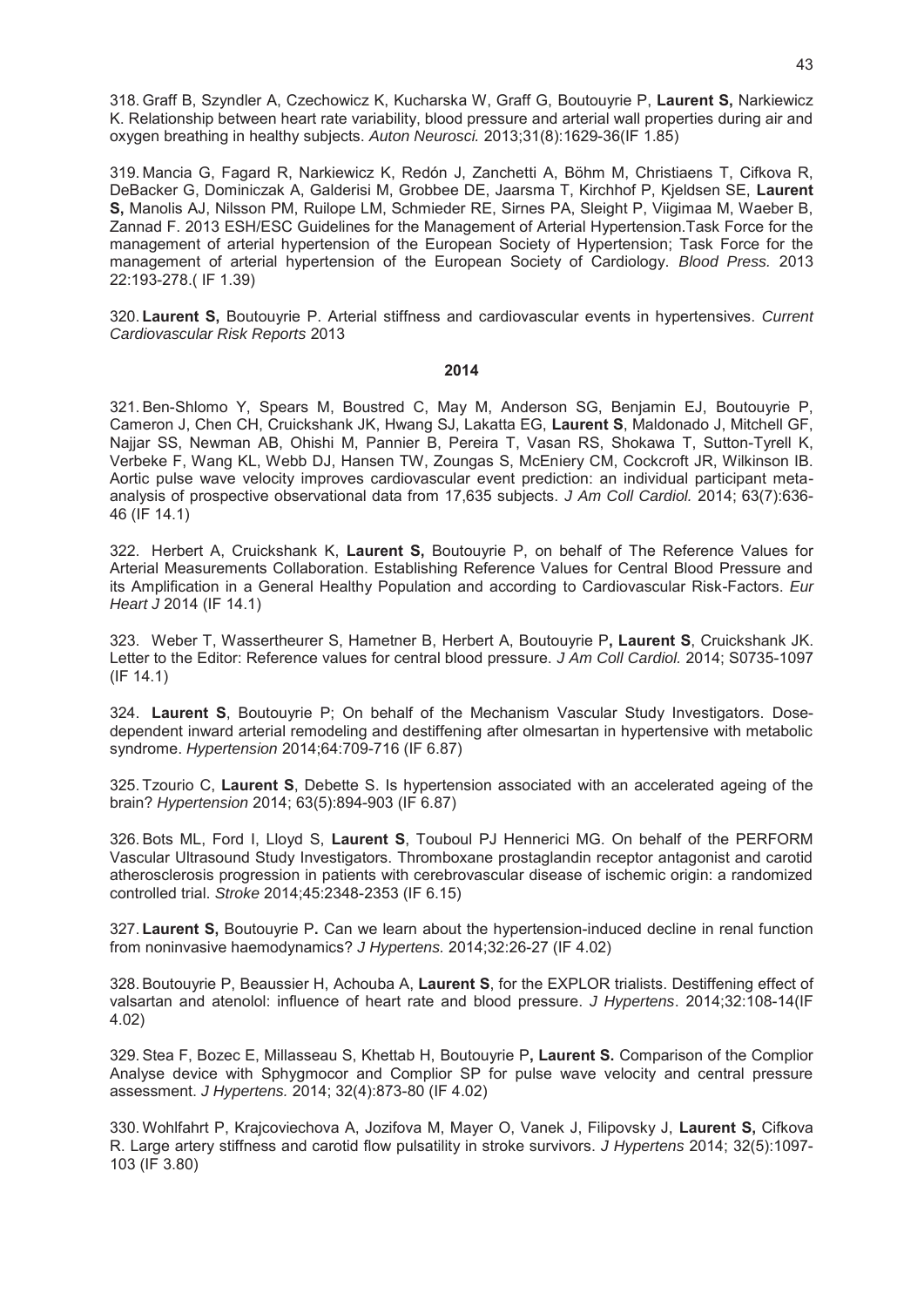331. Zanchetti A, Liu L, Mancia G, Parati G, Grassi G, Stramba-Badiale M, Silani V, Bilo G, Corrao G, Zambon A, Scotti L, Zhang X, Wang H, Zhang Y, Zhang X, Guan TR, Berge E, Redon J, Narkiewicz K, Dominiczak A, Nilsson P, Viigimaa M, **Laurent S**, Agabiti-Rosei E, Wu Z, Zhu D, Rodicio JL, Ruilope LM, Martell-Claros N, Pinto F, Schmieder RE, Burnier M, Banach M, Cifkova R, Farsang C, Konradi A, Lazareva I, Sirenko Y, Dorobantu M, Postadzhiyan A, Accetto R, Jelakovic B, Lovic D, Manolis AJ, Stylianou P, Erdine S, Dicker D, Wei G, Xu C, Xie H, Coca A, O'Brien J, Ford G. Blood pressure and LDL-cholesterol targets for prevention of recurrent strokes and cognitive decline in the hypertensive patient: design of the European Society of Hypertension-Chinese Hypertension League Stroke in Hypertension Optimal Treatment randomized trial. *J Hypertens.* 2014;32:1888-1897 (IF 3.80)

332. Zanchetti A, Liu L, Mancia G, Parati G, Grassi G, Stramba-Badiale M, Silani V, Bilo G, Corrao G, Zambon A, Scotti L, Zhang X, Wang H, Zhang Y, Zhang X, Guan TR, Berge E, Redon J, Narkiewicz K, Dominiczak A, Nilsson P, Viigimaa M, **Laurent S**, Agabiti-Rosei E, Wu Z, Zhu D, Rodicio JL, Ruilope LM, Martell-Claros N, Pinto F, Schmieder RE, Burnier M, Banach M, Cifkova R, Farsang C, Konradi A, Lazareva I, Sirenko Y, Dorobantu M, Postadzhiyan A, Accetto R, Jelakovic B, Lovic D, Manolis AJ, Stylianou P, Erdine S, Dicker D, Wei G, Xu C, Xie H, Coca A, O'Brien J, Ford G. Blood pressure and low-density lipoprotein-cholesterol lowering for prevention of strokes and cognitive decline: a review of available trial evidence. *J Hypertens*. 2014;32:1741-1750 (IF 3.80)

333. Scuteri A, Cunha PG, Rosei EA, Badariere J, Bekaert S, Cockcroft JR, Cotter J, Cucca F, De Buyzere ML, De Meyer T, Ferrucci L, Franco O, Gale N, Gillebert TC, Langlois M, Laucevicius A, **Laurent S**, Mattace Raso FU, Morrell CH, Muiesan ML, Munnery MM, Navickas R, Oliveira P, Orru' M, Pilia MG, Rietzschel ER, Ryliskyte L, Salvetti M, Schlessinger D, Sousa N, Stefanadis C, Strait J, Van Daele C, Villa I, Vlachopoulos C, Witteman J, Xaplanteris P, Nilsson P, Lakatta EG, Hofman A; MARE Consortium. Arterial stiffness and influences of the metabolic syndrome: A cross-countries study. *Atherosclerosis.* 2014;233:654-660 (IF 3.7)

334. Zanoli L, Rastelli S, Inserra G, Lentini N, Valvo E, Calcagno E, Boutouyrie P, **Laurent S**, Castellino P. Increased arterial stiffness in inflammatory bowel diseases is dependent upon inflammation and reduced by immunomodulatory drugs. *Atherosclerosis* 2014 (IF 3.7)

335. Calvet D, Touzé E, **Laurent S**, Varenne O, Sablayrolles JL, Boutouyrie P, Mas JL. Aortic stiffness measurement improves the prediction of asymptomatic coronary artery disease in stroke/transient ischemic attack patients. *Int J Stroke.* 2014;9:291-296 (IF 2.74)

336. Mancia G, Fagard R, Narkiewicz K, Redon J, Zanchetti A, Böhm M, Christiaens T, Cifkova R, De Backer G, Dominiczak A, Galderisi M, Grobbee DE, Jaarsma T, Kirchhof P, Kjeldsen SE, **Laurent S,** Manolis AJ, Nilsson PM, Ruilope LM, Schmieder RE, Sirnes PA, Sleight P, Viigimaa M, Waeber B, Zannad F. 2013 ESH/ESC Practice Guidelines for the Management of Arterial Hypertension. *Blood Press*. 2014;23:3-16 (IF 1.39)

337. Scuteri A, **Laurent S**, Cucca F, Cockcroft J, Guimaraes Cunha P, Rodriguez Mana L, Mattace-Rsao F, Muiesan ML, Ryliskyte L, Rietzschiel E, Strait J, Vlachopoulos C, Volezke H, Lakatta EG, Nilsson P. The Metabolic syndrome across Europe - Different clusters of risk factors. *Eur J Prev Cardiol* 2014 Mar 19. [Epub ahead of print] *(non indéxé)*

#### **2015**

338. Van Sloten TT, Sedaghat S, **Laurent S**, London G, Pannier B, Ikram MA, Kavousi M, Mattace-Raso F, Franco O, Boutouyrie P, Stehouwer CDA. Carotid stiffness is associated with incident stroke: a systematic review and meta-analysis. *J Am Coll Cardiol* 2015 (IF 16.50)

339. **Laurent S,** Boutouyrie P. The structural factor in hypertension: large and small artery alterations. *Circ Res 2015* (IF 11.1)

340. **Laurent S,** Boutouyrie P, Mousseaux E. Aortic Stiffening, Aortic Blood Flow Reversal, and Renal Blood Flow. *Hypertension*. 2015;66:10-2. (IF 6.48)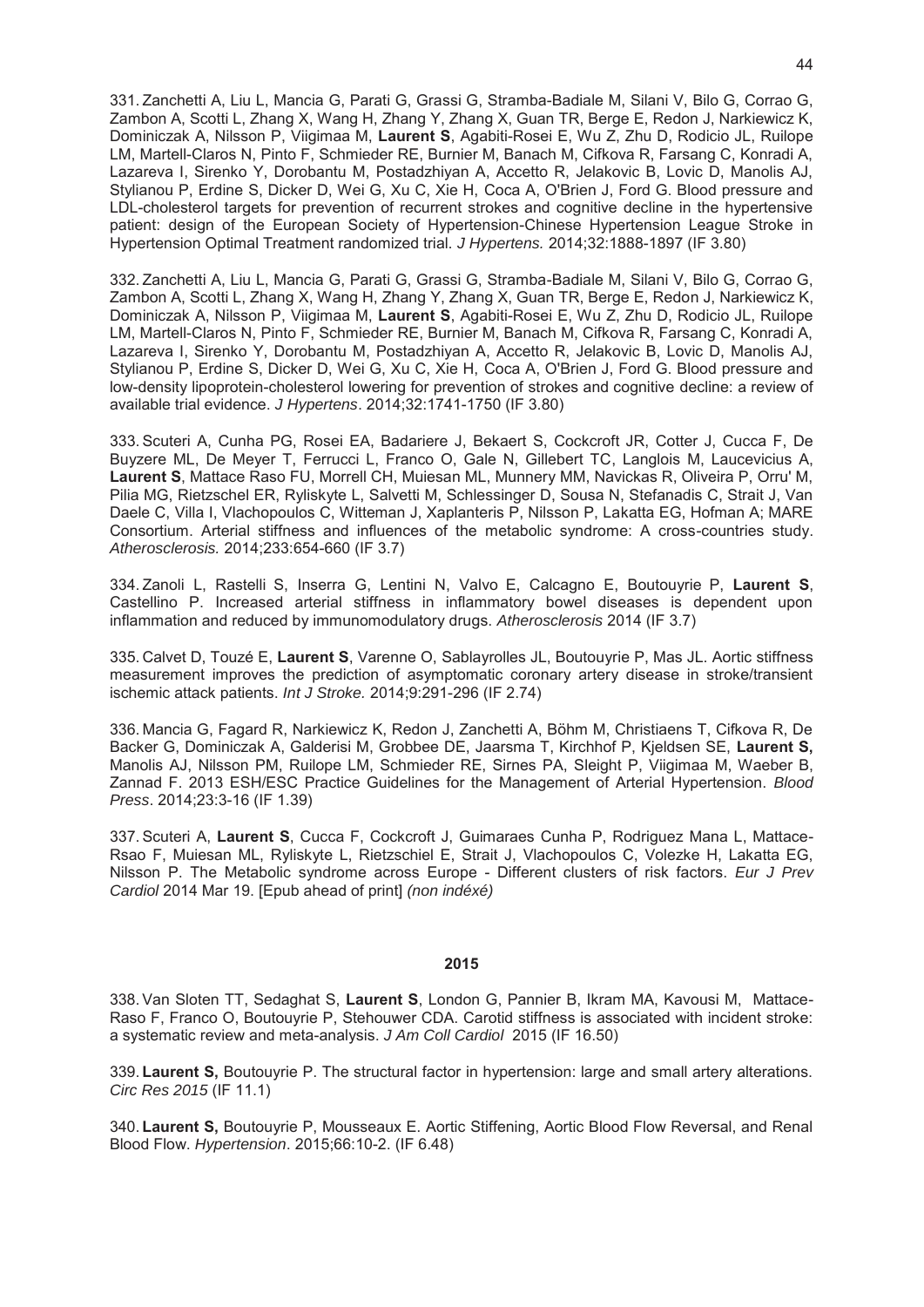341. Proust C, Empana JP, Boutouyrie P, Alivon M, Challande P, Danchin N, Escriou G, Esslinger U, **Laurent S**, Li Z, Pannier B, Regnault V, Thomas N, Jouven X, Cambien F, Lacolley P. Contribution of rare and common variants to plasma lipids levels and carotid stiffness and geometry – a substudy of the Paris Prospective Study 3. *Circulation Cardiovasc Genetics* 2015 (IF 4.04)

342. Alivon M, Giroux J, Briet M, Goldwasser F, **Laurent S,** Boutouyrie P. Changes in blood pressure and arterial mechanical properties after antiangiogenic drugs : association with cancer progression and mortality. *J Hypertens 2015* (IF 4.20)

343. **Laurent S**, Parati G, Chazova I, Sirenko Y, Erglis A, Laucevicius A, Farsang C. Randomised evaluation of a novel, fixed-dose combination of perindopril 3.5 mg/amlodipine 2.5 mg as a first-step treatment in hypertension. *J Hypertens* 2015;33:653-62 (IF 4.20)

344. Millasseau S, **Laurent S,** Boutouyrie P. Foot detection and distances by different methods: implications for pulse wave velocity values. *J Hypertens.* 2015 ;33:2550-2551. (IF 4.20)

345. Beaussier H, Boutouyrie P, Bobrie G, **Laurent S**, Coudoré F, Azizi M. True Antihypertensive Efficacy of Sequential Nephron Blockade in Patients with Resistant Hypertension and Confirmed Medication Adherence. *J Hypertens* 2015 (IF 4.20)

346. Sabbatini AR, Fontana V, **Laurent S,** Moreno H. An update on the role of adipokines in arterial stiffness and hypertension. *J Hypertens.* 2015;33:435-444 (IF 4.20)

347. Grassi G, Seravalle G, Maloberti A, Facchetti R, Dell'Oro R, Quarti Trevano F, Cuspidi C, ombelli M, **Laurent S**, Redon J, Mancia M. Within-visit blood pressure variability, cardiovascular risk factor and blood pressure control in central and eastern Europe: findings from the BP-CARE study. *J Hypertens*. 2015 (IF 4.20)

348. Cunha PG, Cotter J, Oliveira P, Vila I, Boutouyrie P, **Laurent S,** Nilsson P, Scuteri A, Sousa N. Pulse wave velocity distribution in a cohort study –From arterial stiffness to early vascular ageing (EVA). *J Hypertens* 2015 (IF 4.20)

349. van Sloten TT, Sedaghat S, **Laurent S,** London G, Pannier B, Ikram MA, Kavousi M, Mattace-Raso F, Franco O, Boutouyrie P, Stehouwer CDA. Carotid stiffness is associated with incident stroke: a systematic review and meta-analysis. *J Hypertens* 2015 (IF 4.20)

350. Fadl Elmula FE, Rebora P, Talvik A, Salerno S, Miszkowska-Nagórna E, Liu X, Heinpalu-Kuum M, Comotti T, Larstorp A, Rostrup M, Valsecchi MG, Kjeldsen SE, Viigimaa M, Narkiewicz K, Parati G, **Laurent S**, for the BEtter control of blood pressure in hypertensive pAtients monitored Using the HOTMAN® sYstem (BEAUTY). Study Investigators Non-Invasive Hemodynamic Monitoring as a Guide to Drug Treatment in Patients with Uncontrolled Hypertension: The BEAUTY Study. *J Hypertens* 2015 (IF 4.20)

351. Engelen L, Bossuyt J, Ferreira I, Van Bortel LM, Reesink KD, Segers P, Stehouwer CDA, Laurent S, Boutouyrie P, on behalf of the Reference Values for Arterial Measurements Collaboration<sup>\*</sup> Reference values for local arterial stiffness. Part A: carotid artery. *J Hypertens* 2015 (IF 4.20)

352. Bossuyt J, Engelen L, Ferreira I, Stehouwer CDA, Boutouyrie P**, Laurent S,** Segers P, Reesink K, van Bortel L, on behalf of the Reference Values for Arterial Measurements Collaboration\* Reference intervals for local arterial stiffness. Part B: Femoral artery. *J Hypertens* 2015 (IF 4.20)

353. Vlachopoulos C, Xaplanteris P, Aboyans V, Brodmann M, Cífková R, Cosentino F, Di Carlo M, Gallino A, Landmesser U, **Laurent S**, Lekakis J, P Mikhailidis DP, Naka K, D. Protogerou AD, RizzoniD, Schmidt-Trucksäss A, Van Bortel L, Weber T, Yamashina A, Zimlichman R. The role of vascular biomarkers for primary and secondary prevention. A position statement from the EuropeanSociety of Cardiology working group on peripheral circulation. *Atherosclerosis* 2015;241:507- 532. (IF 4.0)

354. Scuteri A, **Laurent S**, Cucca F, Cockcroft J, Cunha PG, Mañas LR, Raso FU, Muiesan ML, Ryliškytė L, Rietzschel E, Strait J, Vlachopoulos C, Völzke H, Lakatta EG, Nilsson PM; Metabolic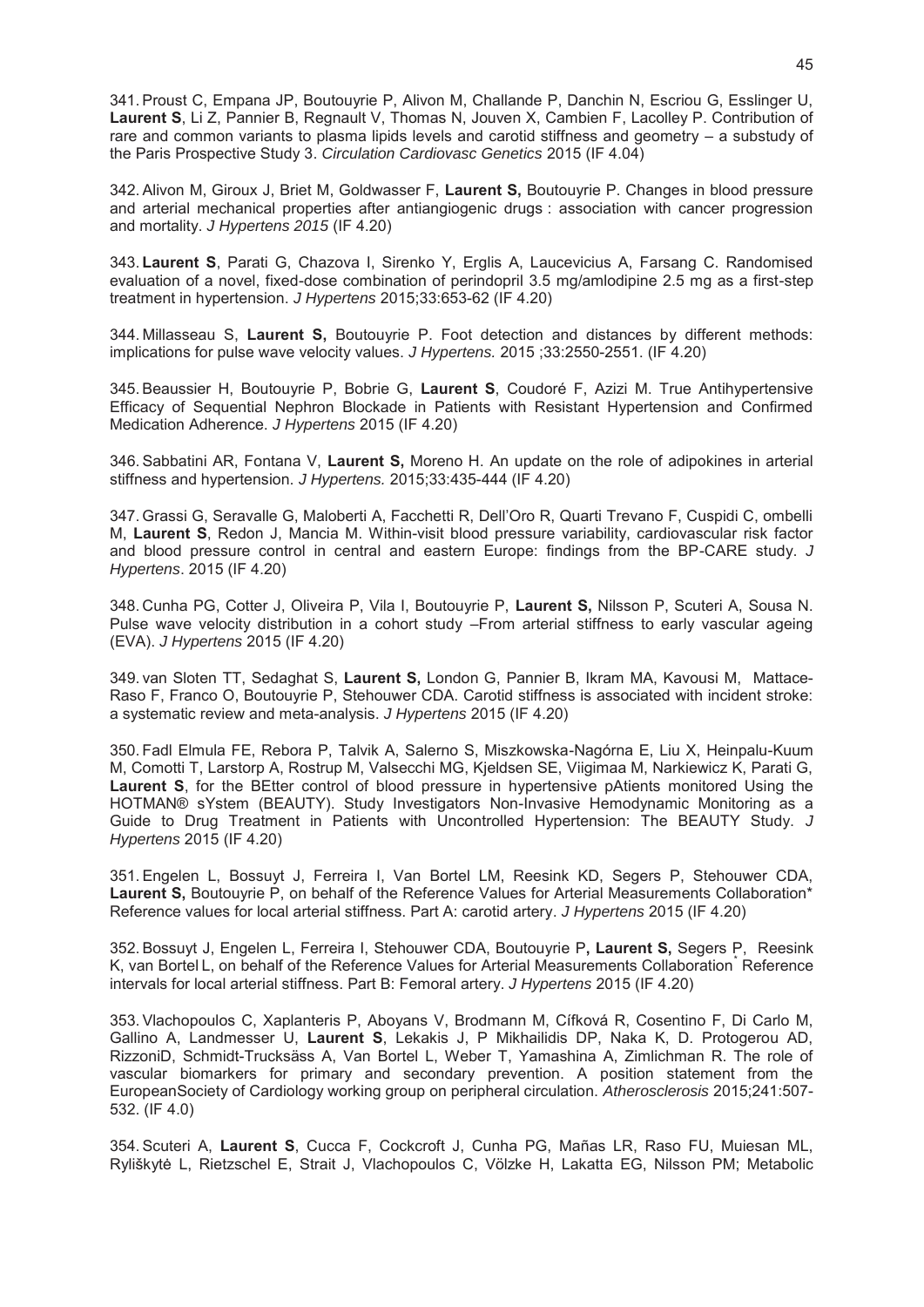Syndrome and Arteries Research (MARE) Consortium. Metabolic syndrome across Europe: different clusters of risk factors. *Eur J Prev Cardiol.* 2015;22:486-491 (IF 3.32)

355. Alivon M, Vo-Duc Phuong T, Vignon V, Bozec E, Khettab H, Hanon O, Briet M, Halimi JM, Hallab M Plichart M, Mohammedi K, Marre M, Boutouyrie P, **Laurent S**. A novel device for measuring arterial stiffness using finger-toe pulse wave velocity: Validation study of the pOpmètre. *Arch Cardiovasc Dis.* 2015 Feb 11. pii: S1875-2136(15)00004-2.

## **2016**

356. **Laurent S,** Boutouyrie P. Blood pressure lowering trials: wrapping up the topic? *Lancet* 2016; 5;387:923-924 Editorial (IF 45.2)

357. Messerli FH, Rimoldi SF, Bangalore S, **Laurent S.** When Increase in Central Pressure Overrides Benefits of Heart Rate Lowering. *J Am Coll Cardiol* 2016 Editorial (IF 16.5)

358. Humphrey JD, Harrison DG, Figueroa CA, Lacolley P, **Laurent S.** Central Artery Stiffness in Hypertension and Aging: A Problem with Cause and Consequence. *Circ Res* 2016, 118:379-381 (IF 11.1)

359. Sharman J, Boutouyrie P, **Laurent S.** Sharpening the focus on causes of ethnic differences in aortic stiffness. *JACC Imaging* 2016, Editorial (IF 7.81)

360. Rimoldi S, Messerli F, Cerny D, **Laurent S,** Seiler C. Selective heart rate reduction with ivabradine increases central blood pressure in stable coronary artery disease. *Hypertension* 2016;67:1205-1210 (IF 6.50)

361. Zanolli L, Empana JP, Estrugo N, Escriou G, Khettab H, Prunya JF, Castellino P, Laude D, Thomas F, Pannier B, Jouven X\*, Boutouyrie P\*, **Laurent S\*.** The neural baroreflex pathway in subjects with metabolic syndrome. A sub study of the Paris Prospective Study III. *Medicine* 2016;95:e2472 (IF 5.72)

362. **Laurent S**, Sharman J, Boutouyrie P. Central versus peripheral blood pressure: finding a solution. *J Hypertens.* 2016;34:1497-1479 Editorial (IF 4.72)

363. Zanoli L, Rastelli S, Granata A, Inserra G, Empana JP, Boutouyrie P, **Laurent S**, Castellino P. Arterial stiffness in inflammatory bowel disease: a systematic review and meta-analysis. *J Hypertens.* 2016;34:822-829 (IF 4.72)

364. Greve SV, Blicher MK, Kruger R, Sehestedt T, Gram-Kampmann E, Rasmussen S, Vishram JK, Boutouyrie P, Laurent S, Olsen MH. Estimated carotid-femoral pulse wave velocity has similar predictive value as measured carotid-femoral pulse wave velocity. *J Hypertens*. 2016; 34:1279-1289 (IF 4.72)

365. Greve SV, Blicher MK, Kruger R, Sehestedt T, Gram-Kampmann E, Rasmussen S, Vishram JK, Boutouyrie P, **Laurent S,** Olsen MH. Elevated estimated arterial age is associated with metabolic syndrome and low-grade inflammation. J Hypertens. 2016 (IF 4.72)

366. Zanchetti A, Liu L, Mancia G, Parati G, Grassi G, Stramba-Badiale M, Silani V, Bilo G, Corrao G, Zambon A, Scotti L, Zhang X, Guan TR, Zhang Y, Zhang X, Berge E, Redon J, Narkiewicz K, Dominiczak A, Nilsson P, Viigimaa M, **Laurent S,** et al. ESH-CHL-SHOT trial investigators. Continuation of the ESH-CHL-SHOT trial after publication of the SPRINT: rationale for further study on blood pressure targets of antihypertensive treatment after stroke. *J Hypertens.* 2016;34:393-396 (IF 4.72)

367. Wiernik E, Lemogne C, Thomas F, Perier MC, Guibout C, Nabi H, **Laurent S,** Pannier B, Boutouyrie P, Jouven X, Empana JP. Perceived stress, common carotid artery media thickenss and occupational status. The Paris Prospective Study III. *Int J Cardiol.* 2016; 221:1025-1030 (IF 4.64)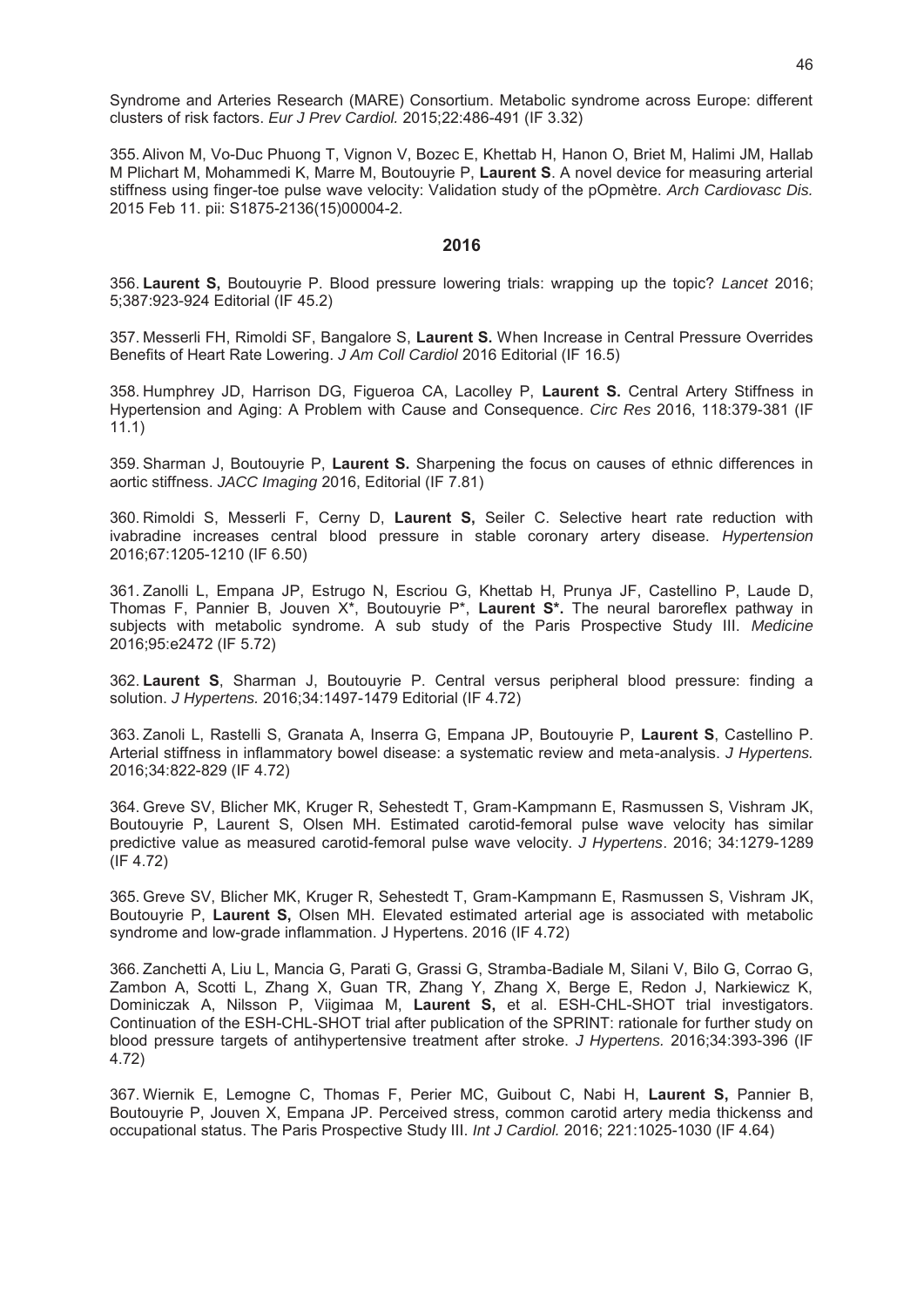368. Kwarciany M, Gąsecki D, Kowalczyk K, Rojek A, **Laurent S,** Boutouyrie P, Skrzypek-Czerko M, Nyka WM, Narkiewicz K, Karaszewski B. Acute hypertensive response in ischemic stroke is associated with increased aortic stiffness. *Atherosclerosis*. 2016;251:1-255 (IF 4.0)

369. Empana JP, Prugger C, Thomas F, Perier MC, Zanolli L, Guibout C, Causseret S, Barnes C, Lemogne C, **Laurent S**, Pannier B, Boutouyrie P, Jouven X. Serotonin and norepinephrine reuptake inhibitors antidepressant use is related to lower baroreflex sensitivity independently of the severity of depressive symptoms. A community-study of 9213 participants from the Paris Prospective Study III. *Atherosclerosis* 2016,251:55-62 (IF 4.0)

370. **Laurent S,** Marais L, Boutouyrie P. The non-invasive assessment of vascular aging. *Can J Cardiol* 2016;32:669-679 (IF3.81)

371. Collins P, Maas A, Prasad M, Porter A, Schierbeck L, Simon T, **Laurent S,** Palacio S, De Villiers T, Pines A, Mikkola TS, Gambaccini M, Panay N, Steveneson JC, Lerman A. Vascular ageing in women- a new paradigm - Time for action! *Eur J Prev Cardiol* 2016 (IF 3.36)

372. Greve S, **Laurent S**, Olsen M. Estimated Pulse Wave Velocity – calculated from age and mean arterial blood pressure. *Pulse* 2016, in press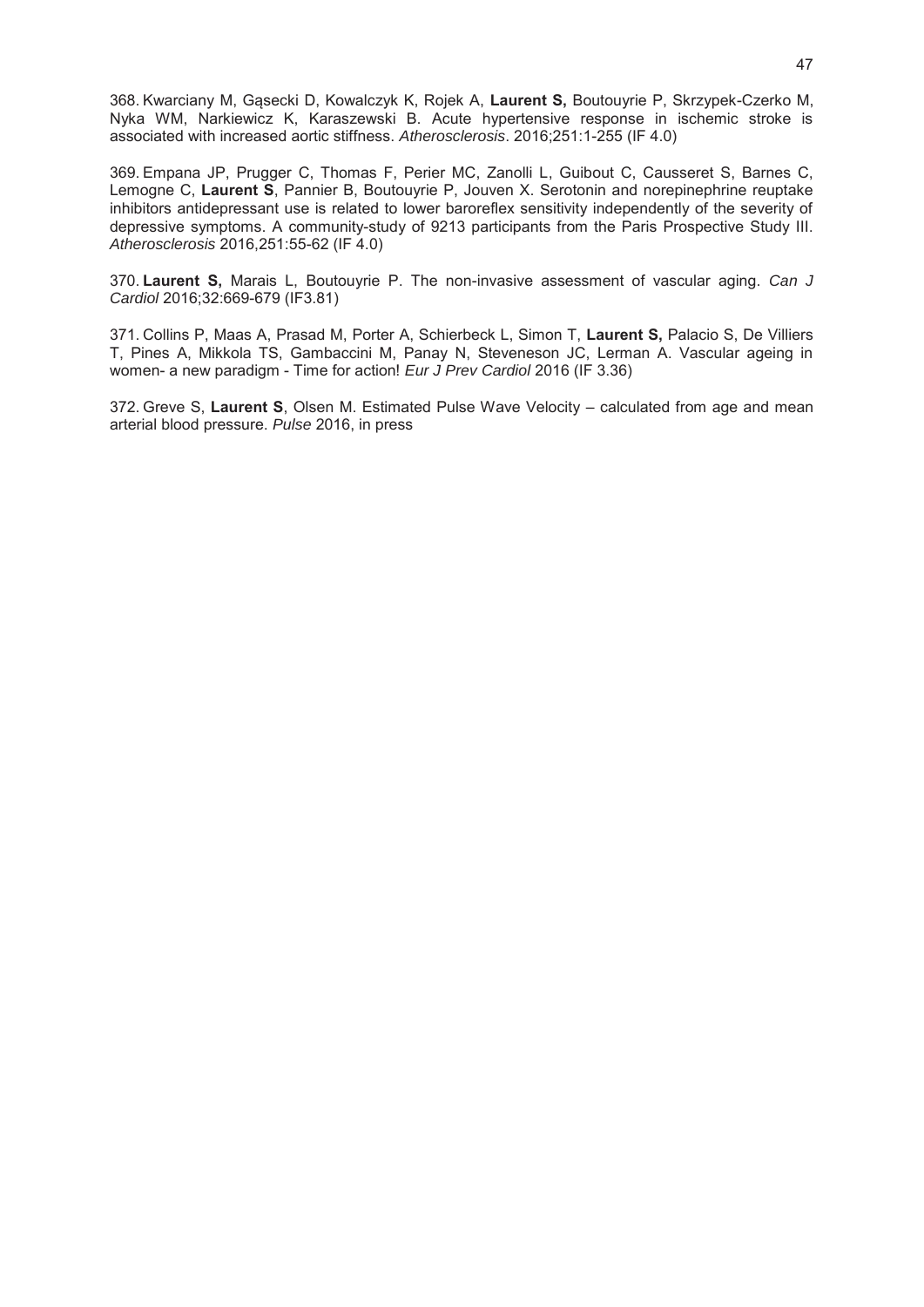# **Chapters of books**

- 1. Safar ME, **Laurent S,** London GM. The arterial system in essential hypertension, *In* Clinical Research in Essential Hypertension by Safar ME ed, pp. 115-133, Schattauer, 1989.
- 2. Safar ME, Soubies PhL, Safavian AM, Asmar RG, **Laurent S**. Anti-hypertensive therapy with uncontrolled systolic pressure and increased aortic rigidity, *In* : How should elderly hypertensive patients be treated ? by Omae T & Zanchetti A ed., Springer-Verlag, pp. 143- 150, 1989.
- 3. London G, **Laurent S**, Safar M. The autonomic nervous system and large conduit arteries. *In* Arterial vasodilation, Mechanisms and therapy. O'Rourke M, Safar M, Dzau V, eds.Edward Arnold, London, Melbourne, Auckland, 1993, pp 167-176.
- 4. **Laurent S**. Mechanical stress of the arterial wall and hypertension*. In*: The arterial system in hypertension. M Safar and M. O'Rourke, eds. Kluwer pub., 1993, pp 5-26.
- 5. Cuche JL, London G, Girerd X, Lacolley P, **Laurent S**, Safar M. Studies on the autonomic control of large arteries in human hypertension. *In*: Cardiovascular reflex control in health and disease. R. Hainsworth and A. Mark, WB Saunders , eds. London 1993;pp 213-234.
- 6. Girerd X, Copie X, Mourad JJ, Acar C, Mignot JP, Safar M, **Laurent S**. Preoperative radial artery examination using high resolution echo-tracking device. *In:* Vasoreactivity of human vessels. eds JN Fabiani, M Yacoub, A Carpentier. Arnette, Blackwell 1996, pp113-124.
- 7. Safar M, **Laurent S**. Vasodilatory drugs: Rilmenidine. *In*: Cardiovascular Drug Therapy, ed. F. Messerli, 1996, 633-642
- 8. Girerd X, Boutouyrie P, Pannier B, Mourad JJ, Safar M, **Laurent S**. Noninvasive ultrasound methods for the measurement of arterial wall thickness. *In* Intima-media thickness and atherosclerosis : Predicting the risk ? Ed. P.J. Touboul. Parthenon Publishing, 1996, pp 45-58.
- 9. **Laurent S**, Girerd X, Lacolley P, **Boutouyrie P**, Safar M. Compliance and arterial wall thickening. *In* Intima-media thickness and atherosclerosis: Predicting the risk ? Ed. P.J. Touboul. Parthenon Publishing, 1996, pp 81-96
- 10. Safar M, **Laurent S**. Large arteries and veins in hypertension. in: Handbook of Hypertension. Vol 17 : Pathophysiology of Hypertension. Ed. A. Zanchetti, G. Mancia. Elsevier, Amsterdam, Lausanne, New York, 1997, pp 334-383.
- 11. **Laurent S**, Boutouyrie P. Determination of systemic and regional arterial stiffness. *In:* Handbook of Hypertension, vol 23: Arterial stiffness in hypertension. Ed ME Safar and MF O'Rourke. Elsevier 2006; pp53-62
- 12. **Laurent S.** Evidence-based medicine: central blood pressure in large clinical trials and clinical outcomes. *In:* Central aortic blood pressure. Ed S Laurent and J Cockcroft. Elsevier, 2008; pp 83-90
- 13. **Laurent S,** Safar M. Large artery damage: measurement and clinical importance. *In*: Textbook of hypertension. Ed G Mancia and G Grassi; Egerton Group Ltd. 2009 pp 157-164
- 14. **Laurent S,** Boutouyrie P. Arterial Stiffness as an Early Marker of Organ Damage. In: Special issues in hypertension. Ed A Berbari and G Mancia, Springer-Verlag Italia 2013; pp 1-10
- 15. Giannattasio C, **Laurent S**. Chapter 28: Central blood pressure *in* Textbook of Hypertension (*Ed. G Mancia, G Grassi and J Redon*), Informa Healthcare. 2014
- 16. **Laurent S**, Safar M. Chapter 29: Large artery damage: measurement and clinical importance *in* Textbook of Hypertension (*Ed. G Mancia, G Grassi and J Redon*), Informa Healthcare. 2014
- 17. Boutouyrie P, Macron L, Mousseaux E, **Laurent S**, Chapter 5: Determination of systemic and regional arterial structure and function *in* Pulse Pressure and Arterial Stiffness in Cardiovascular Prevention (*Ed. M Safar, M O'Rourke and E Frohlich*), Springer Science+Business Media 2014
- 18. **Laurent S**, Boutouyrie P, Mattace-Raso F. Chapter 20: Predictive value of arterial stiffness for cardiovascular events *in* Pulse Pressure and Arterial Stiffness in Cardiovascular Prevention (*Ed. M Safar, M O'Rourke and E Frohlich*), Springer Science+Business Media 2014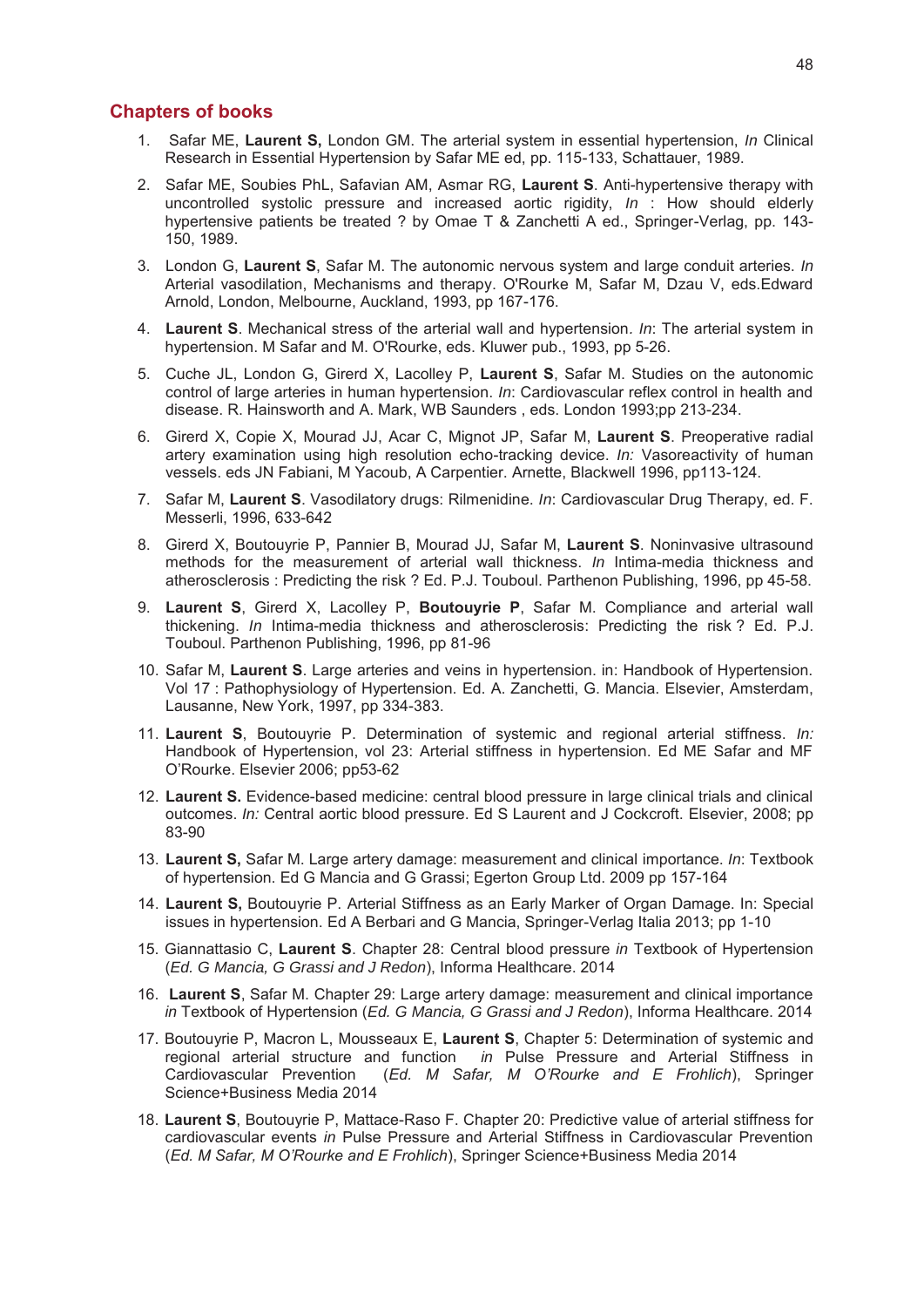- 19. Briet M, Delahousse M, London G, **Laurent S,** Boutouyrie P. Chapter 26: Large artery remodeling and chronic kidney disease *in* Pulse Pressure and Arterial Stiffness in Cardiovascular Prevention (*Ed. M Safar, M O'Rourke and E Frohlich*), Springer Science+Business Media 2014
- 20. Beaussier H, **Laurent S,** Boutouyrie P. Chapter 38: Decreasing arterial stiffness and/or wave reflections independently of mean arterial pressure in hypertension *in* Pulse Pressure and Arterial Stiffness in Cardiovascular Prevention (*Ed. M Safar, M O'Rourke and E Frohlich*), Springer Science+Business Media 2014
- 21. Boutouyrie P, Beaussier H, **Laurent S.** Hemodynamic, mechanical factors actin on arteries *in* Arterial disorders (*Ed. A Berbari and G Mancia*), Springer Science+Business Media 2014
- 22. **Laurent S.** Agabiti-Rosei E. Chapter 11: The cross-talk between the macro- and microcirculation. *In* Decreasing in Early Vascular Ageing (EVA) - new directions in cardiovascular protection (Ed. P Nilsson, M Olsen and S Laurent), Elsevier 2015
- 23. **Laurent S.** Rizzoni D. Chapter 28: Targeting central BP through the macro-microcirculation cross-talk. *In* Decreasing in Early Vascular Ageing (EVA) - new directions in cardiovascular protection (Ed. P Nilsson, M Olsen and S Laurent), Elsevier 2015
- 24. **Laurent S.** Steckelings UM. Chapter 31: New drugs under development for cardiovascular prevention. *In* Decreasing in Early Vascular Ageing (EVA) - new directions in cardiovascular protection (Ed. P Nilsson, M Olsen and S Laurent), Elsevier 2015